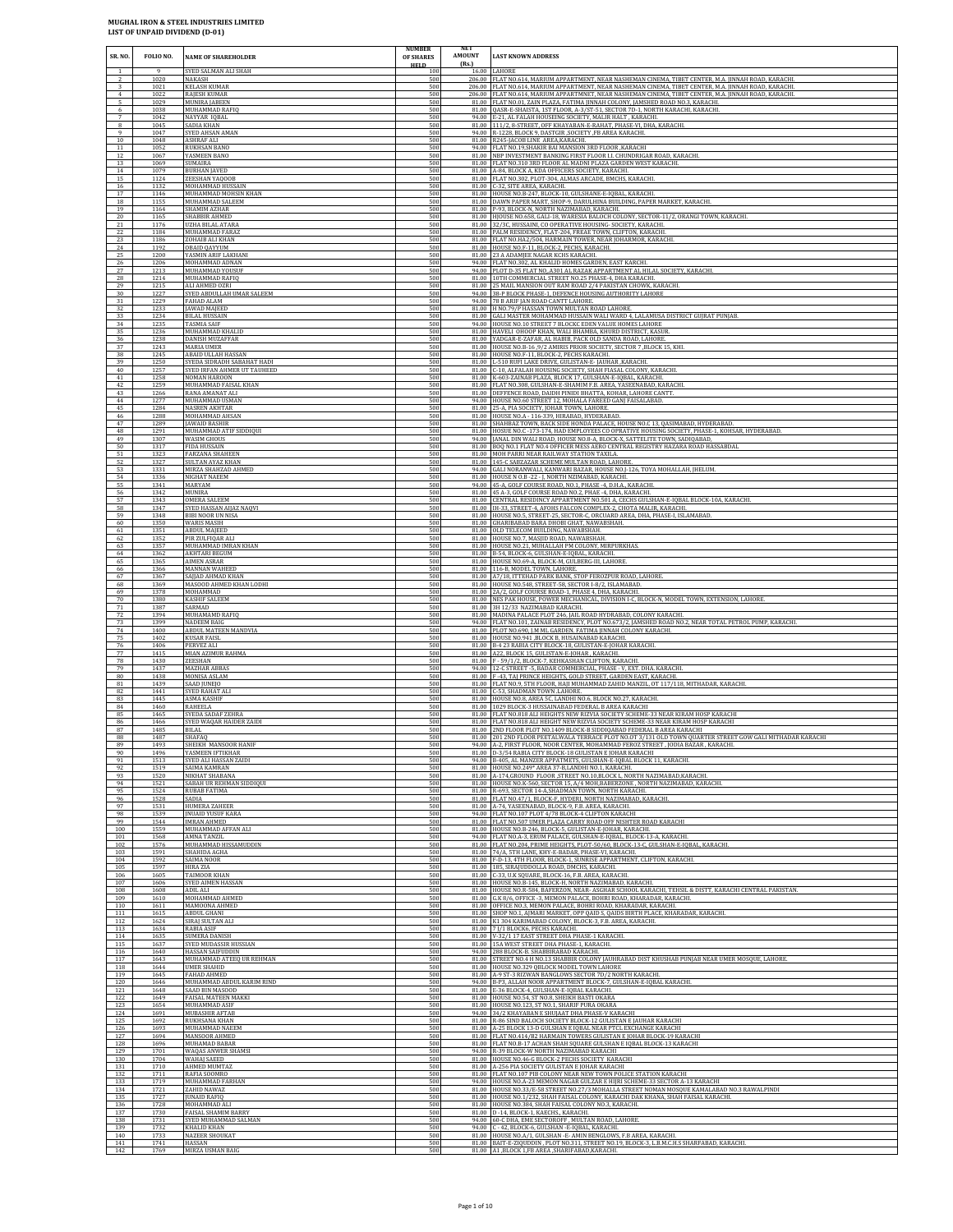| SR. NO.                  | FOLIO NO.                    | <b>NAME OF SHAREHOLDER</b>                                                          | <b>NUMBER</b><br>OF SHARES<br><b>HELD</b> | NET<br>AMOUNT<br>(Rs.) | <b>LAST KNOWN ADDRESS</b>                                                                                                                                                                                                                                               |
|--------------------------|------------------------------|-------------------------------------------------------------------------------------|-------------------------------------------|------------------------|-------------------------------------------------------------------------------------------------------------------------------------------------------------------------------------------------------------------------------------------------------------------------|
| 143                      | 1771                         | <b>MARIUM QURESHI</b>                                                               | 500                                       | 81.00                  | 81.00 HOUSE NO.F-11, BLOCK NO.2 PECHS.KARACHI                                                                                                                                                                                                                           |
| 144                      | 1773                         | <b>FIAZ KOUSER</b>                                                                  | 500                                       |                        | 94.00 27A-GRIFFEEN-SCHEME, MUGHALPUR LAHORE                                                                                                                                                                                                                             |
| 145                      | 1777                         | HAMMAD HASAN SIDDIQUI                                                               | 500                                       |                        | R-1150/ /15-A-4, BUFFER ZONE, NORTH KARACHI. KARACHI                                                                                                                                                                                                                    |
| 146                      | 1788                         | MARYUM FATIMA                                                                       | 500                                       |                        | 81.00 AL KARIM CENTRE PLOT SC 4, FLAT NO.408, BLOCK-D, NORTH NAZIMABAD KARACHI.                                                                                                                                                                                         |
| 147                      | 1803                         | ZUBAIR                                                                              | 500                                       |                        | 81.00 SHOP NO.27 ZEENAT MEDICINE MARKET DENSO HALL KARACHI.                                                                                                                                                                                                             |
| 148                      | 1810                         | SYED HASAN QAMAR                                                                    | 500                                       |                        | 94.00 HOUSE NO.R430, GROUND FLOOR , SECTOR 15A2, BUFFER ZONE. NORTH KARACHI.                                                                                                                                                                                            |
| 149<br>150<br>151        | 1811<br>1818                 | MUHAMMAD NAEEM<br>ZAIGHAM MAHMOOD                                                   | 500<br>500<br>500                         | 81.00<br>94.00         | BANGLOW NO 86/A1 STREET 4., HYDERABAD.<br>HOUSE NO.541, SECTOR CC, PHASE NO 4 DHA, LAHORE                                                                                                                                                                               |
| 152<br>153               | 1828<br>1848<br>1862         | SOHAIL NASEER<br>ADEEL UR REHMAN<br><b>BILAL TANWEER</b>                            | 500<br>500                                | 81.00                  | 94.00 78/A 16, STREET PHASE-6 DHA, KARACHI.<br>81.00 PLOT NO.463 A, STREET NO.3, DEHLI COLONY, KARACHI<br>S-22/II, 16TH EAST STREET, DHA, PHASE-1, KARACHI.                                                                                                             |
| 154                      | 1869                         | MUHAMMAD JUNAID                                                                     | 500                                       |                        | 81.00 FLAT NO.115, KMC STAFF, QUARTER FIR BIRGADE-1, CEMENT LINE URDU COLLEGE KARACHL                                                                                                                                                                                   |
| 155                      | 1884                         | KHURRAM IQBAL QAZI                                                                  | 500                                       |                        | 81.00 A-5FB GATH ISLANAND APPARTMENT, BATH ISLAND CLIFTON KARACHI.                                                                                                                                                                                                      |
| 156                      | 1896                         | NASEER AHMED                                                                        | 500                                       |                        | 81.00 FLAT NO.608, BLOCK-3, AL KHIZRA HEIGHTS, MUNAWAR CHOURANGI, GULISTAN-E-JOHAR, KARACH.                                                                                                                                                                             |
| 157                      | 1899                         | HARILAL                                                                             | 500                                       | 81.00                  | 206.00 FLAT NO.512, BLOCK-A, RENO CENTRE, NEAR ANKLE SERIA, HOSPITAL, PRIRANDAL RAOD, SADDAR KARACHI.                                                                                                                                                                   |
| 158                      | 1900                         | SADIA FAIZAN                                                                        | 500                                       |                        | 94.00 B-145, BLOCK-L, NORTH NAZIMABAD, KARACHI.                                                                                                                                                                                                                         |
| 159                      | 1909                         | RAJKUMAR                                                                            | 500                                       |                        | A-1, DASHTIYAR APPARTMENT, KDA, SCH-33, MAIN UNIVERSITY ROAD, BLOCK-6, KARACHI.                                                                                                                                                                                         |
| 160                      | 1937                         | MOHAMMAD ZABAIR                                                                     | 500                                       |                        | 81.00 NPI-17-18, 2ND FLOOR, KOSAR MANZIL, MITHARDAR KARACHI.                                                                                                                                                                                                            |
| 161                      | 1938                         | SHAHIDA ADNAN                                                                       | 500                                       |                        | 81.00 N P-17-18, 2ND FLOOR, MITHADAR, KARACHI.                                                                                                                                                                                                                          |
| 162                      | 1940                         | KHIZER MEHMOOD                                                                      | 500                                       |                        | 81.00 FLAT NO.5, BABA SQUARE, TAUHEED ROAD, KEMARI, KARAHCI.                                                                                                                                                                                                            |
| 163                      | 1976                         | HASAN MAJEED                                                                        | 500                                       |                        | 81.00 FLAT NO.401, PURDESI PALACE JAMSHED ROAD, 2, KARACHI.                                                                                                                                                                                                             |
| 164                      | 1991                         | <b>ANIUM AZIZ</b>                                                                   | 500                                       | 81.00                  | HOUSE NO.176, SECTOR 36 F. LANDHI NO.51/2, KARACHI,                                                                                                                                                                                                                     |
| 165                      | 2004                         | RIZWANA ZAFAR                                                                       | 500                                       |                        | 94.00 HOUSE NO.K-248-C/21, MOHALLAH FIRDOSE- COLONY, NAZIMABAD, KARACHI.                                                                                                                                                                                                |
| 166                      | 2007                         | SIDRA                                                                               | 500                                       |                        | 81.00 507, FIDOI APPARTMENT, 5TH FLOOR, NASAQ WANJI ROAD, GARDEN KARACHI.                                                                                                                                                                                               |
| 167                      | 2008                         | AHMED ALI KHAN                                                                      | 500                                       | 81.00                  | HOUSE NO.84-A, BLCOK 13-D-II, GULSHAN-E-IQBAL, KARACHI                                                                                                                                                                                                                  |
| 168                      | 2016                         | <b>AMIR JEHAN</b>                                                                   | 500                                       |                        | 81.00 HOUSE NO.K41, FIRDOUS COLONY, NAZIMABAD, KARACHI.                                                                                                                                                                                                                 |
| 169<br>170<br>171        | 2023<br>2029<br>2031         | SHAUKAT HUSSAIN<br>SHEIKH MUHAMMAD WAHAJ US SAEED<br>ADEEL KHAN                     | 500<br>500<br>500                         | 81.00<br>94.00         | B632, BLOCK 13 F.B. AREA, KARACHI.<br>81.00 B-51, GULSHAN-E-IQBAL, BLOCK 18, KARACHI.                                                                                                                                                                                   |
| 172                      | 2032                         | MUHAMAMD HANIF AWAN                                                                 | 500                                       |                        | 81.00 HOUSE NO.633, MASOOM SHAH COLONY, MEHMOODABAD, KARACHI.                                                                                                                                                                                                           |
| 173                      | 2034                         | MUHAMMAD TARIQ                                                                      | 500                                       |                        | 81.00 B/14, INDUS MEHRAN HOUSING, SOCIETY, MALIR KARACHI.                                                                                                                                                                                                               |
| 174                      | 2037                         | FURQAN ALI                                                                          | 500                                       |                        | 81.00 HOUSE NO.419D NEAR CHISHTIA MASJID SHUJABAD DISTT MULTAN                                                                                                                                                                                                          |
| 175                      | 2042                         | MUHAMMAD ZUBAIR                                                                     | 500                                       | 81.00                  | CHAK NO.2610 R POST OFFICE KUCHAKUR DISTT & TEHSIL KHANEWAL                                                                                                                                                                                                             |
| 176                      | 2045                         | <b>IQRA FIROZE</b>                                                                  | 500                                       |                        | 81.00 HOUSE NO.3/55-A, HAJRABAD, SHAH FAISAL COLONY, KARACHI.                                                                                                                                                                                                           |
| 177                      | 2057                         | SAMI ABDUL AZIZ                                                                     | 500                                       |                        | 81.00 FATIMA JINNAH ROAD, MADINA CENTRE, KARACHI.                                                                                                                                                                                                                       |
| 178                      | 2097                         | FAROOQ                                                                              | 500                                       |                        | 81.00 FLAT NO.A210, GAZIANI CASTLE SUPARCO ROAD, KDA SCHEME 33, KARACHI.                                                                                                                                                                                                |
| 179                      | 2100                         | <b>TAUQEER ABBAS</b>                                                                | 500                                       |                        | 81.00 A-54, BLOCK I, NORTH NAZIMABAD, KARACHI,                                                                                                                                                                                                                          |
| 180                      | 2102                         | M. INAMUL HAQUE                                                                     | 500                                       |                        | 81.00 B-20, ALLAH NOOR APARTMENT GULSHAN-E-IQBAL, BLOCK 7, KARACHI.                                                                                                                                                                                                     |
| 181                      | 2104                         | SHAIYNA GAZDAR                                                                      | 500                                       | 81.00                  | QASRE GAWA BUILDING, GAZDAR ABAD RC4/175, PEERY BUDHA STREET, KARACHI.                                                                                                                                                                                                  |
| 182                      | 2105                         | KHATIJA INAM                                                                        | 500                                       |                        | 81.00 B-20 ALLAH NOOR APARTMENT GULSHAN-E-IQBAL BLOCK 7 KARACHI.                                                                                                                                                                                                        |
| 183                      | 2111                         | NISAR SHAIKH                                                                        | 500                                       |                        | 81.00 AMINA MANSION OLD KUMAR WARA LEE MARKET KARACHI.                                                                                                                                                                                                                  |
| 184<br>185<br>186        | 2116<br>2124<br>2127         | MUHAMMAD NASIR KHAN<br>AMAN ULLAH ADAMNI<br><b>NAUSHEEN MASHKOOR</b>                | 500<br>500<br>500                         | 94.00<br>81.00         | HOUSE NO.1712, BLOLCK 14, F.B.AREA, DASTAGIR KARACHI.<br>81.00 PLTO NO.GK19/20, 2ND FLOOR, AREA HAROON MANZIL JAFFER FUDDO ROAD, KHARADAR, KARACHI<br>287/3, FIRST FLOOR, BAHADURABAD, S STREET NO.15, KARACHI, 74800                                                   |
| 187                      | 2172                         | MOHAMMAD SOHAIL ANWAR                                                               | 500                                       | 81.00                  | F-5 FARAZ AVENUE BLOCK-20 GULISTAN E JOHAR KARACHI                                                                                                                                                                                                                      |
| 188                      | 2173                         | MUHAMMAD SHAYAN                                                                     | 500                                       | 81.00                  | 89/A QASIMABAD LIAQATABAD KARACHI                                                                                                                                                                                                                                       |
| 189                      | 2174                         | SAADULLAH SIDDIQUI                                                                  | 500                                       | 81.00                  | A-266 RAFA E AAM HOUSING SOCIETY MALIR HALIT KARACHI                                                                                                                                                                                                                    |
| 190                      | 2177                         | HAMZAH JAZIL FARUQI                                                                 | 500                                       | 81.00                  | 81.00 D-107, NAVY HOUSING, SCHEME ZAMZAMA, KARACHI.                                                                                                                                                                                                                     |
| 191                      | 2186                         | ERUM                                                                                | 500                                       |                        | 81.00 FLAT NO.402 AL NOOR HEIGHTS KAREEM STREET SOLDIER BAZAR KARACHI                                                                                                                                                                                                   |
| 192                      | 2198                         | MUHAMMAD ABDUL WAHID KHAN                                                           | 500                                       |                        | A-382 BLOCK-L NORTH NAZIMABAD KARACHI                                                                                                                                                                                                                                   |
| 193                      | 2203                         | SAJIDA PERVEEN                                                                      | 500                                       | 94.00                  | 81.00 HOUSE NO.MC 216/G, GREEN TOWN, KARACHI.                                                                                                                                                                                                                           |
| 194                      | 2209                         | SAGEER AHMAD                                                                        | 500                                       |                        | 94.00 H NO.2C/120 MORIA KHAN TGOATH STAR GATE KARACHI.                                                                                                                                                                                                                  |
| 195                      | 2210                         | MUNEER AHMED                                                                        | 500                                       |                        | HOUSE NO.2C/120, MORIA KHAN GOTH BEHIND ALI MEDICAL COMPLEX 5 STAR GATE AIR PORT, KARACHI                                                                                                                                                                               |
| 196<br>197<br>198        | 2220<br>2243<br>2254         | ATIF AHMED<br><b>KEVIN JOHAN PAUL</b><br>MOHAMAMD JAVAID IQBAL                      | 500<br>500<br>500                         |                        | 81.00 HOUSE NO.C1/4 GALI NO.2, MOHALLAH ITHAD COLONY ORANGI SECTOR12A, KARACHI.<br>81.00   HOUSE NO.E-47 STREET NO.6, MEHMOODABAD NO.4, KARACHI.<br>81.00   HAROON BAHARIA CO OPRATIVE HOUSING- SOCIETY, HOUSE NO.6, STREET-S.K, SECTOR-1, MOHALLAH, HAB ROAD, KARACHI. |
| 199<br>200<br>201        | 2255<br>2256<br>2257         | <b>GUL FARAZ</b><br><b>GHULAM HAIDER LASHARI</b><br>MALIK ZULFIQAR AHMED            | 500<br>500<br>500                         | 81.00<br>81.00         | NOOR ISLAM ROAD, HOUSE NO.1725/3324, MUHALLA MADINA COLONY<br>HOSUE NO.142, LASHARI MUHALLA, TAHANABAD, MEVASHS ROAD, KARACHI.<br>94.00 HOUSE NO.9, SECTOR-3, SR SHAHRAH-E-RAHEEM, KARACHI.                                                                             |
| 202                      | 2264                         | MUHAMAMD JUMAN                                                                      | 500                                       | 94.00                  | 81.00 HOUSE NO.A-102, MOHALLAH SACHAL GHOTH, SCHEME-33, SPARKO ROAD, MALIR, KARACHI.                                                                                                                                                                                    |
| 203                      | 2270                         | SYED SHAN -E- HAIDER NAQVI                                                          | 500                                       |                        | R - 47, 15 A/4, BUFFER ZONE, NORTH KARACHI, KARACHI.                                                                                                                                                                                                                    |
| 204                      | 2278                         | MUHAMMAD YASEEN                                                                     | 500                                       |                        | 81.00 FLAT NO.115, MICASA APPARTMENT, BL -8, SIR SHAH SULEMAN ROAD, GULSH-E-IQBAL KARACHI.                                                                                                                                                                              |
| 205<br>206<br>207        | 2279<br>2285<br>2287         | SHAKIRA BEGUM<br><b>NUSRAT NAZ</b><br>MOHAMAMD IMRAN                                | 500<br>500<br>500                         | 81.00<br>81.00         | 81.00 A-250, GULSHAN-ZIL PAK HOSUING SOCIETY, SITE, HYSERABAD.<br>HOUSE NO.188, GOWSHALA, USMANABAD, HYDERABAD.<br>M HASAN CIVIL LINE, E-1289, SARAFA BAZAR, HYDERBAD                                                                                                   |
| 208<br>209               | 2290<br>2328                 | MOHAMMAD YASIN KHAN<br>MUHAMMAD SUMMAIR MEMON                                       | 500<br>500<br>500                         |                        | 81.00 HOUSE NO.712- A, TANDO GHULLAM HUSSAIN, UNIT NO.8, HYDERBAD,<br>81.00 HOUSE NO.B-123/1, BABAR K1, BAZAR THALLAH SUKKUR.<br>81.00 HABIB BANK LTD RHQ MILITARY ROAD SUKKUR                                                                                          |
| 210<br>211<br>212        | 2332<br>2337<br>2343         | HAMMAD AHMED<br><b>IMRAN ALI HAMEED</b><br>SHAHEED ASLAM JAURAH,                    | 500<br>500                                | 81.00                  | 81.00 HOUSE NO.62-29, NAZIRABAD COLONY, MULTAN ROAD, BAHAWALPUR.<br>60-A, SATELLITE TOWN,                                                                                                                                                                               |
| 213                      | 2351                         | KHOLA MUSTAFA                                                                       | 500                                       | 81.00                  | 81.00 HOUSE NO. BIX, 7-5-1, TOYA MOHALLA,                                                                                                                                                                                                                               |
| 214                      | 2369                         | SYED MASHKOOR HUSSAIN                                                               | 500                                       |                        | 7- CAL MECCA, COLONY, BUTT CHOWK, COLLEGE ROAD, TOWN SHIP                                                                                                                                                                                                               |
| 215                      | 2394                         | SAAD BASEER WARCH                                                                   | 500                                       |                        | 81.00 HOUSE NO. 461, STREET NO. 28, ASKARI-9, ZARRAR SHAHEED ROAD, LAHORE.                                                                                                                                                                                              |
| 216                      | 2402                         | KHURRAM ISRAR                                                                       | 500                                       | 81.00                  | 81.00 HOUSE NO.17 JALAL STREET NO.84 ISLAMPURA LAHORE                                                                                                                                                                                                                   |
| 217                      | 2410                         | ASHFAQ AHMAD                                                                        | 500                                       |                        | STREET NO.6, ALI BLOCK, ISLAM COLONY, PAK PATTAN                                                                                                                                                                                                                        |
| 218                      | 2434                         | <b>ALIA ASIF</b>                                                                    | 500                                       |                        | 81.00 HOUSE NO.4462, MADANPURA, GAWALMANDI, RAWALPINDI.                                                                                                                                                                                                                 |
| 219<br>220<br>221        | 2441<br>2445<br>2451         | TAYYAB RAZA<br>KAMRAN SALAHUDDIN<br>MUHAMMAD MUDASSAR HUSSAIN                       | 500<br>500<br>500                         | 81.00<br>81.00         | 81.00 BANK AL FALAH LTD, TRADE DEPARTMENT, PARIS ROAD BRANCH, SIALKOT.<br>A-248, GULISTAN, COLONY, WAH CANTT.<br>7-A/K, MAIN BOULEVARI) GULBERG-II, LAHORE.                                                                                                             |
| 222                      | 2456                         | SYED MUHAMMAD HASSAN                                                                | 500                                       |                        | 81.00 48, SAJJAD COLONY, AMIR ROAD, SHAID BAGH, LAHORE.                                                                                                                                                                                                                 |
| 223                      | 2460                         | <b>IMRAN SARWAR</b>                                                                 | 500                                       |                        | 81.00 185/2-A, BLOCK, OAA, PHASE NO. 1,                                                                                                                                                                                                                                 |
| 224                      | 2467                         | <b>UMER SAEED ALV</b>                                                               | 500                                       |                        | 81.00 HOUSE NO. E-21/2, STREET NO. 30, NOOR FATIMA, BLOCK, AMIN TOWN,                                                                                                                                                                                                   |
| 225                      | 2473                         | MOHAMMAD ASHRAF SHEIKH                                                              | 500                                       | 81.00                  | MOHALLA TEHSIL HEAD QUARTER, PINDI, GHEB ATTOCK.                                                                                                                                                                                                                        |
| 226                      | 2483                         | HINA HABIB                                                                          | 500                                       |                        | 81.00 HOUSE NO. 407, STREET NO. 06 SECTOR NO. 1, PHASE NO. 4, HAYAT ABAD, RESHAWAR                                                                                                                                                                                      |
| 227                      | 2485                         | KHALID HABIB                                                                        | 500                                       |                        | 81.00 HOUSE NO. 407, STREET NO. 6, SECTOR NO. 1, PHASE NO. 4, HAYATABAD, PESHAWAR.                                                                                                                                                                                      |
| 228                      | 2486                         | AYUB KHAN                                                                           | 500                                       | 81.00                  | HOUSE NO. 220, K4- STREET NO. 13, PHASE NO. 3, HAYATABAD, PESHAWAR.                                                                                                                                                                                                     |
| 229                      | 2495                         | TALHA NASIR SIDDIQI                                                                 | 500                                       |                        | 81.00 HOUSE NO. 286, NEW IQBALABAD, DRIGH ROAD,                                                                                                                                                                                                                         |
| 230                      | 2501                         | NIZAM UD DIN                                                                        | 500                                       |                        | 81.00 VILLAGE AND POST OFFICE KATTI GARHI,                                                                                                                                                                                                                              |
| 231                      | 2507                         | <b>GOHAR MAJEED KHAN</b>                                                            | 500                                       | 81.00                  | C-49, OFFICER RESIDENTIAL AREA, PAF BASE, MALIR                                                                                                                                                                                                                         |
| 232                      | 2509                         | MAHWISH TAHIR RANA                                                                  | 500                                       |                        | 81.00 HOUSE NO. 206, STREET NO. 7, PHASE-I, DOHS, MALIR CANTT, KARACHI.                                                                                                                                                                                                 |
| 233                      | 2511                         | AZRA YOUNUS                                                                         | 500                                       |                        | 81.00 CE NO. 5, BLOCK NO. E, ALFALAH HOUSING, SOCIETY MALIR HALT,                                                                                                                                                                                                       |
| 234                      | 2515                         | MAQAS ZAFAR                                                                         | 500                                       |                        | 81.00 HOUSE NO.F/135, CHANNI AWAN KAHUTA, RAWALPINDI                                                                                                                                                                                                                    |
| 235                      | 2516                         | MALIK ZAFAR IQBAL                                                                   | 500                                       |                        | 81.00 HOUSE NO. F/135, CHANNI, AWAN-KAHUTA, RAWALPINDI                                                                                                                                                                                                                  |
| 236                      | 2517                         | MUHAMMAD AKRAM CHOHAN                                                               | 500                                       |                        | 81.00 HOUSE NO. 921, ALLAMA IQBAL TOWN,                                                                                                                                                                                                                                 |
| 237                      | 2523                         | MUZAFFAR HUSSAIN RAJA                                                               | 500                                       | 81.00                  | 81.00 HOUSE NO.5, STREET-3, FAZAL TOWN, BUTT MARKET, AIRPORT LINK ROAD, CHAKLALA.                                                                                                                                                                                       |
| 238                      | 2532                         | NAJAM US SHER                                                                       | 500                                       |                        | 81.00 B-17, BAB-E-ARIF, BUFFERZONE, 15/8 ANARKALI, KARACHI.                                                                                                                                                                                                             |
| 239                      | 2537                         | KOSAR ZAHID                                                                         | 500                                       |                        | HOUSE NO.125/14, NEW KARACHI.                                                                                                                                                                                                                                           |
| 240                      | 2555                         | <b>NAVEED TARIO</b>                                                                 | 500                                       | 81.00                  | 94.00 C-17, BLOCK R, NORTH NAZIMABAD, KARACHI.                                                                                                                                                                                                                          |
| 241                      | 2576                         | SYED SALMAN RAZA                                                                    | 500                                       |                        | 81.00 R-30, ROW-C, BLOCK-2, KANEEZ FATIMA SOCIETY, SCHEME NO.33, KARACHI.                                                                                                                                                                                               |
| 242                      | 2582                         | SYEDA HUMAIRA ZAIDI                                                                 | 500                                       |                        | A- 95, KDA, PLOTS, BLOCK- 4, GULISTAN - E-JAUHAR, KARACHI.                                                                                                                                                                                                              |
| 243                      | 2583                         | ZAHIDA PARVEEN                                                                      | 500                                       |                        | 81.00 31/1 - B, MARKTIN QUARTER, KARACHI.                                                                                                                                                                                                                               |
| 244                      | 2587                         | MUHAMMAD WALI                                                                       | 500                                       |                        | 81.00 HASSAN SILK CENTER, ANARKALI BAZAR, CHAKWAL                                                                                                                                                                                                                       |
| 245                      | 2590                         | SAIMA SHAHEEN                                                                       | 500                                       |                        | 81.00 187-A, UET HOUSING SOCIETY, SATTOKATLA, LAHORE                                                                                                                                                                                                                    |
| 246<br>247<br>248        | 2594<br>2596<br>2604         | <b>FAISAL KHALIL</b><br>MISSING APPLICATION (03-545-28)<br>SARFARAZ HUSSAIN MAHESAR | 500<br>500<br>500                         | 81.00                  | 81.00 SHAFI TEXCEL LTD. 4.5KM, KAIWIND MANGA ROAD, RAWALPINDI<br>81.00 FLAT NO.101, BLOCK-I, GOR 2, SMCHS, KARACHI.                                                                                                                                                     |
| 249<br>250<br>251        | 2609<br>2610<br>2618         | RASHID SOHAIL<br><b>ALIA SHAMIM</b><br>REHANA NAQI                                  | 500<br>500<br>500                         | 81.00<br>81.00         | HOUSE NO.7, SURWAY NO.371, AL FALAH SOCIETY, SHAH FAISAL COLONY NO.2, KARACHI.<br>HOSUE NO.E -375, KAUSAR TOWN, MALIR COLONY, KARACHI.<br>81.00 HOUSE NO.B - 132/52, SURVEY NO.615, JAFFER - E TIYYAR, MALIR, KARACHI.                                                  |
| 252<br>253<br>254        | 2619<br>2623<br>2636         | <b>ABIDA PERVEEN</b><br><b>ABDUL RAZZAK</b><br>ABDUL REHMAN                         | 500<br>500<br>500                         | 81.00<br>81.00         | A - 273, GULSHAN-E-HADEED, P- 1, BIN QASIM, KARACHI.<br>FLAT 0.31 FAROOQ MANSION 5TH FLOOR STREET NO.7 HAJI ISMAIL ROAD KHADDA MARKET KARACHI<br>81.00 ST NO.9 D ROAD BIHAR COLONY KARACHI                                                                              |
| 255                      | 2638                         | SHEIKH RIAZ UL HASSAN                                                               | 500                                       | 81.00                  | 81.00 HOUSE NO.222, STREET NO.10, SECTOR-A, ZARAJ HOUSING SOCIETY, ISLAMABAD.                                                                                                                                                                                           |
| 256                      | 2640                         | FARHANA WASEEM                                                                      | 500                                       |                        | BANGLOW -27, MORGAH COLONY, ATTOCK OIL REFINERY, MORGAH, RAWALPINDI.                                                                                                                                                                                                    |
| 257                      | 2641                         | SANIYYA WASIM                                                                       | 500                                       |                        | 81.00 BANGLOW 27, MORGAH, ATTOCK OIL REFINERY COLONY, RAWALPINDI.                                                                                                                                                                                                       |
| 258                      | 2642                         | MUHAMAMD HASHAM                                                                     | 500                                       | 81.00                  | 81.00 ARIF TECH. SERVICE, ATTOCK REFINRY MORGAH, RAWALPINDI.                                                                                                                                                                                                            |
| 259                      | 2643                         | ARSHAD ASIMALI                                                                      | 500                                       |                        | F-59/4 - A, MARTIN QUARTER, JAHNGIR ROAD, NEAR HINA CLINIC, KARACHI.                                                                                                                                                                                                    |
| 260<br>261<br>262        | 2644<br>2646<br>2652         | SHELLA HUSSAIN<br>SYED KAMIL MURTAZA NAQVI<br>KAMRAN NAZIR<br><b>IIAZ ANWAR</b>     | 500<br>500<br>500                         |                        | 81.00 R -980, BLOKC-20, F.B AREA, KARACHI.<br>81.00 HOUSE NO.A -618, BLOCK-3, GULSHAN-E-IQBAL, KARACHI.<br>81.00 INFORMATIC COMPLEX, ICCC P.O BOX NO.2191, H-8/1, ISLAMABAD.<br>81.00 HOUSE NO.B-IV, 1609, STREET NO.11, AL MUSLIM STREET, MUSLIM TOWN, RAWALPINDI.     |
| 263<br>264<br>265<br>266 | 2656<br>2658<br>2664<br>2672 | <b>BEENISH MALIK</b><br>SHAMS UR REHMAN<br>ASIM ZAFAR                               | 500<br>500<br>500<br>500                  | 81.00                  | HOUSE NO.284, STREEYT NO.78, F - 11/1, ISLAMABAD.<br>81.00 HOUSE NO.9/3- A, STREET NO.7, G -7/2, ISLAMABAD.<br>94.00 HOUSE NO.76, STREET-23, G-10-1, ISLAMABAD.                                                                                                         |
| 267                      | 2677                         | NOOR ALAM                                                                           | 500                                       | 81.00                  | PLOT 31-C , 10TH STREET TIME TOWER STADIUM LANE 1 DHA , PHASE 5, KARACHI                                                                                                                                                                                                |
| 268                      | 2679                         | <b>RASHEED ASHRAF</b>                                                               | 500                                       |                        | 94.00 FLAT NO.103, FIRST FLOOR, ABBAL PALACE, PLOT-JM-199, SOLDIER BAZAR-3, KARACHI.                                                                                                                                                                                    |
| 269                      | 2681                         | SHAFQAT ZAMAN                                                                       | 500                                       | 81.00                  | 81.00 R26, 11TH EAST STREET .DHA, PHASE 1, KARACHI.                                                                                                                                                                                                                     |
| 270                      | 2685                         | <b>GHULAM HUSSAIN</b>                                                               | 500                                       |                        | HOUSE NO.E-3/3, PND COLONY GHARI ROAD ,KARACHI.                                                                                                                                                                                                                         |
| 271                      | 2691                         | HOSH MUHAMMAD                                                                       | 500                                       |                        | 81.00 HOUSE NO R-36, BLOCK 8-A, PIONEER PARK, CITY GULISTAN-E-JOHAR , KARACHI.                                                                                                                                                                                          |
| 272                      | 2697                         | RIAZ HUSSAIN                                                                        | 500                                       |                        | 81.00 HOUSE NO.101, BLOCK-A, SHER SHAH COLONY, RAIWAND ROAD, LAHORE.                                                                                                                                                                                                    |
| 273                      | 2700                         | ADEEL AHMAD                                                                         | 500                                       |                        | 81.00 HOUSE NO.3, STREET NO.16, DALHUZI STREET, KACHU PURA, LAHORE-54900.                                                                                                                                                                                               |
| 274                      | 2705                         | ABDUL WAHEED                                                                        | 500                                       |                        | 81.00 PLOT NO.1C-1D COMMERCIAL AREA, QASIMBAD SINDH HOTEL KARACHI.                                                                                                                                                                                                      |
| 275                      | 2712                         | PARVEZ AHMED KHAN                                                                   | 500                                       | 81.00                  | HOUSE NO.261, USMANIA COLONY, NAZIMABAD NO.1, KARACHI                                                                                                                                                                                                                   |
| 276                      | 2728                         | YASMEEN YOUSUF                                                                      | 500                                       |                        | 81.00 HOUSE NO.1289-90, BLOCK-3, FEDERAL B. AREA, MEMON COLONY, KARACHI.                                                                                                                                                                                                |
| 277                      | 2729                         | MUHAMMAD YOUSUF                                                                     | 500                                       |                        | 94.00 HOUSE NO.1289-90, BLOCK 3, FB AREA, HUSSAINA ABAD KARACHI.                                                                                                                                                                                                        |
| 278                      | 2732                         | MUHAMMAD SAAD FAROOQUI                                                              | 500                                       | 94.00                  | C - 19, BLOCK-17, GULSHAN -E -IQBAL, KARACHI.                                                                                                                                                                                                                           |
| 279                      | 2738                         | <b>UBAIR FAROOO</b>                                                                 | 500                                       |                        | 81.00 R -92, SECTOR-5 - B/2, NORTH KARACHI, KARACHI.                                                                                                                                                                                                                    |
| 280                      | 2741                         | <b>HINA TAIMUR</b>                                                                  | 500                                       |                        | 94.00 APARTMENT NO.103, BLOCK-B, CREEK VISTAS, PHASE-VIII, DHA, KARACHI.                                                                                                                                                                                                |
| 281<br>282<br>283        | 2744<br>2752<br>2755         | SANIAH IMRAN SYED<br>SYED NAQI AHMED JAFRI<br>MUHAMMAD RIYAZ PATEL                  | 500<br>500<br>500                         | 81.00<br>81.00         | 32 -A/1, GOLD COURSE ROAD - 2, PHASE -4, DEFENCE, KARACHI<br>HOUSE NO.SU 533, ASAKARI 5, MALIR CANTT, KARACHI.<br>81.00 505, MACHIYARA SQUARE, MULJI STREET, KHARADAR, KARACHI.                                                                                         |
| 284                      | 2777                         | <b>S.M IRSHAD</b>                                                                   | 500                                       |                        | 81.00 TAQWA TRAVELS, OFFICE NO.G-37, BILAL CENTER, 9 NICHOLSON ROAD, LAHORE.                                                                                                                                                                                            |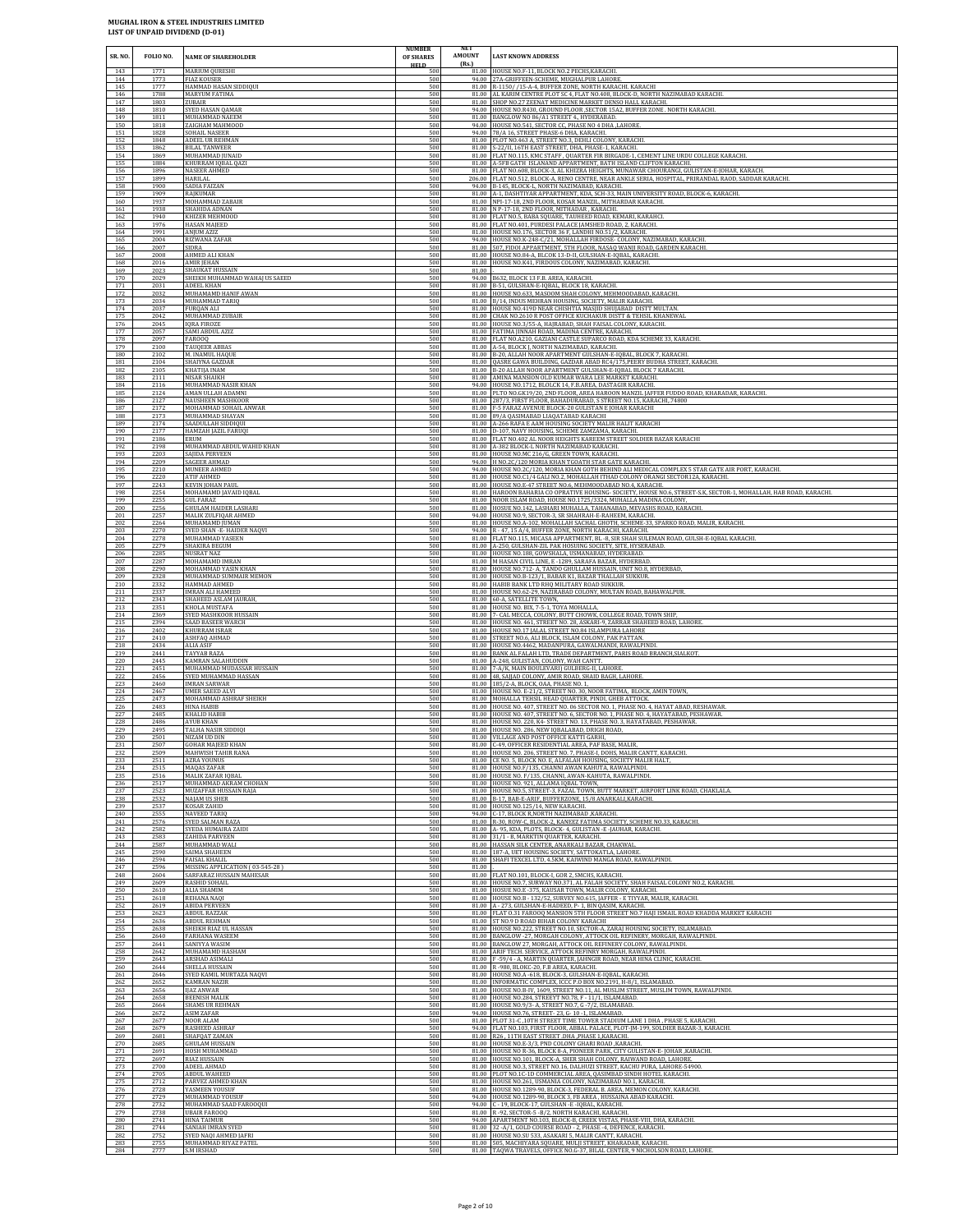| SR. NO.           | FOLIO NO.                    | NAME OF SHAREHOLDER                                                     | <b>NUMBER</b><br>OF SHARES | <b>NET</b><br>AMOUNT<br>(Rs.) | <b>LAST KNOWN ADDRESS</b>                                                                                                                                                                                                                  |
|-------------------|------------------------------|-------------------------------------------------------------------------|----------------------------|-------------------------------|--------------------------------------------------------------------------------------------------------------------------------------------------------------------------------------------------------------------------------------------|
| 285<br>286        | 2780<br>2802                 | WAHAJ WADOOD SIDDIQUI<br>SUMAILA ASIM<br><b>IMRAN FEROZ</b>             | <b>HELD</b><br>500<br>500  |                               | 81.00 HOUSE NO.2, STREET NO.55, QADIR STREET GHAZIABAD, CANTT LAHORE.<br>81.00 FLA TNO.1, MIR PLAZA, KEAMARI KARACHI.                                                                                                                      |
| 287<br>288<br>289 | 2830<br>2845<br>2852         | <b>ABDUL RAHEEL</b><br>ADNAN AHMED SHAKIL                               | 500<br>500<br>500          |                               | 81.00 R-189, BLK-C, BAGH-E-MALIR, KARACHI.<br>81.00 FALT NO.D-17, BLOCK 13-B, SHARATON APPARTMENT, GULSHAN-E-IQBAL, KARACHI.<br>81.00 BLOCK NO. 19-F.B AREA, KARACHI.                                                                      |
| 290               | 2856                         | YASMIN ELAHI                                                            | 500                        |                               | 94.00 C214, BLOCK NO. 10, F.B AREA, KARACHI.                                                                                                                                                                                               |
| 291               | 2861                         | <b>IKRAMUDDIN</b>                                                       | 500                        |                               | 81.00 R-1210, BLOCK NO. 17, FEDREL B, AREA, KARACHI.                                                                                                                                                                                       |
| 292               | 2863                         | UZAIR AHMED KHAN                                                        | 500                        |                               | 81.00 HOUSE NO.A-143, BLOCK-3, GULSHAN-E-IQBAL, KARACHI.                                                                                                                                                                                   |
| 293               | 2869                         | MUHAMMAD FAISAL RIAZ                                                    | 500                        | 81.00                         | 81.00 1564 /2, AZIZABAD, F.B AREA, BANK, KARACHI.                                                                                                                                                                                          |
| 294               | 2870                         | RIAZ AHMED                                                              | 500                        |                               | 81.00 1564/2, AZIZABAD, F.B. AREA, KARACHI.                                                                                                                                                                                                |
| 295               | 2883                         | QUDSIA SHAMI, AHMED                                                     | 500                        |                               | 11-F.MAIN KARSAZ ROAD .KDA SCHEME NO.1. KARACHI                                                                                                                                                                                            |
| 296               | 2893                         | MUHAMMAD ANWER SHAHZAD QURESHI                                          | 500                        |                               | 81.00 HOUSE NO K-41, FIRDOUS COLONY NAZIMABAD KARACHI                                                                                                                                                                                      |
| 297               | 2903                         | PERVAIZ SHAH KHAWAR                                                     | 500                        |                               | 81.00 121/B, TAK BEER BLOCK BAHARIA TOWN, LAHORE.                                                                                                                                                                                          |
| 298               | 2905                         | HINA FARRUKH                                                            | 500                        |                               | 81.00 218-B, AHMAD BLOCK NEW GARDEN TOWN, LAHORE                                                                                                                                                                                           |
| 299               | 2913                         | MUHAMMAD SAAD IQBAL                                                     | 500                        |                               | 81.00 HOUSE NO.1457, BLOCK 8, F.B.AREA, AZIZABAD, KARACHI.                                                                                                                                                                                 |
| 300               | 2920                         | SHAHIDA                                                                 | 500                        |                               | 81.00 QASR E SHAISTA 1ST FLOOR, A-3/ST-5, SECTOR 7-D-1, NORTH KARACHI, KARACHI.75850                                                                                                                                                       |
| 301               | 2928                         | MUHAMMAD NOUMAN                                                         | 500                        |                               | 81.00 HOUS ENO.1379, BLCOK 15, DASTAGIR SOCIETY, F.B.AREA KARACHI.                                                                                                                                                                         |
| 302<br>303<br>304 | 2929<br>2930<br>2933         | AYESHA MOIN<br><b>AFSHAN REHMAN</b><br>MOHAMMAD IBRAHIM KHAN            | 500<br>500<br>500          |                               | 81.00 1379, BLOCK-15, DASTAGIR, FEDERAL B AREA, KARACHI.<br>81.00 FLA TNO.D-6, NAZISH APARTMENT, NORTH KARACHI. SECTOR 7D-4, KARACHI.                                                                                                      |
| 305<br>306        | 2938<br>2939                 | <b>AKHTER SULTANA</b><br><b>SHARIO AHMED</b>                            | 500<br>500                 |                               | 81.00 HOUSE NO. PL13 ARFAT TOWN BLOCK 1 NORTH NAZIMABAD KARACHI.<br>81.00 A-311, STREET NO.12, BLOCK N, NORTH NAZIMABAD, KARACHI.<br>94.00 A-170, BLOCK-L, NORTH NAZIMABAD, KARACHI.                                                       |
| 307               | 2942                         | MUHAMMED TARIQ                                                          | 500                        |                               | 81.00 C-17, BLOK R, NORTH NAZIMABAD, KARACHI.                                                                                                                                                                                              |
| 308               | 2943                         | SYED FARAZ ABBAS JAFFRI                                                 | 500                        |                               | 81.00 HOUSE NO.B-254, SECTOR 11-A, NORTH KARACHI                                                                                                                                                                                           |
| 309               | 2954                         | MUHAMMAD ASHRAF UDDIN                                                   | 500                        |                               | 94.00 HOUSE NO.L 64, SEC 11-L, NORTH KARACHI, KARACHI                                                                                                                                                                                      |
| 310               | 2955                         | NAEEMA SIDDIQUI                                                         | 500                        |                               | 81.00 HOUSE NO.R-491, SECTOR 15-B, BUFFER ZONE KARACHI                                                                                                                                                                                     |
| 311               | 2967                         | HASSAN AHMED KHAN                                                       | 500                        |                               | 81.00 HOUSE NO. B-116/1, BLOCK NO.6, GULSHAN-E- IQBAL, KARACHI.                                                                                                                                                                            |
| 312               | 2970                         | SHAUKAT                                                                 | 500                        |                               | 81.00 R-69, SECTOR 11-C-2, SIR SYED TOWN, NORTH KARACHI                                                                                                                                                                                    |
| 313               | 2972                         | <b>SALEEM TARIQ</b>                                                     | 500                        |                               | 81.00 A-536, BLOCK NO.1, GULSHAN-E-IQBAL, KARACHI                                                                                                                                                                                          |
| 314               | 2973                         | SYED GHULAM SHOAIB                                                      | 500                        |                               | 81.00 A-301-YASIR HEIGHTS ,BLOCK M, NORTH NAZIMBAD KARACHI.                                                                                                                                                                                |
| 315               | 2977                         | ASIM BIN TASNEEM                                                        | 500                        |                               | 81.00 BLOCKFL-2, PLOT NO R-21, TARIQ BIN ZIYAD SOCIETY, KARACHI.                                                                                                                                                                           |
| 316               | 2984                         | <b>IMRAN IQBAL</b>                                                      | 500                        | 81.00                         | 94.00 13 JINNAH CO OPRATIVE HOUSING SOCIETY, BLOCK 7/8, AM YAMENI RAOD ,KARACHI.                                                                                                                                                           |
| 317               | 2985                         | <b>FARAZ AHMED</b>                                                      | 500                        |                               | FLAT NO.F29 HASSAN LOGDE BLOCK 7, FEDRAL B AREA, KARACHI.                                                                                                                                                                                  |
| 318               | 2991                         | MUHAMMAD YOUSUF SHAH                                                    | 500                        |                               | 81.00 BASTI DAWOOD WALA, P/O TEHSIL KEHRORAKA, DISTT LODHRAN,                                                                                                                                                                              |
| 319               | 2995                         | <b>LUBNA AZEEM</b>                                                      | 500                        |                               | 81.00 STREET NO.7, H NO.69, MOHALLA AMEER HAMZA POST OFFICE, SAID GUL ROAD, NEW SHAKRIAL, RAWALPINDI                                                                                                                                       |
| 320               | 2998                         | ASAD MEHMOOD MINHAS                                                     | 500                        |                               | 81.00 HOUSE NO.158, STREET 24, DHOKE, SYEDIAN, CHAMAN ABAD MISRIAL ROAD, RAWALPINDI.                                                                                                                                                       |
| 321               | 2999                         | <b>SUMBUL FATIMA</b>                                                    | 500                        |                               | 81.00 HOUSE NO.50 OFFICERS COLONY, CIVIL COLONY, RAWALPINDI.                                                                                                                                                                               |
| 322               | 3009                         | SABA IMRAN                                                              | 500                        |                               | 81.00 HOUSE NO.448, BLOCK-J 3, JOHAR TOWN, LAHORE.                                                                                                                                                                                         |
| 323               | 3012                         | RAHAT JABEEN                                                            | 500                        |                               | 81.00 HOUSE NO.33-A, HUMA BLOCK, ALLAMA IQBAL TOWN, LAHORE.                                                                                                                                                                                |
| 324               | 3020                         | SYED IQBAL ZAIDI                                                        | 500                        |                               | 81.00 617-F2 WAPDA TOWN, LAHORE.                                                                                                                                                                                                           |
| 325               | 3021                         | SYEDA SAMINA ZAIDI                                                      | 500                        |                               | 81.00 617-F2 WAPDA TOWN LAHORE.                                                                                                                                                                                                            |
| 326               | 3025                         | AMBER FAROOQ GHAURI                                                     | 500                        |                               | 81.00 D-9/1 STREET 11, PAF COMPLEX SECTOR E-9, ISLAMABAD                                                                                                                                                                                   |
| 327               | 3026                         | WHAB ALI                                                                | 500                        |                               | 81.00 C 10 SL AHMAD BILAL FLAT D-516, SECTOR E-912, PAF COMPLEX, ISLAMABAD                                                                                                                                                                 |
| 328               | 3057                         | <b>TARIQ JAVED</b>                                                      | 500                        |                               | 94.00 F-94, FFC GOTH MACHHI TOWN SHIP, SADIKABAD, DISTRICT RAHIMYAR KHAN.                                                                                                                                                                  |
| 329               | 3059                         | ASHAQ HUSSAIN                                                           | 500                        |                               | 81.00 D -22, FFC TOWN SHIP, GOTH MACHHI, SADIKABAD, DISTRICT RAHIM YAR KHAN                                                                                                                                                                |
| 330               | 3060                         | TASNEEM AKHTAR                                                          | 500                        |                               | 81.00 FFC MEDICAL CENTRE GOTH MACHHI SADIKABAD                                                                                                                                                                                             |
| 331               | 3062                         | MUHAMMAD ASIF ABBASI                                                    | 500                        |                               | 94.00 G-144, FFC TOWNSHIP GOTH MACHHI TEHSIL SADIQABAD DISTT RAHIM YAR KHAN                                                                                                                                                                |
| 332               | 3064                         | SYED RAZA HUSSAIN                                                       | 500                        |                               | 81.00 C-129, BLOCK 15, GULISTAN-E-JOHAR, KARACHI.                                                                                                                                                                                          |
| 333               | 3066                         | <b>NASREEN JEHANGIR</b>                                                 | 500                        |                               | 81.00 A-153, BLOCK 5, GULSHEN-E-IQBAL, KARACHI                                                                                                                                                                                             |
| 334               | 3067                         | CHOUDHRY AHSAN JEHANGIR                                                 | 500                        |                               | 81.00 A-153, BLCOK NO.5, GULSHAN-E-IQBAL, KARACHI.                                                                                                                                                                                         |
| 335               | 3069                         | ABBAS FATIMA ZAIDI                                                      | 500                        |                               | 81.00 BLOCK B1, FLAT NO.28/1, RABIA FLOWER, ABUL HASSAN ROAD, KARACHI                                                                                                                                                                      |
| 336               | 3081                         | REHANA                                                                  | 500                        |                               | 81.00 B-213, DECENT GARDEN UNIVERSITY ROAD, GULISTAN-E-JAUHAR, BLOCK 7, KARACHI.                                                                                                                                                           |
| 337               | 3082                         | SYED INAM HUSSAIN ZAIDI                                                 | 500                        |                               | 81.00 B-405, AL MANZHAR APARTMENT GULSHAN-E-IQBAL BLCOK 11, KARACHI                                                                                                                                                                        |
| 338               | 3084                         | MARIA REHMAN                                                            | 500                        |                               | 81.00 HOUSE NO.119/II, 29TH STREET, KHAYABAN-E-BADAR, PHASE-VI, DHA. KARACHI.                                                                                                                                                              |
| 339               | 3085                         | <b>BURHAN MEHFOOZ</b>                                                   | 500                        |                               | 94.00 HOUSE NO.B129, BLOCK 7, GULISTAN-E-JOHAR KARACHI.                                                                                                                                                                                    |
| 340               | 3090                         | NUSRAT HUSSAIN                                                          | 500                        |                               | 81.00 B-304, RUFI LAKE DRIVE GULISTAN-E-JOHAR BLCOK 18, KARACHI.                                                                                                                                                                           |
| 341               | 3094                         | MUHAMMAD HASNAIN                                                        | 500                        |                               | 81.00 HOUSE NO.H22, SECTOR 51C KORANGI NO.6, KARACHI.                                                                                                                                                                                      |
| 342               | 3102                         | MAHMOOD ELAHI                                                           | 500                        | 94.00                         | D-139, BLOCK NO.5, F.B.AREA, KARACHI.                                                                                                                                                                                                      |
| 343               | 3104                         | SALMAN AHMED                                                            | 500                        |                               | 81.00 HOUSE NO.592, SECTOR R, KORANGI 1-1/2, KARACHI.                                                                                                                                                                                      |
| 344               | 3119                         | <b>GHULAM ABBAS</b>                                                     | 500                        |                               | 81.00 BLOCK NO. 10, FLAT NO. 11, CAT V, I-9/4, ISLAMABAD                                                                                                                                                                                   |
| 345               | 3121                         | NABEEL ALI PARACHA                                                      | 500                        | 81.00                         | HOUSE NO.1000 BLOCK C, DOUBLE ROAD SECTOR 0-9, NATIONAL POLICE FOUNDATION, ISLAMABAD.                                                                                                                                                      |
| 346               | 3123                         | MUHAMMAD MUBASHEER                                                      | 500                        |                               | 81.00 HOUSE NO. 697, GALLI NO. 7, SECTOR I-10/2, ISLAMABAD.                                                                                                                                                                                |
| 347               | 3125                         | ZAIN UL ABIDEEN                                                         | 500                        |                               | 81.00 HOUSE NO. A/7, 520, MINHAS HOUSE, NEAR AMAN HOSPITAL MISRAIL ROAD, RAWALPINDI.                                                                                                                                                       |
| 348               | 3132                         | ZOHAIB KHAN                                                             | 500                        |                               | 81.00 HOUSENO. 471, STREET NO. 51, G-9+/1, ISLAMABAD.                                                                                                                                                                                      |
| 349               | 3134                         | <b>SHAKEEL AHMAD</b>                                                    | 500                        |                               | 81.00 12 QUAID-I-AZAM UNIVERSITY, ISLAMABAD.                                                                                                                                                                                               |
| 350               | 3136                         | <b>RASHIDA BEGUM</b>                                                    | 500                        |                               | 81.00 HOSE NO. 217, BLOCK-E-MILLAT, TOWN, FAISALBAD.                                                                                                                                                                                       |
| 351               | 3138                         | SHAHID MAHMOOD                                                          | 500                        |                               | 81.00 CHAHIL GARDEN ROAD, NEAR FAIZ FOUNDATION SCHOOL, MURIDKE, SHEIKHUPURA,                                                                                                                                                               |
| 352               | 3139                         | <b>NAILA JABEEN</b>                                                     | 500                        |                               | 81.00 HOUSE NO. 569, STREET NO. 4, SHAHZAD TOWN, ISLAMABAD                                                                                                                                                                                 |
| 353               | 3141                         | ASEELA LAMIYA                                                           | 500                        |                               | 94.00 D-154, BLOCK NO. 5, CLIFTON, KARACHI.                                                                                                                                                                                                |
| 354               | 3153                         | SULAIMAN JAVAID RUBIAN                                                  | 500                        | 81.00                         | 94.00 NEAR, RAILWAY, POLCE STATION, EID- GAH ROAD, KINGS, HILL, SUKKUR                                                                                                                                                                     |
| 355               | 3157                         | AGHA IMRAN ZULFIQAR                                                     | 500                        |                               | 94.00 X-17, 18TH EAST STREET, DHA, PHASE -I, KARACHI.                                                                                                                                                                                      |
| 356               | 3164                         | <b>KASHIF IAVED</b>                                                     | 500                        |                               | HOUSE NO.5-H, SHAH KHAWAR TOWN, LAHORE CANTT.                                                                                                                                                                                              |
| 357               | 3167                         | MUHAMMAD IMTIAZ KHAN                                                    | 500                        |                               | 81.00 HOUSE NO.C-157, BLOCK I, NORTH NAZIMABAD, KARACHI.                                                                                                                                                                                   |
| 358               | 3183                         | MOBIN IFTIKHAR                                                          | 500                        |                               | 81.00 FLAT NO. A-14, JUMMANI ARCADE, GULSHAN-E-IQBAL, BLOCK -14, MAIN UNIVERSITY ROAD,                                                                                                                                                     |
| 359               | 3195                         | AISWARI BAI                                                             | 500                        |                               | 206.00 B-10 DOULAT ARCADE, CHANDANI CHOWK, GARDEM WEST, KARACHI.                                                                                                                                                                           |
| 360               | 3203                         | SAHUKAT ALI KABANI                                                      | 500                        | 94.00                         | 94.00 BUILDING NO.29, FLAT NO.H, PLOTINIUN CO OPERATIVE HOUSING SOCIETY, NASHTIR RAOD KARCHI.                                                                                                                                              |
| 361               | 3215                         | GHULAM HUSSAIN                                                          | 500                        |                               | 81.00 F#F-44, GHANI MOOSA SETH HOUSE DHORAJI COLONY, KARACHI.                                                                                                                                                                              |
| 362               | 3228                         | ZAID MUNIR                                                              | 500                        |                               | HOUSE NO.9, HUSSAINI SOCIETY, ALAMGIR ROAD, NEAR NATIONAL COLLEGE KARACHI.                                                                                                                                                                 |
| 363               | 3235                         | AMEER HAMZA                                                             | 500                        |                               | 81.00 HOUSE NO.112, BLOCK 3, MAQBOOLABAD, STADIUM ROAD, KARACHI.                                                                                                                                                                           |
| 364               | 3236                         | MEHRUNNISA                                                              | 500                        |                               | 81.00 HOUSE NO.45, MANIYA SOCIETY, SHAHEED-E-MILLAT ROAD, KARACHI.                                                                                                                                                                         |
| 365               | 3237                         | MUHAMMAD FARAZ YOUSUF                                                   | 500                        |                               | 81.00 FLAT NO.104, PLOT NO.C-4-7, ISMAIL ARACE CHANDNI CHOWK, KARACHI.                                                                                                                                                                     |
| 366               | 3241                         | MOHAMMAD SALIM                                                          | 500                        |                               | 81.00 45A 1/1, GOLF COURSE ROAD NO.1, PHASE 4, DHA KARACHI                                                                                                                                                                                 |
| 367               | 3248                         | SANA                                                                    | 500                        |                               | 81.00 FLAT NO 305 APPLE GARDEN SHARFABAD KARACHL                                                                                                                                                                                           |
| 368               | 3253                         | SABA NOREEN RASHID                                                      | 500                        |                               | 81.00 HOUSE NO.12, STREET NO.5/1-4, NORTH KARACHI, KARACHI                                                                                                                                                                                 |
| 369<br>370<br>371 | 3254<br>3260                 | MUSARRAT<br>MEHREEN KAUSAR AZAM                                         | 500<br>500<br>500          |                               | 81.00 A-202, SB-15, YASIR HEGHTS, BLOCK-M, NORTH NAZIMABAD, KARACHI.<br>81.00 A -450, BLOCK-N, NORTH NAZIMABAD, KARACHI.<br>81.00 49 - 0, BLOCK-2, PECHS, KARACHI.                                                                         |
| 372<br>373<br>374 | 3267<br>3268<br>3275<br>3278 | MUHAMMAD SALEEM<br>KAMRAN<br>MUHAMMAD MUSTAFA UMAIR<br>MUHAMAMD KHURRAM | 500<br>500<br>500          |                               | 81.00 5TH FLOOR FLAT NO.506, MISBAH GARDEN, JASHED ROAD NO.3, KARACHI.<br>81.00 OT 1/16, KAUSAR PALACE, KHARADAR, KARACHI.<br>94.00   201, 2ND FLOR, PEETALWALA TERRACE, PLOT NO.OT 3/13, OLD TOWN, QTR STREET, GOW GALI MITAHDAR, KARACHI |
| 375<br>376<br>377 | 3288<br>3290<br>3306         | <b>AKBAR SAEED</b><br>MOHAMMAD FEROZ ALAM                               | 500<br>500<br>500          |                               | 81.00 2-A-2, 3RD FLOOR, NORTH STREET, PHESE-1, DHA, KARACHI.<br>81.00 HOUSE NO.561-A, SECTOR-11 1/2, MANSOOR NAGAR, ORANGI TOWN, KARACHI.                                                                                                  |
| 378<br>379        | 3310<br>3312                 | SAMREEN IRFAN<br>SAMREEN<br>MOHAMMAD WAHEED BHATTI                      | 500<br>500                 |                               | 81.00 FLAT NO.C/6, UK APPARTMETNT, PHASE-2, GULSHAN-E-IQBAL, BLOCK-4, KARACHI<br>81.00 FLAT NO.X-108, PARSAVIEW FRESE TOWN, CLIFTON, KARACHI.<br>81.00 E-117, DEFENCE, PHASE-2, KARACHI.                                                   |
| 380               | 3317                         | HASNAIN ARZA                                                            | 500                        |                               | 81.00 FLAT NO.5, 3RD FLOOR, HANIFA HAJINANI MANZIL, KHARADAR, KARAHCI.                                                                                                                                                                     |
| 381               | 3342                         | AHMED ABBAS HYDRI                                                       | 500                        |                               | 81.00 D-20, BANO PLAZA, GARDEN EAST NISHTER ROAD, KARACHI.                                                                                                                                                                                 |
| 382               | 3344                         | NIDA FATIMA                                                             | 500                        |                               | 81.00 JIWANI HOMES 406, PLOT NO.261, GARDEN EAST KARACHI.                                                                                                                                                                                  |
| 383               | 3346                         | LAILA RIZVI                                                             | 500                        |                               | 81.00 FLAT NO.3, SEA FIELD APARTMENTS, CLIFTON, BLCOK 9, KARACHI.                                                                                                                                                                          |
| 384               | 3365                         | MUHAMMAD FAROOQ                                                         | 500                        |                               | 81.00 S-33, MOTIWALA, MARKET, MULJEE STREET, KHARADAR, KARAHCI                                                                                                                                                                             |
| 385               | 3386                         | MUZZAMIL BALAGAMWALA                                                    | 500                        |                               | 81.00 PLOT NO.715-9, BE APPARTMENT, 2ND FLOOR, M.A. JINNAH COLONY, JAMSHED ROAD-3, KARAHCI                                                                                                                                                 |
| 386               | 3394                         | ZAHIDA                                                                  | 500                        |                               | 81.00 F-18/2, BLOCK-8, CLIFTON, KARACHI.                                                                                                                                                                                                   |
| 387               | 3395                         | MUHAMMAD FAROOQ                                                         | 500                        |                               | 94.00 FLAT NO9.101, BLOCK-A, SAIMA SPRING APT, NEAR-3 TALWAR, KARACHI.                                                                                                                                                                     |
| 388               | 3396                         | MUHAMMAD HASNAIN                                                        | 500                        |                               | 81.00 FLAT NO.40, 4 BLOCK, MOMINPIADA SIDQUE AKBER ROAD, MOSALANE, KARACHI.                                                                                                                                                                |
| 389               | 3400                         | MOHAMMAD BABER FAROOQI                                                  | 500                        |                               | 81.00 R-133 SECTOR 11-C/1 NORTH KARACHI KARACHI                                                                                                                                                                                            |
| 390               | 3404                         | NUDRAT ARIF                                                             | 500                        |                               | 81.00 5/17 YAYAH CHEMBER FLAT NO.B-2 1ST FLOOR FIRDOS COLONY NAZIMABAD BEHIND TOTAL PUMP KARACHI                                                                                                                                           |
| 391               | 3405                         | FAIZA QAMAR                                                             | 500                        |                               | 81.00 HOUSE NO.L-297/2 SECTOR 16-A BUFFERZONE KARACHI                                                                                                                                                                                      |
| 392               | 3409                         | <b>SABAH FAIZAN</b>                                                     | 500                        |                               | 81.00 155-GG STREET NO.22 PHASE-4 DHA LAHORE                                                                                                                                                                                               |
| 393               | 3412                         | FAKHAR BASHIR RANA                                                      | 500                        |                               | 81.00 HOUSE NO.168 BLOCK-D PHASE-4 DHA LAHORE                                                                                                                                                                                              |
| 394               | 3416                         | AASIA SAEED                                                             | 500                        |                               | 81.00 GG-273 DHA PHASE-4 LAHORE                                                                                                                                                                                                            |
| 395               | 3419                         | MUHAMMAD NAEEM                                                          | 500                        | 81.00                         | F/83-4 MARTON ROAD TEEN HATTY KARACHI                                                                                                                                                                                                      |
| 396               | 3437                         | KHAWAR MAJEED                                                           | 500                        |                               | 81.00 E-2 DHA OFFICERS RESIDENCE 9TH GIZRI LANE PHASE-4 KARACHI                                                                                                                                                                            |
| 397               | 3450                         | MOHAMMAD IQBAL                                                          | 500                        |                               | 81.00 PLOT NO.525 FLAT NO.4 ADAMJEE NAGAR SHAHRAH E FAISAL BLOCK-6 KARACHI                                                                                                                                                                 |
| 398               | 3451                         | SHAHZAD IQBAL                                                           | 500                        |                               | 94.00 FLAT NO.202 PLOT NO.192 HAMIDA TERRACE CP BERAR SOCIETY DHORAJI COLONY KARACHI                                                                                                                                                       |
| 399               | 3467                         | MUHAMMAD AHMED BAWANI                                                   | 500                        |                               | 81.00 CHOTANI MANSION 246 F-3, C.B. BERAR SOCIETY DHORAJI COLONY KARACHI                                                                                                                                                                   |
| 400               | 3474                         | <b>FARUKH GULZAR</b>                                                    | 500                        |                               | 94.00 SHOP NO.7, SHERAZI MARKET NEAR RADIO PAKISTAN, MA JINNAH MARKET, KARACHI.                                                                                                                                                            |
| 401               | 3476                         | SYED MUIHAMMAD                                                          | 500                        |                               | 81.00 HOUSE NO.109-IH, STREET 6, FALCON COMPLEX AFOHS, SHAHEED E-MILLAT ROAD, KARACHI                                                                                                                                                      |
| 402               | 3500                         | MUDASSAR ABBAS                                                          | 500                        |                               | 81.00 ALI AKBAR ROAD HOUSE NO.309, MOHALLAH IMAMIA COLONY CHOWK ABBAS SHAHDARA LAHORE.                                                                                                                                                     |
| 403               | 3505                         | <b>UMER ASHFAQ</b>                                                      | 500                        |                               | 94.00 HOUSE NO.21-F ASKARI-V, MALIR CANTT KARACHI.                                                                                                                                                                                         |
| 404               | 3508                         | SYED KHURRAM HUSSAIN                                                    | 500                        | 81.00                         | 81.00 HOUSE NO.A-83, BLOCK-4, GULISTAN-E-JOHAR KARACHI.                                                                                                                                                                                    |
| 405               | 3519                         | MUHAMMAD FAISAL                                                         | 500                        |                               | 81.00 D-50, BLOCK-7, GULSHAN-E-IQBAL KARACHI.                                                                                                                                                                                              |
| 406               | 3520                         | <b>SABA YASIR</b>                                                       | 500                        |                               | D-50 BLOCK-7, GULSHAN-E-IQBAL KARACHI.                                                                                                                                                                                                     |
| 407<br>408<br>409 | 3528<br>3529<br>3530         | MUHAMMAD ALI MUSANI<br>ASMA<br>SIDRA ZAHOOR                             | 500<br>500<br>500          |                               | 94.00 FLAT NO.502/A, JALIL ARCADE NEAR PARDAH PARK JAMSHED ROAD, KARACHI.<br>81.00 JALIL ARCADE 5TH FLOOR FLAT A-502, PLOT JM 716/9/1, OFF M.A JINNAH ROAD, KARACHI.                                                                       |
| 410<br>411        | 3532<br>3533                 | AYESHA KAMDAR<br>MUHAMMAD AZAM                                          | 500<br>500<br>500          |                               | 81.00 PLOT NO.227 QASIMABAD LIAQUATABAD KARACHI.<br>81.00 FLAT NO.A-23, CRESENT APPARTMENT, BLOCK -13-D, GULSHAN-E-, KARACHI.<br>81.00 HOUSE NO A-31 BLOCK Q NO.RT4 NAZIMABAD KARACHI.                                                     |
| 412<br>413<br>414 | 3547<br>3553<br>3560         | SHAHZAD ALI<br>YASMEEN KHATOON<br>ABDUL MAJEED SAYA                     | 500<br>500                 |                               | 94.00 353-C BLOCK GULSHAN E RAVI LAHORE<br>81.00 FLAT NO.12 ABDULLAH KHAMOO MANZIL STREET NO.7 LEE MARKET KARACHI<br>81.00 R-652, BLOCK-2, FEDERAL B AREA, AZIZABAD, KARACHI.                                                              |
| 415               | 3562                         | ZULIFQAR ALI                                                            | 500                        | 81.00                         | 81.00 SCHON CENTRE, I.I CHUDRIGAR ROAD, KARACHI.                                                                                                                                                                                           |
| 416               | 3566                         | <b>KIRAN KAMRAN</b>                                                     | 500                        |                               | 81.00 FLAT NO.2, PLOT NO.CC39C, 24TH COMMERCIAL, ST, PHASE2, EXT .DHA ,KARACHI                                                                                                                                                             |
| 417               | 3600                         | ANIS AHMED                                                              | 500                        |                               | PLOT NO.717, BLOCK 2, AZIZABAD FEDERAL B AREA, KARACHI.                                                                                                                                                                                    |
| 418               | 3602                         | MUHAMMAD ASIF                                                           | 500                        |                               | 81.00 PLOT NO.563, BLOCK NO.3 KARIMABAD KARACHI.                                                                                                                                                                                           |
| 419               | 3605                         | MUHAMMAD SHAKIR                                                         | 500                        |                               | 81.00 1ST FLOOR PLOT NO.ST-22, BLOCK-7, FEDERAL B AREA, KARACHI.                                                                                                                                                                           |
| 420               | 3606                         | MUHAMMAD ANEES OADRI                                                    | 500                        |                               | 81.00 HOUSE NO.268, MEMON COLONY, F.B.AREA, BLOCK 3, KARACHI.                                                                                                                                                                              |
| 421               | 3612                         | SHAHEEN GHAZALA                                                         | 500                        |                               | 81.00 HOUS ENO.406, AL YOUSUF APPT., S-D BLOCK G-12 HYDERI KARACHI                                                                                                                                                                         |
| 422               | 3613                         | FOZIA SULTANA                                                           | 500                        |                               | 81.00 R-65, SECTOR-4, NORTH KARACHI, KARACHI.                                                                                                                                                                                              |
| 423               | 3615                         | <b>SHAHERYAR</b>                                                        | 500                        |                               | 81.00 B-19, A-2, MEMON COMPLEX, BLOCK M NORTH NAZIMABAD, KARACHI.                                                                                                                                                                          |
| 424               | 3630                         | MUHAMMAD JAWAD ULLAH                                                    | 500                        |                               | 94.00 R-77, K.D.A. EMPLOYEE CO OPERATIVE HOUSING SOCIETY SCH-33, KARACHL                                                                                                                                                                   |
| 425               | 3641                         | SYED MUHAMMED WASEEM AHMED                                              | 500                        |                               | 94.00 A - 269, BLOCK-3, GULSHAN-E-IQBAL, KARACHI.                                                                                                                                                                                          |
| 426               | 3642                         | ZUBAIDA KHATOON                                                         | 500                        |                               | 81.00 5-G-71/5, SAEEDABAD, BALDIA TOWN, KARACHI                                                                                                                                                                                            |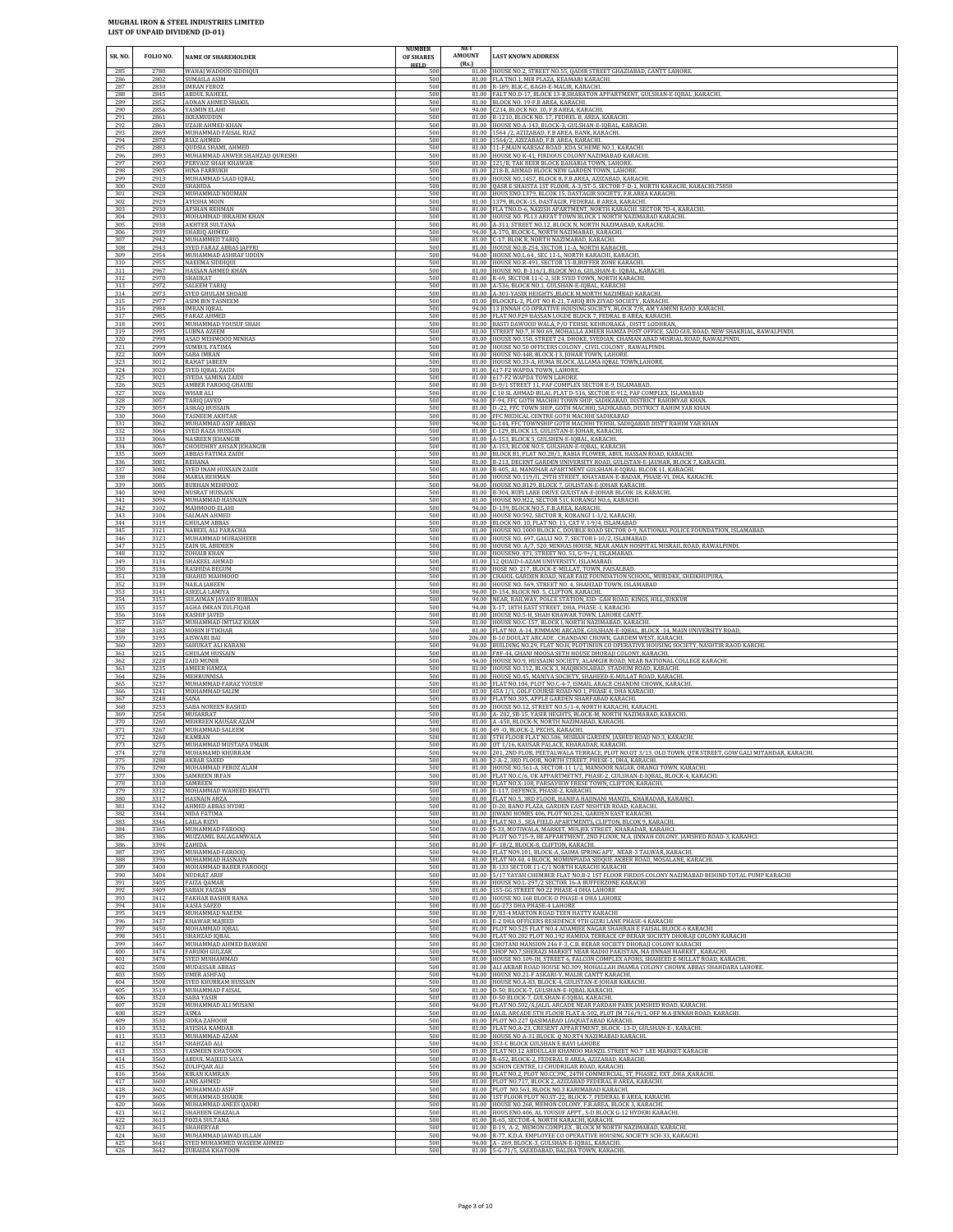| SR. NO.           | FOLIO NO.            | <b>NAME OF SHAREHOLDER</b>                                    | <b>NUMBER</b><br>OF SHARES       | NET<br>AMOUNT<br>(Rs.) | <b>LAST KNOWN ADDRESS</b>                                                                                                                                                                                         |
|-------------------|----------------------|---------------------------------------------------------------|----------------------------------|------------------------|-------------------------------------------------------------------------------------------------------------------------------------------------------------------------------------------------------------------|
| 427<br>428<br>429 | 3643<br>3649<br>3652 | MUHAMMAD AMIN ANSARI<br>ANILA BANO<br>OWAIS IQBAL             | <b>HELD</b><br>500<br>500<br>500 |                        | 81.00 5-G71/5, SAEEDABAD, BALDIA TOWN, KARACHI.<br>81.00 AFSHA ARACADE FLAT NO.C-406, BRITTO ROAD, SOLDIER BAZAR BAZAR NO.3 KARACHI<br>81.00 HOUSE NO.1- E, STREET NO.75, G -6/4, ISLAMABD.                       |
| 430               | 3653                 | <b>HASSAN UL HAO</b>                                          | 500                              |                        | 81.00 MOH, JANDA QAZIAN ROAD, GUJJAR KHAN, RAWALPINDI.                                                                                                                                                            |
| 431               | 3654                 | SRDAR MOHY UDDIN                                              | 500                              |                        | 81.00 KAHOTA ROAD, HOUSE NO.799, STREET -8, MODEL TOWN, ISLAMABAD.                                                                                                                                                |
| 432               | 3660                 | FAISAL SALEEM RAHOD                                           | 500                              |                        | 94.00 FLAT NO.201, 2ND FLOOR, THE CORNER RESIDENCY PLOT NO.150/5, BLCOK 2, PECHS, KARACHI.                                                                                                                        |
| 433<br>434<br>435 | 3685<br>3687<br>3694 | MUHAMMAD TALAH AIJAZ<br>MOHAMMAD ASHARAF                      | 500<br>500<br>500                |                        | 94.00 HOUS ENO.A-560, BLOCK N, NORTH NAZIMABAD, STREET NO.7, KARACHI.<br>81.00 KHATHIWAR BUILDING ADAMJEE NAGAR TIPU SULTAN ROAD, BLCOK A, KARACHI, WEST<br>81.00 Q-26/1, 10TH EAST STREET PHASE 1, DHA, KARACHI. |
| 436<br>437        | 3695<br>3708         | <b>IBRAHIM TAHIR</b><br>SARFRAZ SALEEM<br>FEHMIDA SOHAIL      | 500<br>500                       | 94.00                  | 81.00 HOUS ENO.6, ST 21 - A, AREA QAYYUMABAD, KORANGI ROAD, KARACHI.<br>31-A, BLOCK-A, ADAMJEE NAGAR, KCHS, KARACHI.                                                                                              |
| 438               | 3722                 | FADAD JABBAR KHAN                                             | 500                              |                        | 81.00 HOUSE NO.813/A, STREET 28C, MEHMOODA NO.3, KARACHI                                                                                                                                                          |
| 439               | 3732                 | MUHAMMAD HANIF                                                | 500                              |                        | 94.00 FLAT NO.403, BLOCK-B, MEHRAN TOWN, CICIL LINE, KARACHI.                                                                                                                                                     |
| 440               | 3735                 | MOHAMMAD SHAFI                                                | 500                              |                        | 81.00 13-D2, GULSHAN-E-IQBAL, RABBI APPATMENT, KARACHI.                                                                                                                                                           |
| 441               | 3744                 | MUHAMMAD SOHAIL                                               | 500                              |                        | 81.00 101, SANA APPARTMENT, PETRO DF SOUZA ROAD, RAOD, GARDEN EAST, KARACHI.                                                                                                                                      |
| 442               | 3748                 | MUHAMMAD ASHRAF                                               | 500                              |                        | 81.00 FLAT NO.6 LANE NO.1197/3 MEMON COLONY FEDERAL B AREA KARACHI                                                                                                                                                |
| 443               | 3761                 | TAHIRA                                                        | 500                              |                        | 81.00 FLAT NO.403, RABI SQUARE KHALID BIN WALID ROAD, PEHSC KARACHI.                                                                                                                                              |
| 444               | 3763                 | AMINA BEGUM                                                   | 500                              |                        | 81.00 HOUSE NO.R-1145 SECTOR 8-C GULSHAN E ZAHOOR NEAR SMCHS LINES AREA KARACHI                                                                                                                                   |
| 445               | 3767                 | SALLAHUDDIN                                                   | 500                              |                        | 81.00 HOUSE NO.R C200 STREET NO.4 HAZARA COLONY KARACHI                                                                                                                                                           |
| 446               | 3781                 | SAMIYA RAZA                                                   | 500                              |                        | 81.00 R-49/II, KHAYABAN-E-SAADI, DHA, PHASE-7, KARACHI                                                                                                                                                            |
| 447               | 3783                 | SHAIKH ADNAN QASER                                            | 500                              | 81.00                  | 94.00 PLOT 5-C LANE-10, SAHAR COMMERCIAL DHA V11, KARACHI PAKISTAN                                                                                                                                                |
| 448               | 3786                 | MUHAMMAD JAWAID KHAN                                          | 500                              |                        | HOUSE NO.603, ZAINAB PLAZA, BLOCK-17, GULSHAN-E-IQBAL, KARACHI.                                                                                                                                                   |
| 449               | 3787                 | MUHAMMAD RAHEEL KHAN                                          | 500                              |                        | 81.00 K-603, ZAINAB PLAZA, BLOCK-17, GULSHAN-E-IQBAL, KARACHI.                                                                                                                                                    |
| 450               | 3788                 | MUHAMMAD ASAD KHAN                                            | 500                              |                        | 81.00 K-603, ZAINAB PLOAZA, BLOCK-17, GULSHAN-E-IQBAL, KARACHI.                                                                                                                                                   |
| 451               | 3789                 | EJAZ AHMED                                                    | 500                              |                        | 81.00 D-43/1, QAYYUMABAD, KARACHI.                                                                                                                                                                                |
| 452               | 3802                 | MUHAMMAD AAOII                                                | 500                              |                        | 81.00 HOUSE NO. R-435, SHAMSI VILLAS, KHURRAMABAD, LANDHI NO.2, KARACHI.                                                                                                                                          |
| 453               | 3841                 | <b>DHANESH KUMAR</b>                                          | 500                              |                        | 81.00 A-307, RAO CENTRE, NEAR ANLE SARIYA HOSPITAL, KARACDHI.                                                                                                                                                     |
| 454               | 3850                 | MALIK JANAD AHMED                                             | 500                              |                        | 81.00 HOUSE NO.456, STREET-2, DOHS-1, MALIR CANTT, KARACHI.                                                                                                                                                       |
| 455               | 3920                 | <b>ABDUL QADIR SHIWANI</b>                                    | 500                              |                        | 81.00 HAJIANI ZAINAB MANZIL MEMON SOCIETY TAYYAB ALI ALVI ROAD, KARACHI.                                                                                                                                          |
| 456               | 3924                 | AHMED RAZA                                                    | 500                              |                        | 81.00 FLAT NO.A-15, AMAN CASTLE 153/5, MANIKJEE STREET GARDEN EAST, NEAR PAKOLA MASJID, KARACHI.                                                                                                                  |
| 457               | 3929                 | S.MUSTAFA ZAHEER ZAIDI                                        | 500                              |                        | 81.00 4-B 1/2, NAZIMABAD, KARACHI.                                                                                                                                                                                |
| 458               | 3937                 | HINA MAZHAR                                                   | 500                              |                        | 81.00 D-35/3 MALIR EXT COLONY KARACHI                                                                                                                                                                             |
| 459               | 3943                 | SHAH MUHAMMAD                                                 | 500                              | 81.00                  | HOUSE NO.8-B, STREET NO.32, F-8/1, ISLAMABAD.                                                                                                                                                                     |
| 460               | 3951                 | ZARINA                                                        | 500                              |                        | 81.00 33,34 (MAZNINEEN) BURHANI CENTRE, M.A. JINNAH ROAD, KARACHI.                                                                                                                                                |
| 461               | 3982                 | ALI MUHAMMAD                                                  | 500                              |                        | 81.00 FLAT NO.A-5, CREATIVE APPARTMENT, 2ND FLOOR, BLOCK-A, FATIMA JINNAH COLONY, JAMSHED ROAD NO.3, KARACHI.                                                                                                     |
| 462               | 3984                 | MUHAMMAD IQBAL                                                | 500                              |                        | 81.00 ZULEKHA MANZIL 1ST FLOOR GK3/26 IMAM BARA STREET KHARADAR, KARACHI.                                                                                                                                         |
| 463               | 3985                 | ABDUL REHMAN                                                  | 500                              |                        | 81.00 HANIFA TERRAC KHARADAR KARACHI.                                                                                                                                                                             |
| 464               | 3995                 | <b>HASSAN SAIGAL</b>                                          | 500                              |                        | 81.00 FLAT NO.302, PLOT-30, ALMAS ARCADE, BMCHS, KARACHI.                                                                                                                                                         |
| 465               | 4010                 | AAMIR                                                         | 500                              |                        | 81.00 HOUSE NO.14, MASHALLAH BUILDING, 2ND FLOOR, MOOSA LANE KARACHI.                                                                                                                                             |
| 466               | 4014                 | MUHAMMAD AHMED                                                | 500                              |                        | 81.00 HOUS ENO.170-D-BLOCK Z, SATTELITE TOWN, KHAN PUR DISTT. RAHIMYAR KHAN                                                                                                                                       |
| 467               | 4016                 | ANJUM KAMRAN                                                  | 500                              |                        | 94.00 HOUS ENO.60, ZAKARIA TOWN BOSAN ROAD, MULTAN                                                                                                                                                                |
| 468               | 4021                 | ALIYA BEGUM                                                   | 500                              |                        | 81.00 HOUSE NO.A-678, SECTOR 9, NORTH, KARACHI.                                                                                                                                                                   |
| 469               | 4022                 | SYED AHMED ALI NAQVI                                          | 500                              |                        | 94.00 5-E-19/5, NAZIMABAD KARACHI,                                                                                                                                                                                |
| 470               | 4026                 | MUHAMMAD ALISHAAN NAQVI                                       | 500                              |                        | 81.00 D-221 NAVY HOUSING SCHEME ZAMZAMA CLIFTON KARACHI.                                                                                                                                                          |
| 471               | 4027                 | MOHAMMAD FARHAN NAQVI                                         | 500                              |                        | 81.00 D-221, NAVY HOUSING SCHEME CLIFTON KARACHI.                                                                                                                                                                 |
| 472               | 4028                 | SHAMSA AHMED                                                  | 500                              |                        | 81.00 B3 GALAXY APPARTMENTS CLIFTON BLCOK 8, KARACHI                                                                                                                                                              |
| 473               | 4038                 | SYED HAROON AHMED                                             | 500                              |                        | 81.00 HOUSE NO.B-20 BLOCK-7, GULISTAN E JAUHAR AKRACHI                                                                                                                                                            |
| 474               | 4044                 | MATEEN                                                        | 500                              | 81.00                  | 81.00 FLAT 404, 4TH FLOOR MUHAMMADI PRIDE PAKISTAN CHOWK NEAR PLICE CHOKI, KARACHI.                                                                                                                               |
| 475               | 4068                 | MUHAMMAD ABDULLAH TAHIR                                       | 500                              |                        | 81.00 HOUSE NO.69 KHAYABAN-E-SHAHBAZ PHASE-VI DHA KARACHI.                                                                                                                                                        |
| 476               | 4069                 | FARHA TAHIR                                                   | 500                              |                        | HOUSE NO.69 KHAYABAN-E-SHAHBAZ PHASE-VI, DHA KARACHI.                                                                                                                                                             |
| 477               | 4072                 | MUHAMMAD IRFAN                                                | 500                              |                        | 94.00 HOUSE NO.08 STREET NO.2, JAVED BEHRZE, HOUSING SOCIETY MARIPUR ROAD HAWKS BAY KARACHI                                                                                                                       |
| 478               | 4073                 | AISHA IRFAN                                                   | 500                              |                        | 81.00 HOUSE NO.8, AYJB MANZIL DEGREE COLONY KARACHI.                                                                                                                                                              |
| 479               | 4080                 | ANEEL KUMAR                                                   | 500                              |                        | 81.00 BLOCK-/D/5/6, A-ONE CENTER, NEW TOWN, NEAR PIB COLONY, KARACHI.                                                                                                                                             |
| 480               | 4083                 | WANHER BILAL                                                  | 500                              |                        | 81.00 PLOT NO.28, FLAT NO.203- A, SAIF ARCADE, BAHADURABAD, KARACHI.                                                                                                                                              |
| 481               | 4101                 | FAISAL MUHAMMAD ISMAIL                                        | 500                              |                        | 81.00 708-7TH FLOOR PROGRESSIVE PLAZA NEAR PIDC HOUSE CIVIL LINES KARACHI.                                                                                                                                        |
| 482               | 4102                 | ARSHAD ALI                                                    | 500                              |                        | 81.00 708 7TH FLOOR PROGRESSIVE PLAZA NEAR PIDC HOUSE CIVIL LINES KARACHI.                                                                                                                                        |
| 483               | 4106                 | MUHAMMAD SAAD                                                 | 500                              | 94.00                  | 81.00 HOUSE NO.1727-368, TURK COLONY BALDIA TOWN KARACHI                                                                                                                                                          |
| 484               | 4110                 | SYED RIAZ UL HASNAIN RIZVI                                    | 500                              |                        | F-47 RIZVIA SOCIETY NAZIMABAD KARACHI.                                                                                                                                                                            |
| 485               | 4117                 | MOHSIN RAZA                                                   | 500                              |                        | 81.00 FLAT NO.20, FLOOR NO.52, ZAINABIA BUILDING, SOLDIER BAZAR NO.2, STREET 2, KARACHI.                                                                                                                          |
| 486               | 4118                 | MAAZ AHMED                                                    | 500                              | 81.00                  | 94.00 R-A-35 RIZWAN HOUSING SOCIETY, KARACHI.                                                                                                                                                                     |
| 487               | 4120                 | <b>AYUB MUSHTAO</b>                                           | 500                              |                        | FLAT NO.7 HUSSAINABAD FEDERAL B AREA BLOCK-3 KARACHI                                                                                                                                                              |
| 488               | 4135                 | MUHAMAMD ZEESHAN MEHDI                                        | 500                              |                        | 94.00 HOUSE NO.A-7, SECTOR-T-4, GULSHAN-E-MAYMAR, KARACHI.                                                                                                                                                        |
| 489               | 4143                 | <b>IQRAR AHMED</b>                                            | 500                              |                        | 81.00 HOUSE NO.71, MUHALLA MAZHAR SAEED, FAREED COLONY, SADIQABAD, DISTRICT RAHIM YAR KHAN.                                                                                                                       |
| 490               | 4144                 | MUHAMAMD KASHIF                                               | 500                              |                        | 81.00 B-4, RABIA VILLAS, MAIN UNIVERSITY ROAD, NEAR MOSMIYAT, SCHEME-33, KARACHI.                                                                                                                                 |
| 491               | 4145                 | <b>GHULAM RAZA SHAIKH</b>                                     | 500                              |                        | 81.00 FLAT NO.A-401, 4TH FLOOR BISMA RESIDENCY, NEAR PEHLWAN GOTH, BLOCK-13, GULISTAN-E-JOHAR, KARACHI.                                                                                                           |
| 492               | 4157                 | ZAHEER UL HASSAN                                              | 500                              |                        | 81.00 HOUSE NO.99/3, KHYABAN-E-MOHAFIZ, PHASE-VI, STREE 22, DHA, KARACHI.                                                                                                                                         |
| 493               | 4167                 | SHAFI ULLAH                                                   | 500                              |                        | 81.00 HOUSE NO.40 B-4, UMAR COLONY NO.2, DISTRICT EAST, KARACHI                                                                                                                                                   |
| 494               | 4168                 | MUHAMMAD JAFFAR                                               | 500                              |                        | 94.00 HOUSE NO.1581, STREET NO.25, MOHMOODABAD, NO.2, KARACHI.                                                                                                                                                    |
| 495               | 4174                 | MUHAMAMD YOUSUF                                               | 500                              |                        | 81.00 F-201, ANUM PRIDE, BLOCK-A, K.C.H.S., SHAHEED -E-MILLAT ROAD, KARACHI.                                                                                                                                      |
| 496               | 4190                 | IBRAHIM                                                       | 500                              |                        | 81.00 FLAT NO.33, 5TH FLOOR, TAJ MEHAL APPARTMENT, PLOT.SR9/15, FAIZ MUHAMMAD FATEH ALI ROAD, PAKISTAN CHOWK, KHI.                                                                                                |
| 497               | 4191                 | MUHAMMAD IMRAN                                                | 500                              | 81.00                  | 81.00 HOUSE NO.573, BLOCK 3, KARIMABAD FB AREA , KARACHI,                                                                                                                                                         |
| 498               | 4193                 | SIDIQA YASMEEN                                                | 500                              |                        | PLOT NO.143, FLAT NO.3, PIB COLONY , KARACHI.                                                                                                                                                                     |
| 499               | 4195                 | <b>MALIK SAJID NAVEED</b>                                     | 500                              |                        | 81.00 STREET NO.1, NEAR GOVT. COLLEGE BAGHBAN PURA LAHORE.                                                                                                                                                        |
| 500               | 4205                 | ULFAT MUZZAMIL                                                | 500                              |                        | 81.00 PARK RECIDANCY A-37/3 MAQBOOLABAD KARACHI                                                                                                                                                                   |
| 501               | 4214                 | <b>ABDUL HASEEB</b>                                           | 500                              |                        | 81.00 FLAT NO.C-208 ASHIANA HILL G-7/A GULSHAN E IQBAL BLOCK-17 KARACHI                                                                                                                                           |
| 502               | 4219                 | MOHAMMAD ILYAS                                                | 500                              |                        | 81.00 FLAT NO.C-2 BROADWAY APP 2ND FLOOR PLOT NO.227/16 BAHADURABAD KARACHI                                                                                                                                       |
| 503               | 4227                 | ZAINAB BANO RAVJANI                                           | 500                              |                        | 81.00 FLAT NO.501, SAIMA HEIGHTS, OPP NISHTER PARK, SOLDIER, BAZAR KARACHI,                                                                                                                                       |
| 504               | 4242                 | ABDUL MOIZ                                                    | 500                              |                        | 81.00 HOPUSE NO.89, AMIL COLONY NO.2, JAMSHED ROAD, NO.1                                                                                                                                                          |
| 505               | 4243                 | MUHAMMAD YASIR KHAN                                           | 500                              |                        | 81.00 FLAT NO.8, BAT UL AMNA, STREET NO.9, NAZARTH ROAD, GARDEN EAST KARACHI.                                                                                                                                     |
| 506               | 4251                 | FARZAN                                                        | 500                              |                        | 81.00 79-E BLOCK 2, PECHS, KARACHI.                                                                                                                                                                               |
| 507               | 4262                 | WASIL ANWAR                                                   | 500                              |                        | 81.00 C-55, BLOCK-A, KDA OFFICERS, COOP. HJOUSING SOCIEITY, KARACHI.                                                                                                                                              |
| 508               | 4292                 | MEHREEN FATIMA                                                | 500                              |                        | 81.00 A406 FIRDOUS APARTMENT 334/2, NUZRAT ROAD, GARDEN EAST, KARACHI                                                                                                                                             |
| 509               | 4293                 | RIZWAN ALI RAWIANI                                            | 500                              | 81.00                  | 401-403, KARACHI STOCK EXCHANGE, I.I. CHUNDRIGAR ROAD, KARACHI.                                                                                                                                                   |
| 510               | 4304                 | MUHAMMAD KALEEM                                               | 500                              |                        | 81.00 HOUSE NO.1091, SHAH FAISAL COLONY, KARACHI.                                                                                                                                                                 |
| 511               | 4305                 | MUHAMMAD ADNAN                                                | 500                              |                        | 81.00 ROOM NO. 96-97, KARACHI STOCK EXCHANGE, BUILDING, STOCK EXCHANGE ROAD, KARACHI.                                                                                                                             |
| 512               | 4314                 | MARIAM SAIIAD                                                 | 500                              |                        | 81.00 GK 2/18, KHATIJA ARCADE, REHMATULLAH, STREET, KHARADAR KARACHI.                                                                                                                                             |
| 513               | 4332                 | MUHAMAMAD ISAMIL                                              | 500                              |                        | 81.00 PLOT NO.8/73A, LIAOTABAD, KARACHI                                                                                                                                                                           |
| 514               | 4333                 | MOHAMMAD WAHID                                                | 500                              |                        | 81.00 FLAT NO.207, AL MARIUM ARCADE 138, GARDEN EAST, KARACHI.                                                                                                                                                    |
| 515               | 4337                 | HAMEEDA FAROOQ                                                | 500                              |                        | 81.00 AL MAERYUM ARCADE, G -4, GROUND FLOOR, NISHTAR ROAD, KARACHI                                                                                                                                                |
| 516               | 4341                 | SAOIR ANWER                                                   | 500                              |                        | 81.00 D-113, KDA SCHEME NO.1, MIRAN MOHAMMAD SHAH RD, KARACHI, PAKISTAN.                                                                                                                                          |
| 517               | 4342                 | WAQAS AFZAL                                                   | 500                              |                        | 94.00 HOUSE NO.B89, JINNAH AVENUE, SHAH FAISAL TOWN, MALIR HALT.                                                                                                                                                  |
| 518               | 4349                 | SAMAD                                                         | 500                              |                        | 81.00 A502, OXFORD RISE, 13/D-2, GULSHAN-E-IQBAL, KARACHI.                                                                                                                                                        |
| 519               | 4350                 | ZAKIR HUSSAIN KHAN                                            | 500                              |                        | 81.00 A-28. ANWAR-E-IBRAHIM, MALIR CITY, KARACHI,                                                                                                                                                                 |
| 520               | 4351                 | MUHAMMAD IQBAL KHAN                                           | 500                              |                        | 81.00 PROJECT DIRECTORATE M-111, NED UNIVERSITY, KARACHI.                                                                                                                                                         |
| 521<br>522<br>523 | 4352<br>4353<br>4366 | JAFAR RAZA<br><b>NAJEED AHMED KHAN</b><br><b>FOUZIA MALIK</b> | 500<br>500<br>500                | 81.00<br>94.00         | 81.00 PLOT NO.335, AREA 50-B, KORANGI 100 QUARTERS, KARACHI.<br>B-17 NED UNIVERSITY, STAFF COLONY KARACHI<br>406-D/2, WAPDA TOWN, LAHORE.                                                                         |
| 524               | 4377                 | <b>IAWED</b>                                                  | 500                              |                        | 94.00 FLAT NO.29, PLOT NO.AK 135, HOOA BAI BLDG., STREET NO.2, TAYYAB ALI ALVI ROAD, MEMON SOCIETY LYARI, KARACHI.                                                                                                |
| 525               | 4408                 | .<br>RUKHSANA NAEEM                                           | 500                              |                        | 81.00 HOUSE NO.28/1-3, SHEET NO.23, MODEL COLONY, KARACHI.                                                                                                                                                        |
| 526               | 4412                 | FARHEEN IMRAN                                                 | 500                              |                        | 81.00 B-58-BLOCK-I, NORTH NAZIMABAD, KARACHI.                                                                                                                                                                     |
| 527               | 4417                 | MEHBOOB AHMED                                                 | 500                              |                        | 81.00 C-18, SAFDAR SQUARE BANTVA NAGAR LIAQUATABAD, KARACHI.                                                                                                                                                      |
| 528               | 4439                 | MOHAMAMD FEROZ SANA                                           | 500                              |                        | 81.00 L-907, SECTOR 5-C-1, NORTH KARACHI, KARACHI.                                                                                                                                                                |
| 529               | 4442                 | MUHAMMAD ANWER NADEEM                                         | 500                              |                        | 81.00 BANKING INSPECTIION DEPARTMENT 7TH FLOOR, STATE BANK OF PAKISTAN 11CR KARACHI.                                                                                                                              |
| 530               | 4443                 | MADIHA MOEEN                                                  | 500                              |                        | 81.00 BUILDING NO.9C FIRST FLOOR, LANE NO.4, SEHR COMM DHA 7, KARACHI.                                                                                                                                            |
| 531               | 4449                 | ATIQ AHMED                                                    | 500                              |                        | 81.00 HOUSE NO.C19, IQBAL COMPLEX NORTH KARACHI, KARACHI.                                                                                                                                                         |
| 532               | 4450                 | SHAHERYAR RASHID                                              | 500                              |                        | 81.00 HOUSE NO.15/9, STREET NO.43, PECHS, BLCOK 6, KARACHI.                                                                                                                                                       |
| 533               | 4454                 | VARISHA SHAHID                                                | 500                              | 81.00                  | 12 A STREET 1 ASKARI 14, RASHID MINHAS ROAD, KARACHI.                                                                                                                                                             |
| 534               | 4457                 | PADMA                                                         | 500                              |                        | 206.00 FLAT NO.506, 5TH FLOOR, E BLOCK, NAZ PLAZA M.A. JINNAH ROAD, KARACHI.                                                                                                                                      |
| 535               | 4483                 | <b>CHANDRA BAI</b>                                            | 500                              |                        | 81.00 206 B, ALWAHEED HOME, ROSE STREET, FERER TOWN, CLIFTON, KARACHI.                                                                                                                                            |
| 536               | 4486                 | MUHAMMAD ISMAIL                                               | 500                              | 94.00                  | 81.00 R-1005, BLOCK 17, FEDERAL B AREA, KARACHI.                                                                                                                                                                  |
| 537               | 4501                 | ALI RIAZ                                                      | 500                              |                        | 52/1, 9TH COMMERCIAL STREET PHASE 4, DHA KARACHI.                                                                                                                                                                 |
| 538               | 4512                 | MUKESH KUMAR                                                  | 500                              |                        | 219.00 FLAT NO.401, 4TH FLOOR, PARSA VIEW NEAR CLIFTON BRIGDE KARACHI.                                                                                                                                            |
| 539               | 4530                 | KHADIJA                                                       | 500                              |                        | 81.00 SOTLI PLAZA FLAT NO.106, KHARADAR, KARACHI.                                                                                                                                                                 |
| 540               | 4532                 | MUHAMMAD YASEEN                                               | 500                              |                        | 94.00 HOUS ENO.27, M. YASEEN MENSION BAGH-E-ZEHRA STREET, KHARADAR KARACHI                                                                                                                                        |
| 541               | 4539                 | WAQAS HANIF                                                   | 500                              |                        | 94.00 PLOT NO.205, BANTVA NAGAR LIAQUATABAD, KARACHI.                                                                                                                                                             |
| 542               | 4550                 | BADAR UL HUDA KHAN                                            | 500                              |                        | 81.00 51/2, MAIN 26TH STREET, PHASE 5, DHA, KARACHI,                                                                                                                                                              |
| 543               | 4552                 | <b>ARFA SIDDIQUI</b>                                          | 500                              |                        | 81.00 B-41-1, BLOCK 13-D-2, GULSHAN-E-IQBAL KARACHI.                                                                                                                                                              |
| 544               | 4553                 | RIZWANA AHMED KHAN                                            | 500                              |                        | 94.00 G/45/1, CLAYTON QUARTERS, JEHANGIR ROAD NO.2,. KARACHI.                                                                                                                                                     |
| 545               | 4557                 | MUHAMAMD MAAZ SHAMIM                                          | 500                              |                        | 81.00 A-7, GULISTAN-E-KALEEM MODEL COLONY, NEAR SECURITY PRESS KARACHI.                                                                                                                                           |
| 546               | 4562                 | GEETA KUMARI                                                  | 500                              |                        | 206.00 17-B, SHAMS SQUARE ,83-GARDEN EAST FLYN STREET NEAR BALOCH GARDEN KARACHI.                                                                                                                                 |
| 547               | 4566                 | <b>UBAID HUSSAIN</b>                                          | 500                              |                        | 81.00 HOUS ENO.L-721, SECTOR 5A/2, NORTH KARACHI, KARACHI.                                                                                                                                                        |
| 548               | 4571                 | MUHAMMAD YOUSAF                                               | 500                              | 81.00                  | ST.42, HIJARAT COLONY NO.MAAZ WELFARE CLINIC SEC 0/2 SADDAR KARACHI                                                                                                                                               |
| 549               | 4574                 | MUHAMMAD DANISH                                               | 500                              |                        | 81.00 361/B, BLOCK B, ADAMJEE NAGAR GHAZI SALAHUDDIN ROAD, KARACHI.                                                                                                                                               |
| 550               | 4575                 | SYEDA ANUM ALI                                                | 500                              |                        | 81.00 R-908, BLCOK 15, DASTAGIR SOCIETY F.B.AREA, KAACHI.                                                                                                                                                         |
| 551               | 4577                 | <b>HARIS DEAN</b>                                             | 500                              |                        | 81.00 HOUS ENO.251, STREET NO.18, PUNJAB COLONY, KARACHI.                                                                                                                                                         |
| 552               | 4578                 | BILAL AMANULLAH                                               | 500                              |                        | 81.00 A-3,716/9, ZARCON APTS JAMSHED ROAD, 3, FATIMA JINNAH COLONY, KARACHI.                                                                                                                                      |
| 553               | 4590                 | MOHAMMAD AMIN                                                 | 500                              |                        | 81.00 5-C, LOHANA BUILDING, ROOM NO.17, NANAKWADA, KARACHI.                                                                                                                                                       |
| 554               | 4599                 | YOUNUS KHAN                                                   | 500                              |                        | 81.00 DARIYABAD KHADA LYARI, KARACHI.                                                                                                                                                                             |
| 555               | 4605                 | MUHAMMAD HANIF KHATRI                                         | 500                              |                        | 81.00 HOUSE NO.R-929, BLOCK-2, AZIZABAD, FEDERAL B AREA, KARACHI.                                                                                                                                                 |
| 556               | 4617                 | SYED ALI IRTAZA ZAIDI                                         | 500                              |                        | 94.00 FLAT NO.B-79, SUNNY PRIDE, BLOCK-20, GULISTAN-E-JOHAR, KARACHI.                                                                                                                                             |
| 557               | 4621                 | ABDUL HAEED CHUNARA                                           | 500                              | 81.00                  | 94.00 A-3, UNITED HOUSING SOCIETY, FLYNN STREET-96, GARDEN EAST, KARACHI.                                                                                                                                         |
| 558               | 4635                 | ATTIA MOAZZAM                                                 | 500                              |                        | 94.00 HOUSE NO.22/1, 2ND GIZRI STREET, DHA, PHASE-4, KARACHI.                                                                                                                                                     |
| 559               | 4636                 | MUHAMMAD WALEED MOAZZAM                                       | 500                              |                        | HOUSE NO.22/1, 2ND GIZRI STREET, DHA, PHASE-4, KARACHI.                                                                                                                                                           |
| 560               | 4647                 | ZAFAR IQBAL                                                   | 500                              | 81.00                  | 94.00 137/4, NAZIMABAD, BARA MAIDAN, KARACHI.                                                                                                                                                                     |
| 561               | 4648                 | SYED MUHAMMAD SHARIQ                                          | 500                              |                        | 81.00 A-72, BLOCK-13-D/1, GULSHANJ-E-IQBAL, KARACHI.                                                                                                                                                              |
| 562               | 4673                 | MUHAMMAD IMRAN                                                | 500                              |                        | PLOT NO.507 STREET NO.26 SECTOR 4-B POLICE TRAINING CENTRE NEW SAEEDABAD BALDIA TOWN KARACHI\                                                                                                                     |
| 563               | 4693                 | SHAIKH ARSHAD AHMED BHINDARI                                  | 500                              | 81.00                  | C-113, BLOCK 5-C, SECTOR NO.11-C-1, FAIZA AVENUE, NORTH KARACHI, KARACHI.                                                                                                                                         |
| 564               | 4701                 | SAJID SALEEM KHAN                                             | 500                              | 94.00                  | 86/2 LANE 12, KHAYABA-N-E SEHER, PHASE 7, DHA, KARACHI.                                                                                                                                                           |
| 565               | 4702                 | SALMAN SHAKOOR ABBASI                                         | 500                              | 81.00                  | 15/B1, KHAYABAN-E- MUHAFAZ, PHASE 8.DHA, KARACHI.                                                                                                                                                                 |
| 566               | 4703                 | MUHAMMAD SAEED                                                | 500                              |                        | 94.00 C-77, AYESHA SALEEM, APPATMENT, 9TH, COMMERCIAL, STREET, PHSE 4, DHA, KARACHI.                                                                                                                              |
| 567               | 4704                 | SULTAN AHMED SHAIKH                                           | 500                              |                        | 81.00 FLAT NO.2, PLOT 5E, STREET 9, , BADAR COMMERCIAL, PHASE 5, EXT, DHA KARACHI.                                                                                                                                |
| 568               | 4708                 | REHMAN SHARIF                                                 | 500                              |                        | 94.00 A-403, CHAPAL GARDEN, ABU AL ASFAHANI ROAD, KARACHI.                                                                                                                                                        |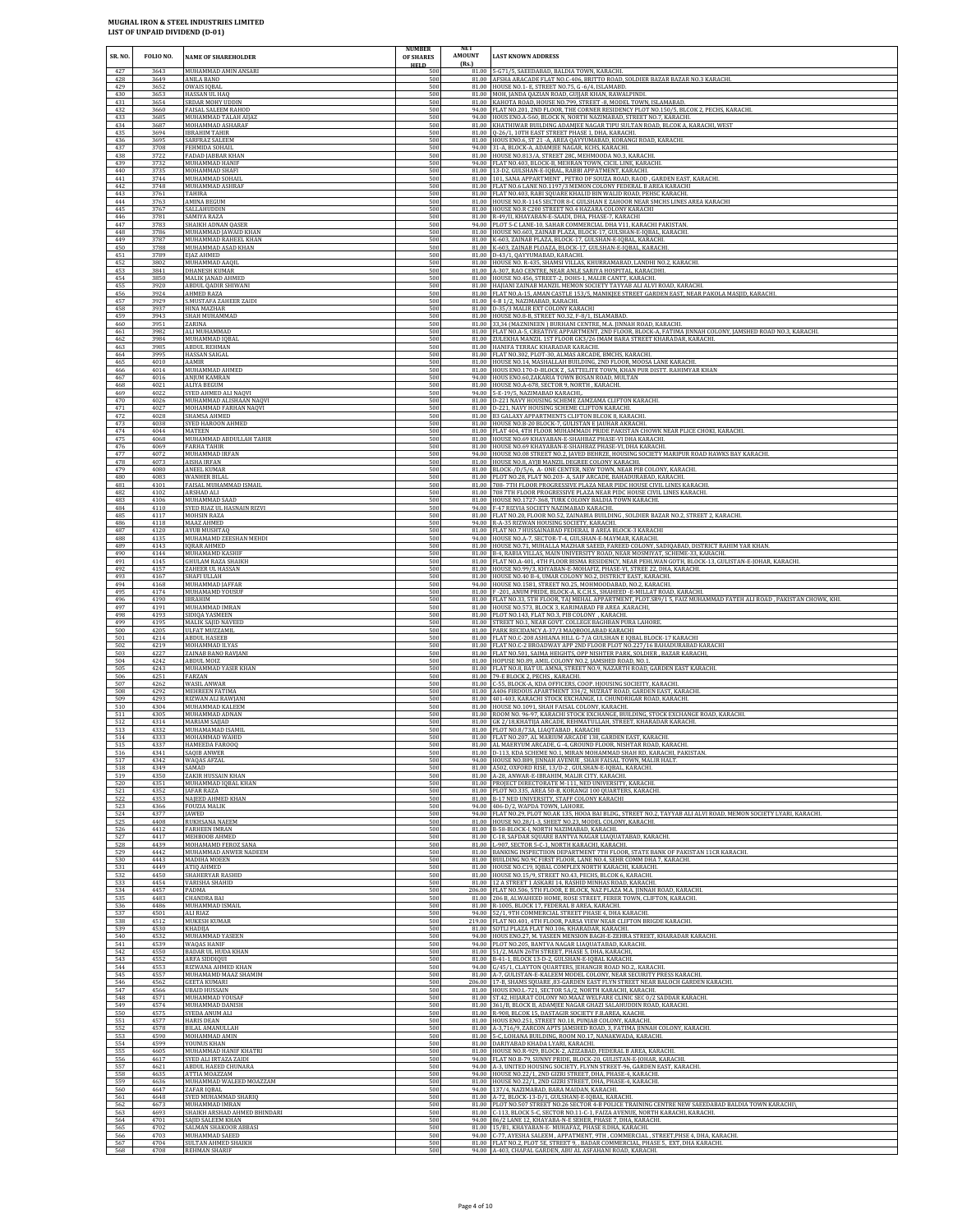| SR. NO.                  | FOLIO NO.                    | NAME OF SHAREHOLDER                                                                    | <b>NUMBER</b><br>OF SHARES<br><b>HELD</b> | NE I<br>AMOUNT<br>(Rs.) | <b>LAST KNOWN ADDRESS</b>                                                                                                                                                                                                                                                                      |
|--------------------------|------------------------------|----------------------------------------------------------------------------------------|-------------------------------------------|-------------------------|------------------------------------------------------------------------------------------------------------------------------------------------------------------------------------------------------------------------------------------------------------------------------------------------|
| 569                      | 4713                         | <b>NOMAN KHAN</b>                                                                      | 500                                       |                         | 81.00 BRIDGE VIEW, APPARTMENT, BLOCK 2, 5TH FLOR, 501, FERER TOWN, CLIFTON KARACHI.                                                                                                                                                                                                            |
| 570                      | 4714                         | <b>AKASH DATWANI</b>                                                                   | 500                                       |                         | 206.00 FLT NO.103, NEW KAUSER SQUARE, FERER TOWN CLIFTON, NEAR TEEEN TALWAR, KARAHI                                                                                                                                                                                                            |
| 571                      | 4717                         | MARIA RAJPUT                                                                           | 500                                       |                         | 94.00 HOUSE NO.B -21, BLOCK-18, F.B AREA, KARACHI.                                                                                                                                                                                                                                             |
| 572                      | 4722                         | MUHAMAMD HUMAYON KHAN AFRIDI                                                           | 500                                       |                         | 81.00 B-15, ROW-A, BLOCK 2, GULSHAN-E-KANEEZ FATIMA SCHEME33, KARACHI.                                                                                                                                                                                                                         |
| 573                      | 4730                         | ABRAR HUSSAIN                                                                          | 500                                       |                         | 81.00 MODEL TOWN, STREET GIRLS COLLEGE, HARI PURA MAILSI.                                                                                                                                                                                                                                      |
| 574                      | 4732                         | MUHAMMAD IMRAN                                                                         | 500                                       |                         | 94.00 110 CANEL PARK RAHIM YAR KHAN                                                                                                                                                                                                                                                            |
| 575                      | 4735                         | MUHAMMAD SHAKER SADDIQUE                                                               | 500                                       |                         | 81.00 HOUSE NO.249, GALI NO.2 ISLAMIYA COLDNY RAHIM YAR KHAN                                                                                                                                                                                                                                   |
| 576                      | 4739                         | MUHAMMAD SAJID IQBAL                                                                   | 500                                       |                         | 81.00 STREET NO.6, HABIB COLONY RAHIM YAR KHAN                                                                                                                                                                                                                                                 |
| 577                      | 4744                         | REHAN ASHFAQ                                                                           | 500                                       |                         | 94.00 SUSAN ROAD HOUSE NO.11-12, KHAYABAN COLONY NO.1, FAISALABAD.                                                                                                                                                                                                                             |
| 578                      | 4745                         | RUKHSANA KHANUM                                                                        | 500                                       |                         | 94.00 P162 CIRCULAR ROAD FAISALABAD                                                                                                                                                                                                                                                            |
| 579                      | 4758                         | KASHIF MEHMOOD                                                                         | 500                                       |                         | 81.00 FAISAL COLONY KAHALI SHAH PUR GUJRANWALA                                                                                                                                                                                                                                                 |
| 580                      | 4759                         | <b>BASHARAT ALI</b>                                                                    | 500                                       |                         | 81.00 POST OFFICE MEHLOWALA TEHSIL & DISTRICT GUJRANWALA                                                                                                                                                                                                                                       |
| 581                      | 4774                         | ROOP CHAND                                                                             | 500                                       |                         | 81.00 PIRBHU LAL KIRYANA MARCHENT TANOO BAGO ROAD DIGRI DISTRICT, MIRPURKHAS                                                                                                                                                                                                                   |
| 582                      | 4783                         | MUMESH KUMAR SOBHANI                                                                   | 500                                       |                         | 81.00 BAGLOW AZI MUHALLA HAPPY HOMES PHASE-2, QASMABAD HYDERABAD                                                                                                                                                                                                                               |
| 583                      | 4784                         | HUMAIRA ARIF                                                                           | 500                                       |                         | 81.00 HOUSE NO.116/76, HIRABAD, HYDERABAD.                                                                                                                                                                                                                                                     |
| 584                      | 4788                         | MUHAMMAD LUQMAN SHAIKH                                                                 | 500                                       |                         | 94.00 HOUSE NO.116-34/203, HIRABAD                                                                                                                                                                                                                                                             |
| 585                      | 4800                         | MUHAMAMD HAMID KHAN GHORI                                                              | 500                                       |                         | 94.00 HOUSE NO.3/D BLOCK-A UNIT NO.5, LATIFABAD HYDERABAD                                                                                                                                                                                                                                      |
| 586                      | 4802                         | SHEELA BACHANI                                                                         | 500                                       |                         | 206.00 FLAT NO.19, ASAD PARADISE PHASE ONE QASIMABAD HYDERABAD.                                                                                                                                                                                                                                |
| 587                      | 4824                         | MUHAMMAD ALI RAO                                                                       | 500                                       |                         | 81.00 HOUSE NO.74/2-D, STREET 32, SECTOR F-61, ISLAMABAD.                                                                                                                                                                                                                                      |
| 588                      | 4825                         | MUHAMMAD SHAHAB QAZI                                                                   | 500                                       |                         | 81.00 HOUSE NO.69-B, STREET NO.17, GULZAR-E-QUAID-E-RAWALPINDI.                                                                                                                                                                                                                                |
| 589                      | 4830                         | <b>RASHID HABIB</b>                                                                    | 500                                       |                         | 81.00 HOUSE NO.354-D-KHAYADAN-E-SIR SYED, SECTOR 3, RAWALPINDI.                                                                                                                                                                                                                                |
| 590                      | 4833                         | HAMMAD JAWED BUTT                                                                      | 500                                       |                         | 81.00 HOUSE NO.828, BLOCK B, SETELITE TOWN, RAWALPINDI.                                                                                                                                                                                                                                        |
| 591                      | 4834                         | NOREEN KHURRAM                                                                         | 500                                       |                         | 81.00 HOUSE NO.133-A, KASHMIR ROAD, RAWALPINDI.                                                                                                                                                                                                                                                |
| 592                      | 4837                         | RIAZ UL HAQ MIRZA                                                                      | 500                                       |                         | 81.00 MCB RAWALPINDI CITY-0581 RAWALPINDI                                                                                                                                                                                                                                                      |
| 593                      | 4840                         | SAAD HAMZA                                                                             | 500                                       |                         | 81.00 ZB 80/A MOHALLAH ALAMABAD NAI ABADI DHOKE HASSU RAWALPINDI                                                                                                                                                                                                                               |
| 594                      | 4841                         | SARA KANWAI                                                                            | 500                                       |                         | 81.00 ZB 80/A MOHALLAH ALAMABAD NAI ABADI DHOKE HASSU RAWALPINDI                                                                                                                                                                                                                               |
| 595                      | 4853                         | <b>ISMAT BATOOL</b>                                                                    | 500                                       |                         | 94.00 MPA. HOUSE BHOWN CHOWK, LALAGUNG ROAD, CHAKWAL-48800                                                                                                                                                                                                                                     |
| 596                      | 4863                         | SAJID SAEED                                                                            | 500                                       |                         | 81.00 38-A ASKARI FLATS SARFRAZ RAFIQUE ROAD LAHORE CANTT                                                                                                                                                                                                                                      |
| 597                      | 4871                         | ASGHAR ALI                                                                             | 500                                       |                         | 81.00 MOHALLA ZAMAN PARK CHERAT CEMENT DHARAM PURA LAHORE                                                                                                                                                                                                                                      |
| 598                      | 4878                         | MUHAMMAD UMAIR KHAN GHAURI                                                             | 500                                       |                         | 81.00 42 RAZA BLOCK ALLAMA IQBAL TOWN LAHORE                                                                                                                                                                                                                                                   |
| 599                      | 4887                         | <b>IMRAN HASSAN MALIK</b>                                                              | 500                                       |                         | 94.00 HOUSE NO.SD 44, FALCON COMPLEX, GULBERG-III, LAHORE                                                                                                                                                                                                                                      |
| 600                      | 4889                         | ANILA TAUQEER                                                                          | 500                                       |                         | 81.00 HOUSE NO.404-F, STATE LIFE HOUSING- SOCIETY, LAHORE                                                                                                                                                                                                                                      |
| 601                      | 4921                         | ZAHIDA ASGHAR ALI                                                                      | 500                                       |                         | 81.00 HOUSE NO.644, 8-B/5, KHAN STREET, BANK ROAD, ISLAMPURA, LAHORE                                                                                                                                                                                                                           |
| 602<br>603<br>604        | 4924<br>4929<br>4931         | MUHAMMAD SHAHID<br><b>SM ASIF NAZIR</b><br>SYED ALI ASIM KIRMANI                       | 500<br>500<br>500                         |                         | 81.00 HOUSE NO.1719, JINNAH BLOCK, NEW SHALIMAR COLONY, MULTAN<br>94.00 81-P, M.A. JOHAR TOWN, LAHORE.<br>81.00 86-F, MOHAFIZ TOWN, MULTAN ROAD, LAHORE.<br>81.00 HOUSE NO.220-H, BLOCK-H, JOHAR TOWN, LAHORE                                                                                  |
| 605<br>606<br>607<br>608 | 4932<br>4934<br>4938<br>4940 | KHAWAJA IMRAN LATIF SETHI<br>ZAHIDA PARVEEN<br><b>UMER DIN</b><br>HASSAN MEHMOOD BABRI | 500<br>500<br>500<br>500                  |                         | 81.00 776,C- BLOCK, FAISAL TOWN, LAHORE.<br>81.00 134-ABU BAKAR, BLOCK NEW GARDEN TOWN, LAHORE.<br>81.00 512-C FAISAL TOWN, LAHORE.                                                                                                                                                            |
| 609<br>610<br>611        | 4945<br>4951<br>4956         | SHAGUFTA SHAMS<br>REHMAN ALI                                                           | 500<br>500<br>500                         |                         | 81.00 BASIT SYED QUTUB SHAH, PO BOX, MOKAL, TEHSIL CHNIAN, DISTT, QASUR.<br>81.00 PO BOX. NASIR PUR, KALAN THE BHALWAL, DIST SARGHODA.                                                                                                                                                         |
| 612<br>613<br>614        | 4959<br>4963<br>4965         | MUHAMAMD AKIF<br><b>UZMA WAHEED</b><br>MOHAMMAD HASSAN<br><b>BIBI FARZANA</b>          | 500<br>500<br>500                         |                         | 81.00 CHAK NO.52/3R DISTRICT OKARA<br>81.00 HOUSE NO.4/02, ANAR KALI BAZAR MIAN CHANNU<br>81.00 A-35 BHAYANI IMAGE PARADISY BLOCK-K, NORTH NAZIMABAD KARACHI.<br>81.00 336/A-R BLOCK NO.3, SATELLITE TOWN QUETTA ALI BROTHEAN MANZIL                                                           |
| 615                      | 4969                         | NIDA ASIM                                                                              | 500                                       |                         | 81.00 4-CIVIL LINES JHANG                                                                                                                                                                                                                                                                      |
| 616                      | 4970                         | MUMTAZ NISAR                                                                           | 500                                       |                         | 94.00 4-CIVIL LINES IHANG                                                                                                                                                                                                                                                                      |
| 617                      | 4978                         | MUHAMMAD JUNAID SHAMSI                                                                 | 500                                       |                         | 94.00 C-425, MANGE MUHALLAH MUHMAMAD BIN- QASIM PARK, SUKKUR.                                                                                                                                                                                                                                  |
| 618                      | 4980                         | MUMTAZ BEGUM                                                                           | 500                                       |                         | 81.00 HOUSE NO.3367/2-B4, ISLAM GUNJ STREET, FERER ROAD, SUKKUR                                                                                                                                                                                                                                |
| 619                      | 4984                         | NIAZ ALI MEMON                                                                         | 500                                       |                         | 81.00 HOUSE NO.C-381, NEAR JAMIA MUSJED, LAHOREI MOHALLA, KARKANA.                                                                                                                                                                                                                             |
| 620                      | 4986                         | ABDUL KARIM MEMON                                                                      | 500                                       |                         | 81.00 GOVT GIRLS HIEGH SCHOOL, LAHOREI MOHALLA, LARKANA.                                                                                                                                                                                                                                       |
| 621                      | 4992                         | MUHAMMADI BEGUM                                                                        | 500                                       |                         | 81.00 QASR E SHAISTA 1ST FLOOR A-3 SECTOR 7/D-1 STREET NO.5 NORTH KARACHI                                                                                                                                                                                                                      |
| 622                      | 4993                         | <b>KAUSER PERVEEN</b>                                                                  | 500                                       |                         | 81.00 QASR E SHAISTA 1ST FLOOR A-3 SCTOR 7/D-1 STREE NO.5 NORTH KARACHI KARACHI-75850                                                                                                                                                                                                          |
| 623                      | 4994                         | MUHAMMAD ANIS                                                                          | 500                                       |                         | 81.00 QASR E SHAISTA 1ST FLOOR A-3 SECTOR 7/D-1 STREET NO.5 NORTH KARACHI KARACHI-75850                                                                                                                                                                                                        |
| 624                      | 4999                         | TAUCEF AHMED                                                                           | 500                                       |                         | 94.00 HOUSE NO.A-13 HAIDR CENTRE BLOCK-G KARACHI                                                                                                                                                                                                                                               |
| 625                      | 5021                         | FAIZAN AHMED                                                                           | 500                                       |                         | 81.00 3-B-10/5 NAZIMABAD KARACHI                                                                                                                                                                                                                                                               |
| 626                      | 5024                         | MOHAMMAD KHURSHID ALAM                                                                 | 500                                       |                         | 94.00 4 A 1/12 1ST FLOOR NAZIMABAD NO.4 KARACHI                                                                                                                                                                                                                                                |
| 627                      | 5026                         | RIDA NAZ FARUQI                                                                        | 500                                       |                         | 81.00 C-19 BLOCK-A NORTH NAZIMABAD KARACHI                                                                                                                                                                                                                                                     |
| 628                      | 5039                         | MUHAMAMD FAISAL ANSARI                                                                 | 500                                       |                         | 81.00 HOUSE NO.FL-11/6, BLCOK 13-A, GULSHAN-E-IBQLA KARACHI.                                                                                                                                                                                                                                   |
| 629                      | 5041                         | ABDUL HAFIZ KHAN                                                                       | 500                                       |                         | 81.00 R-816, SECTOR 16/A, BUFFER ZONE, KARACHI.                                                                                                                                                                                                                                                |
| 630                      | 5042                         | FARKHUNDA PARVEEN                                                                      | 500                                       |                         | 81.00 R-816, SECTOR 16/A, BUFFER ZONE, KARACHI.                                                                                                                                                                                                                                                |
| 631                      | 5043                         | SAFIULLAH JOKHIO                                                                       | 500                                       |                         | 94.00 HOUSE NO.45, FEDERAL GOVERNMENT OFFICERS COLONY, KARACHI WEST                                                                                                                                                                                                                            |
| 632                      | 5044                         | AZEEM US SHAN                                                                          | 500                                       |                         | 81.00 FLA TNO.D-4, BLOCK 14, JAMALI ARCADE GULSHAN IQBAL KARACHI.                                                                                                                                                                                                                              |
| 633                      | 5050                         | NAHEED                                                                                 | 500                                       |                         | 81.00 DADA TERRACE FLAT NO.301 GUL MEHAR STREET JHANGIR ROAD, KARACHI.                                                                                                                                                                                                                         |
| 634                      | 5054                         | FEHMIDA KHAN                                                                           | 500                                       |                         | 81.00 HOUSE NO.710-6, UMER CENTER, FATIMA JINNAH COLONY, JAMSHED ROAD, KARACHI.                                                                                                                                                                                                                |
| 635                      | 5056                         | SHAMSHAD AKHTAR                                                                        | 500                                       |                         | 81.00 C-404/5, AL RAUF ROYAL CITY BLK -19, GULISTAN-E-JOHAR KARACHI                                                                                                                                                                                                                            |
| 636                      | 5058                         | MUHAMMAD IQBAL                                                                         | 500                                       |                         | 94.00 76/2, STREET 26 DHA, PHASE 6, KARACHI.                                                                                                                                                                                                                                                   |
| 637                      | 5062                         | SYED SHAHNAWAZ                                                                         | 500                                       |                         | 94.00 AR CLASSIC GROUND FLOOR, FLAT NO.198, BLOCK-13, STREET NO.15, KARACHI.                                                                                                                                                                                                                   |
| 638                      | 5063                         | ABDUR RASHEED                                                                          | 500                                       |                         | 81.00 252-B, SECOND FLOOR DMCHS, BLOCK 3, KARACHI.                                                                                                                                                                                                                                             |
| 639                      | 5067                         | NASEEM                                                                                 | 500                                       |                         | 81.00 PLOT NO.Z/212, FLAT NO-4, BLOCK 7/8, AL HAMRA SOCIETY KARACHI                                                                                                                                                                                                                            |
| 640                      | 5069                         | NOMAN AHMED                                                                            | 500                                       |                         | 81.00 HOUSE NO.93, SECTOR 36F, LANDHI KARCHI.                                                                                                                                                                                                                                                  |
| 641                      | 5089                         | SHAHID ULLAH                                                                           | 500                                       |                         | 94.00 37, K BLOCK 6, PECHS KARACHI.                                                                                                                                                                                                                                                            |
| 642                      | 5094                         | AHSAN SIDDIQUI                                                                         | 500                                       |                         | 81.00 R-359, BLOCK-18, F.B. AREA, SAMANABAD, KARACHI.                                                                                                                                                                                                                                          |
| 643                      | 5113                         | MUHAMMAD FAHAD                                                                         | 500                                       |                         | 81.00 D-11, SULEMAN PLAZA, GULSHAN-E-IQBAL, BLOCK-10, KARACHI                                                                                                                                                                                                                                  |
| 644                      | 5116                         | TAMEEZ AHMED                                                                           | 500                                       |                         | 94.00 HOUSE ENO.B-172, BLOCK 2 FIRST FLOOR, GULISTAN-E-JOHAR KARACHI.                                                                                                                                                                                                                          |
| 645                      | 5129                         | SHAHAB AHMED                                                                           | 500                                       |                         | 94.00 R358 BLOCK 8, AZIZABAD F.B.AREA, KARACHI.                                                                                                                                                                                                                                                |
| 646                      | 5138                         | IKRAM ULLAH KHAN NIAZI                                                                 | 500                                       |                         | 81.00 R-37, PARADISE HOMES ABUL HASSAN ISPAHANI ROAD GULSHAN-E-IQBAL KARACHI                                                                                                                                                                                                                   |
| 647                      | 5153                         | MUHAMMAD IRFAN                                                                         | 500                                       |                         | 81.00 PLOT NO.A-3, FLAT NO.3RD FLOOR MASHOORI CENTER SHANTINAGAR GULSHAN IQBAL KARACHI.                                                                                                                                                                                                        |
| 648                      | 5163                         | <b>SAMAN AFZAL</b>                                                                     | 500                                       |                         | 81.00 HOUSE NO.912 RAVI BLOCK ALLAMA IQBAL TOWN LAHORE                                                                                                                                                                                                                                         |
| 649                      | 5170                         | HINA BARKAAT                                                                           | 500                                       |                         | 81.00 HOUSE NO.236 STREET NO.8, MUSLIM TOWN NO.3, FAISALABAD.                                                                                                                                                                                                                                  |
| 650                      | 5179                         | <b>FARHAN MARAJ</b>                                                                    | 500                                       |                         | 81.00 4/A, 4/15-NAZIMABAD NO.4, KARACHI.                                                                                                                                                                                                                                                       |
| 651                      | 5185                         | SYED MUHAMMAD ABBAS RAZA                                                               | 500                                       |                         | 81.00 3RD FLOOR ALI PRIDE, F.B. AREA BLOCK-20, KARACHI.                                                                                                                                                                                                                                        |
| 652                      | 5190                         | AHMED RAZA KAZI                                                                        | 500                                       |                         | 81.00 5TH FLOOR SIDCO AVENUE CENTRE MAULANA DEEN MUHAMMAD WAFAI ROAD, SADDAR KARACHI.                                                                                                                                                                                                          |
| 653                      | 5205                         | MIAN NISAR AFZAL                                                                       | 500                                       |                         | 81.00 C-123- C BLOCK, NORTH NAZIMABAD KARACHI.                                                                                                                                                                                                                                                 |
| 654                      | 5207                         | KHADIJA                                                                                | 500                                       |                         | 81.00 FLAT NO.502, PLOT NO.45/3, BLOCK 7/8 OVERSEAS SOCIEYT AMEER KHUSRO ROAD, KARACHL                                                                                                                                                                                                         |
| 655                      | 5210                         | MUSTAFA SHAFI KHAN                                                                     | 500                                       |                         | 81.00 L-3 ERUM PALACE BLOCK 13A, GULSHAN-E-IQBAL, KARACHI.                                                                                                                                                                                                                                     |
| 656                      | 5221                         | MAJEED AHMED                                                                           | 500                                       |                         | 81.00 KOT SHIEKH, ALLAH DIN, NEAR CANAL REST, HOUSE KHUDIAN KHAS, TEHSIL AND DISTRICT, KASUR                                                                                                                                                                                                   |
| 657                      | 5222                         | <b>FAISAL ABBAS</b>                                                                    | 500                                       |                         | 81.00 FAISAL STREET NO.20, MOHALA SYED PAK, DHULLY, GUJRANWALA                                                                                                                                                                                                                                 |
| 658                      | 5235                         | MUHAMMAD RIZWAN YOUSUF                                                                 | 500                                       |                         | 81.00 HOUSE NO.545-1C1, TOWNSHIP ,LAHORE.                                                                                                                                                                                                                                                      |
| 659                      | 5237                         | SABOOHI TARIQ                                                                          | 500                                       |                         | 81.00 HOUSE NO.123, BLOCK -N, DHA, PHASE1,LAHORE.                                                                                                                                                                                                                                              |
| 660                      | 5244                         | FARHAT ARA                                                                             | 500                                       |                         | 81.00 B-146/11 FEDERAL B AREA KARACHI                                                                                                                                                                                                                                                          |
| 661                      | 5257                         | AMEERA ISMAIL                                                                          | 500                                       |                         | 81.00 HOUSE NO.A 14/1, BLOCK -20, LATIFEE CO OPERATIVE SOCIETY, GULISTAN -E-JOHAR, KARACHI.                                                                                                                                                                                                    |
| 662                      | 5260                         | MUHAMMAD ATIF RAZA                                                                     | 500                                       |                         | 81.00 106-C ARCHITECT SCOIETY LAHORE                                                                                                                                                                                                                                                           |
| 663                      | 5261                         | MOHAMMAD FARHAN KHAN                                                                   | 500                                       |                         | 81.00 KACHI MEMON BUILDING 2ND FLOOR HOUSE NO.B-13 KARACHI                                                                                                                                                                                                                                     |
| 664                      | 5262                         | <b>SUNDUS SHAYAN</b>                                                                   | 500                                       |                         | 94.00 HOUSE NO.A-146 BLOCK-3 GULSHAN E IOBAL KARACHI                                                                                                                                                                                                                                           |
| 665                      | 5263                         | JAWAD NASIR QARI                                                                       | 500                                       |                         | 94.00 B-4 AFZAL COURT APARTMENTS CLIFTON BLOCK-3 KARACHI                                                                                                                                                                                                                                       |
| 666                      | 5266                         | MOHAMMAD IKRAM KHAN LODHI                                                              | 500                                       |                         | 94.00 FALAK NAZ VIEW, FLAT-B-26, OPP. AIR PORT, NATIONAL HIGH WAY, KARACHI.                                                                                                                                                                                                                    |
| 667                      | 5306                         | <b>MEHDI ABBAS</b>                                                                     | 500                                       |                         | 81.00 HEMANI CHEMBERS, 5TH FLOOR, ADAM G DOWOOD ROAD KHARADAR KARACHI.                                                                                                                                                                                                                         |
| 668                      | 5309                         | SYED SAHBAN ALI KAZI                                                                   | 500                                       |                         | 81.00 A-399, SECTOR 11A NORTH KARACHI.                                                                                                                                                                                                                                                         |
| 669                      | 5318                         | NAUSHAD ALI                                                                            | 500                                       |                         | 94.00 FLAT NO.C505 ML HEIGHTS [M-152, BURGHARI ROAD, SOLDIER BAZAR NO.2, KARACHI.                                                                                                                                                                                                              |
| 670                      | 5323                         | MUHAMMAD ALI KHAN                                                                      | 500                                       |                         | 81.00 HOUSE NO.C96, RAUFI GREEN LAND, SCHEME 33, ABUL HASAN ISPHANI ,ROAD,KARACHI.                                                                                                                                                                                                             |
| 671                      | 5324                         | RUKHSANA                                                                               | 500                                       |                         | 81.00 AL REHMAN AGENCY, 32 NAWAB MUHABBAT KHANHJI ROAD, LEA MARKET, KARACHI.                                                                                                                                                                                                                   |
| 672                      | 5327                         | <b>UBAID UR REHMAN MEMON</b>                                                           | 500                                       |                         | 81.00 FLAT NO.3, 6TH FLOOR, SEEMA BHATTI PLAZA, HYDRABAD                                                                                                                                                                                                                                       |
| 673                      | 5329                         | MUHAMMAD IRFAN                                                                         | 500                                       |                         | 94.00 FLAT N0910, 9TH FLOOR, SANA RESIDENCY, GARDEN WEST KHI.                                                                                                                                                                                                                                  |
| 674                      | 5343                         | ABID MEHMOOD                                                                           | 500                                       |                         | 94.00 HOUSE NO.2, NISAR ROAD, WEST BRIDGE-II, RAWALPINDI.                                                                                                                                                                                                                                      |
| 675                      | 5344                         | HUMA IFTIKHAR                                                                          | 500                                       |                         | 81.00 C/O. NAI ZINDAGI OFFICE-37-38, TOP FLOOR, BEVERLY, CENTER, BLUE AREA, ISLAMABAD.                                                                                                                                                                                                         |
| 676                      | 5347                         | ABIDA AWAIS                                                                            | 500                                       |                         | 94.00 HOUSE NO.A-753, SECTOR 11-A, GULSHAN-E-USMAN, NORTH KARACHI, KARACHI.                                                                                                                                                                                                                    |
| 677                      | 5374                         | SYED OMAR FAROOQ                                                                       | 500                                       |                         | 81.00 FLAT NO.3, PLOT NO.412, C.P & BARAR SOCIETY, BLOCK- 7/8, KARACHI.                                                                                                                                                                                                                        |
| 678                      | 5382                         | SAEED UR REHMAN                                                                        | 500                                       |                         | 81.00 HOUSE NO.24, STREET NO.3, SECTOR- 1, HBCHS HUB RIVER ROAD, NAVAL COLONY, KARACHI.                                                                                                                                                                                                        |
| 679                      | 5389                         | SHAIROZ VIRANI                                                                         | 500                                       |                         | 81.00 B-8 3E 11 GULHAN-E-KARAIM SOCIETY NAZIMABAD KARACHI.                                                                                                                                                                                                                                     |
| 680                      | 5391                         | SAHRISH QAISER                                                                         | 500                                       |                         | 81.00 KHAWAJA GHARIB NAWAZ APPARTMENT, FLAT NO.6/12, FIRDUS COLONY, KARACHI.                                                                                                                                                                                                                   |
| 681                      | 5393                         | <b>BASHIR AHMED</b>                                                                    | 500                                       |                         | 81.00 R-2003, KARIMABAD COLONY, FEDERAL B AREA, BLOCK -3, KARACHI.                                                                                                                                                                                                                             |
| 682                      | 5395                         | <b>ZEESHAN ANWER</b>                                                                   | 500                                       |                         | 81.00 HOUSE NO.5 PLOT NO.73/C 11TH COMMERCIAL STREET DHA KARACHI                                                                                                                                                                                                                               |
| 683                      | 5404                         | ARIFA KHATOON                                                                          | 500                                       |                         | 81.00 L-842, SECTOR 5-C/2, BILAL TOWN, NORTH KARACHI, KARACHI,                                                                                                                                                                                                                                 |
| 684                      | 5410                         | DANISH MUHAMMAD SALIM                                                                  | 500                                       |                         | 81.00 FLAT NO.3 AL-FEROZ CENTRE BLOCK-7 FEDERAL B AREA KARACHI                                                                                                                                                                                                                                 |
| 685                      | 5416                         | ALIZA ALI                                                                              | 500                                       |                         | 81.00 4/1061-SHAH FAISAL COLONY, KARACHI.                                                                                                                                                                                                                                                      |
| 686                      | 5423                         | SAIID                                                                                  | 500                                       |                         | 81.00 FLAT BI,B-17, DECENT PLAZA, SCHEME NO.33, GULZAR-E-HIJRI KARACHI.                                                                                                                                                                                                                        |
| 687                      | 5426                         | SYED AMJAD ALI                                                                         | 500                                       |                         | 94.00 HOUSE NO.B-52/1, AL AHMED SOCIETY, MALIR HALT KARACHI.                                                                                                                                                                                                                                   |
| 688                      | 5427                         | AMIN MUHAMMAD                                                                          | 500                                       |                         | 94.00 B-6, DIAMOND JUBILEE APPT., RUBY ST., GARDEN WEST, KARACHI                                                                                                                                                                                                                               |
| 689                      | 5441                         | <b>GHULAM SAFDAR</b>                                                                   | 500                                       |                         | 81.00 HOUSE NO. A273 GULSHAN-E-HADEED BIN QASIM P-1, KARACHI.                                                                                                                                                                                                                                  |
| 690                      | 5455                         | NASIR ALI                                                                              | 500                                       |                         | 81.00 SONER BANK LTD LIAQUAT PUR                                                                                                                                                                                                                                                               |
| 691                      | 5460                         | MUHAMMAD UVAIS                                                                         | 500                                       |                         | 81.00 HOUSE NO.94 GHULAM RASOOL SHAH COLONY NEAR NAYA MADERSA HIGH SCHOOL NAWAB SHAH                                                                                                                                                                                                           |
| 692                      | 5477                         | AHSANULLAH                                                                             | 500                                       |                         | 81.00 HOUSE NO.363, SECTOR-8/8, BILAL COLONY, D.I.A, KARACHI.                                                                                                                                                                                                                                  |
| 693<br>694<br>695        | 5486<br>5500<br>5524<br>5530 | <b>IQBAL YOUSUF</b><br>RIZWAN NISAR<br>MUHAMMAD FURQAN<br>ALI SALMAN KHAN              | 500<br>500<br>500<br>500                  |                         | 81.00 C4/8, MODERN COLONY, MANGHOPIR ROAD, NEAR CHAMAN CINEMA, KARACHI.<br>81.00 9/1, 19-STREET, KHAYABAN-E-TAUHEED, DHA, V KARACHI.<br>81.00 1/47, 3RD FLOOR, MADINA TERRACE, PHASE -2, SECTOR-14/B, SHAHDMAN TOWN NO.2, NORTH KARACHI, KARACHI.<br>81.00 HOUSE NO.77, G4 WAPDA TOWN, LAHORE. |
| 696<br>697<br>698<br>699 | 5535<br>5553<br>5555         | AHMAD FAHEEM BHUTTA<br>ABDUL SAMEE SHAIKH<br>SALMAN RASHEED                            | 500<br>500<br>500                         |                         | 94.00 605-NASHEMAN-E-IQBAL, COOPERATIVE HOUSING SOCIETY, KHAYABAN-E-JINNAH LAHORE.<br>81.00 FLAT NO.A-202, YASIR TERRACE APPARTMENT, PHASE 2, BLOCK 10, GULISTAN-E-JAUHER, KARACHI.<br>81.00 F4 RUFI APARTMENT, BLCOK 13-D/2, GULSHAN-E-IQBAL, KARACHI.                                        |
| 700                      | 5559                         | SHUMAIL AHMED WAFAI                                                                    | 500                                       |                         | 94.00 SUMMIT BANK LIMITED GULISTAN-E-JOHAR 2, BLOCK 1, KARACHI.                                                                                                                                                                                                                                |
| 701                      | 5561                         | MUHAMMAD WAQAS                                                                         | 500                                       |                         | 81.00 MODEL TOWN, RAWALPINDI.                                                                                                                                                                                                                                                                  |
| 702                      | 5562                         | AFTAB ALAM                                                                             | 500                                       |                         | 81.00 SHOP NO.G16, BLOCK 61, I & T CENTER, G-10-4 BELLA ROAD, ISLAMABAD.                                                                                                                                                                                                                       |
| 703                      | 5572                         | HIRA                                                                                   | 500                                       |                         | 81.00 PLOT NO.140, BLOCK 3,ZUBEDA GARDEN, SHARFABAD, KARACHI.                                                                                                                                                                                                                                  |
| 704                      | 5577                         | <b>ANUM FASIH</b>                                                                      | 500                                       |                         | 81.00 169-A, BLOCK 8, K.A.E.C.H.S., BALOCH COLONY, KARACHI.                                                                                                                                                                                                                                    |
| 705                      | 5578                         | ABDULLAH BIN SHOAIB                                                                    | 500                                       |                         | 81.00 82/212 STREET NO.5, KHAYABAN-E-RAHAT, PHASE 6, DHA, KARACHI.                                                                                                                                                                                                                             |
| 706                      | 5591                         | RUBINA SHAHID                                                                          | 500                                       | 81.00                   | 28-D, MODEL TOWN, LAHORE                                                                                                                                                                                                                                                                       |
| 707                      | 5598                         | ABDUL SAMI                                                                             | 500                                       |                         | 94.00 F-303, TOSSO APARTMENT, BLOCK-3, BAHADURABAD, KARACHI.                                                                                                                                                                                                                                   |
| 708                      | 5599                         | ABDUL SAMAD                                                                            | 500                                       |                         | 81.00 201, AL MADINA CENTER, PARYA LAL STREET, JODIA BAZAR, KARACHI.                                                                                                                                                                                                                           |
| 709                      | 5611                         | UZAIR JAMIL                                                                            | 500                                       |                         | 81.00 HOUSE NO.262, SHAHID - E- MILLAT ROAD, D.M.C.H.S, KARACHI.                                                                                                                                                                                                                               |
| 710                      | 5612                         | MUHAMMAD SALMAN                                                                        | 500                                       |                         | 81.00  JM - 698, FATIMA JINNAH COLONY, FLAT NO.A -- 6, KARACHI.                                                                                                                                                                                                                                |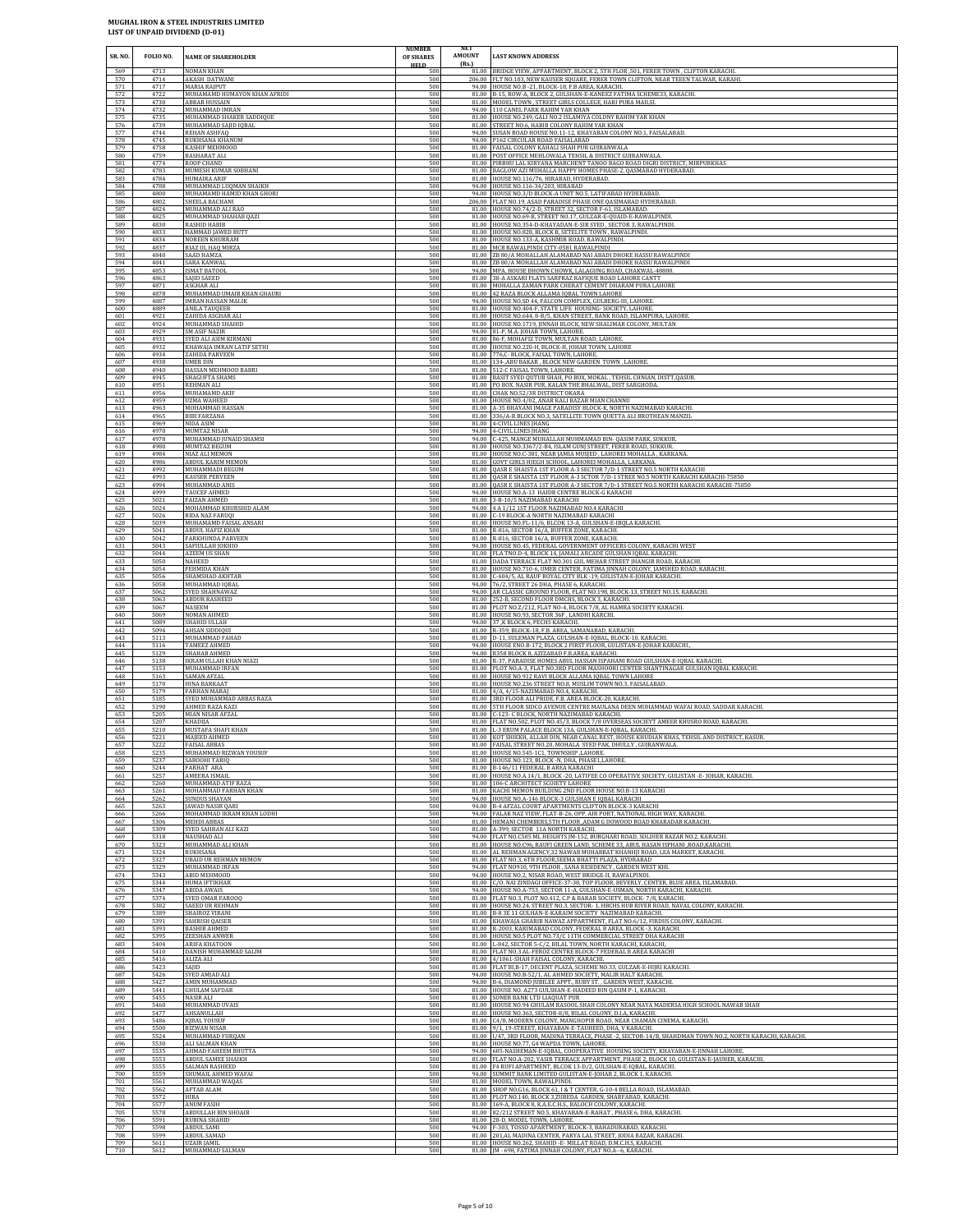| SR. NO.           | FOLIO NO.            | <b>NAME OF SHAREHOLDER</b>                                | <b>NUMBER</b><br>OF SHARES<br><b>HELD</b> | NET<br>AMOUNT<br>(Rs.) | <b>LAST KNOWN ADDRESS</b>                                                                                                                                                                                                                 |
|-------------------|----------------------|-----------------------------------------------------------|-------------------------------------------|------------------------|-------------------------------------------------------------------------------------------------------------------------------------------------------------------------------------------------------------------------------------------|
| 711               | 5613                 | ADNAN AHMED                                               | 500                                       |                        | 81.00 PLOT NO.E-26/2, HOUSE NO.170, BEHAR COLONY, KARACHI.                                                                                                                                                                                |
| 712               | 5626                 | ZAHID MEHMOOD                                             | 500                                       |                        | 81.00 41, KHAYABAN-E-JABAL, PHASE-V, DHA, KARACHL                                                                                                                                                                                         |
| 713               | 5628                 | MUHAMMAD ASIF ADVANI                                      | 500                                       |                        | 94.00 MEMON MANZIL, NAZIM UD DIN STREET, FLAT NO.35, NANAK WARA, KARACHI.                                                                                                                                                                 |
| 714               | 5631                 | MUHAMMAD ASLAM                                            | 500                                       | 81.00                  | 81.00 H NO.43, STREET - 2, KHYBER COLONY, ZARAR SHAHEED ROAD, LAHORE CANTT                                                                                                                                                                |
| 715               | 5637                 | SYED TARIO ALI                                            | 500                                       |                        | FLAT NO.11-C, ASKARI IV, CHAKLAL SCHEME-III RAWALPINDI                                                                                                                                                                                    |
| 716               | 5638                 | <b>RAMZAN IDREES</b>                                      | 500                                       |                        | 81.00 VILLAGE CHEHARI BINAIAL P/O CHFHARI DOLAL PHAR WAL TEHSIL GUJAR KHAN DISTT. RAWALPINDI.                                                                                                                                             |
| 717               | 5643                 | MUHAMMAD SHOAIB                                           | 500                                       |                        | 81.00 A - 418, BLOCK-1, GULSHAN-E- IQBAL, KARACHI.                                                                                                                                                                                        |
| 718               | 5650                 | MUHAMMAD ARMAN                                            | 500                                       |                        | 81.00 HOUSE NO.1288, STREET NO.6, MAJEED COLONY, LANDHI, KARACHI                                                                                                                                                                          |
| 719               | 5654                 | <b>NAVEED KAZMI</b>                                       | 500                                       |                        | 94.00 HOUSE NO.A-448 BLOCK-J NORTH NAZIMABAD KARACHI                                                                                                                                                                                      |
| 720               | 5655                 | SYED FAHAD ALI                                            | 500                                       | 81.00                  | 81.00 HOUSE NO.1-H 4/20 NAZIMABAD NO.1 KARACHI                                                                                                                                                                                            |
| 721               | 5675                 | NEELAM KHAN                                               | 500                                       |                        | HOUSE NO.6, 1ST FLOOR, STREET 9, SECTOR-B, QAYYMABAD KARACHI.                                                                                                                                                                             |
| 722               | 5688                 | <b>ADNAN</b>                                              | 500                                       |                        | 81.00   JAMSHED ROAD NO.3, ASHFAQ PLAZA, FLAT NO.31, KARACHI.                                                                                                                                                                             |
| 723               | 5692                 | SYED FARHAN AHMED BUKHARI                                 | 500                                       |                        | 81.00 HOUSE NO.796, MEHMOODABAD, GATE, KARACHI.                                                                                                                                                                                           |
| 724               | 5697                 | WISHAH NADEEM                                             | 500                                       |                        | 81.00 HOUSE NO 231-HI JOUHAR TOWN, LAHORE                                                                                                                                                                                                 |
| 725               | 5698                 | SYED AIJAZ AHMED GILLANI                                  | 500                                       | 81.00                  | 81.00 WEAL HOUSE FAIZ ROAD MUSLIM TOWN LAHORE                                                                                                                                                                                             |
| 726               | 5699                 | MUHAMMAD AWAIS                                            | 500                                       |                        | HOUSE NO.671, BLOCK P, JOHAR TOWN, LAHORE, PK.                                                                                                                                                                                            |
| 727               | 5703                 | HAFIZ MUHAMMAD FAROOQ                                     | 500                                       |                        | 81.00 BASTI DABADEWANMARALI DARKABPUR SHARQI DAKHANA KHAN BELA MULTAN                                                                                                                                                                     |
| 728               | 5705                 | HAMEED ULLAH                                              | 500                                       |                        | 81.00 MOHALLAH MASJID AKBAR KHAN HOUSE 1, RAILWAY PAR RASHAKAI TEHSIL DISTT. NOWSHERA.                                                                                                                                                    |
| 729               | 5708                 | <b>IUNAID AHMED</b>                                       | 500                                       |                        | 81.00 BHATTI HOUSE WARD NO,12, HISBANI MOHALLA KANDIARO NAUSHAHRO FEROZE                                                                                                                                                                  |
| 730               | 5714                 | MUHAMMAD IRFAN IAVED                                      | 500                                       |                        | 81.00 HOUSE NO.47, OFFICERS ENCLAVE, KORAL CHOWK, ISLAMABAD.                                                                                                                                                                              |
| 731               | 5716                 | AFZA                                                      | 500                                       | 81.00                  | 81.00 ABDULLAH HOUSE, STREET 22, USMAN PARK, FAREED TOWN, GUJRANWAL                                                                                                                                                                       |
| 732               | 5720                 | <b>JAVERIA TARIQ</b>                                      | 500                                       |                        | UBL PEOPLE COLONY, GUJRANWALA                                                                                                                                                                                                             |
| 733               | 5724                 | <b>GHULAM RASUL KHAN</b>                                  | 500                                       |                        | 81.00 HOUSE NO.7, BLOCK NO.I, SHAH RUKN-EALAM, COLONY, MULTAN                                                                                                                                                                             |
| 734               | 5733                 | VICKY KUMAR                                               | 500                                       |                        | 206.00 FLAT NO.102, SHAHZAD APPATMENT, STREET NO.3, NEAR LAMS COLLEGE, BATH YEE LAND CLIFTON KHI.                                                                                                                                         |
| 735               | 5748                 | MOIZ IQBAL HUSSAIN                                        | 500                                       |                        | 81.00 ADAMJEE BUDHA ROAD, MUSTAFA MARKET, FLAT NO.26, LIGHT HOUSE, KARACHI.                                                                                                                                                               |
| 736               | 5758                 | SYED SHABBIR HUSSAIN                                      | 500                                       |                        | 81.00 AL-RAHEEM ESTATE, DEVELOPER, MAIN GT. ROAD, RACHNA TOWN, LAHORE                                                                                                                                                                     |
| 737               | 5762                 | ISHTIAQ AHMED                                             | 500                                       |                        | 81.00 57, SAMANZAR COLONY, RUSTAM PARK, GULSHAN RAVI, LAHORE                                                                                                                                                                              |
| 738               | 5765                 | KHALID NAZIR KAWAJA                                       | 500                                       |                        | 81.00 15-CS-24, KALYAR ROAD, RUSTAM PARK, NAWAN KOT, LAHORE.                                                                                                                                                                              |
| 739               | 5767                 | ABIDA FAROOQ                                              | 500                                       |                        | 81.00 HOUSE NO.224, BLOCK-D, PHASE-1, DHA, LAHORE.                                                                                                                                                                                        |
| 740               | 5777                 | FAHAD RASHID AHMED KHAN                                   | 500                                       |                        | 81.00 HOUSE NO.93/2, OFFICERS MESS, PAF BASE, MUSHAF, SARGODHA.                                                                                                                                                                           |
| 741               | 5802                 | MUHAMMAD ZAHID IQBAL                                      | 500                                       |                        | 94.00 HOUSE NO.8F 5M SUI NO, NOTHREN OFFICERS COOPERATIVE HOUSING SOCIETY, NEAR DHA LAHORE.                                                                                                                                               |
| 742               | 5808                 | QAMAR FATIMA                                              | 500                                       | 94.00                  | 81.00 43-A-JAFFARIA COLONY SODIWALL MULTAN ROAD LAHORE.                                                                                                                                                                                   |
| 743               | 5812                 | RANA TALIB HUSSIAN TALIB                                  | 500                                       |                        | QAID AZAM PARK NEAR JAMIA SADDIQUE NAQSH BANDI KOT LAKH PAT, LAHORE                                                                                                                                                                       |
| 744               | 5816                 | ADNAN                                                     | 500                                       |                        | 81.00 PLOT NO.1726/56 MUSLIM MUJAHID COLONY JUNA GARH BALDIA TOWN, KARACHI.                                                                                                                                                               |
| 745               | 5817                 | SEHRISH MUJTABA                                           | 500                                       | 81.00                  | 81.00 HOUSE NO.06, BLOCK-13, NEAR POLICE LINES LEE MARKET KARACHI.                                                                                                                                                                        |
| 746               | 5818                 | MUHAMMAD KHALID KASMANI                                   | 500                                       |                        | 2ND FLOOR FLAT NO.K 16 SHAHLIMAR GARDEN WEST KARACHI.                                                                                                                                                                                     |
| 747               | 5820                 | MUHAMMAD RIZWAN                                           | 500                                       |                        | 81.00 S-2161, BLOCK-5, SHAHFISAL COLONY DIG ROAD KARACHI.                                                                                                                                                                                 |
| 748<br>749<br>750 | 5823<br>5828<br>5829 | ABDUR REHMAN<br>ANWAR<br>SYEDA SANJEEDA KHATOON ZAIDI     | 500<br>500<br>500                         | 94.00<br>81.00         | 81.00 HOUSE NO.3, ESSA ABDULLAH BUILDING ALI BUDHA STREET GAZDAR ABAD KARACHI.<br>A-399 BLOCK 4, NORTH NAZIMABAD KARACHI.<br>2-J, 1412, NAZIMABAD NO.2, KARACHI.                                                                          |
| 751<br>752        | 5830<br>5832         | KHAWAJA ZEESHAN AHMED<br>SYED SAFDAR ALI                  | 500<br>500                                |                        | 81.00 HOUSE NO.R 204 SECTOR 7 D/2 NORTH KARACHI.<br>81.00 D-79 BLOCK-B, NORTH NAZIMABAD KARACHI.<br>81.00 HOUSE NO.5-J 254/12 SAEEDABAD BALDIA TOWN, KARACHI.                                                                             |
| 753<br>754<br>755 | 5844<br>5851<br>5852 | ANDLEEB RANI<br>HABIB ULLAH KHALIDI<br>AZIZ AHMED         | 500<br>500<br>500                         | 94.00                  | OFFICE NO.56 ZOOLOQICAL MARKET NISHTER ROAD, KARACHI.<br>81.00 HOUSE NO.124 STREET 1, MADINA COLONY GARDEN KARACHI.                                                                                                                       |
| 756               | 5858                 | GHULAM MOHY UDDIN                                         | 500                                       |                        | 94.00 HOUSE NO. L-1037/A, SECTOR 4-A, SURJANI TOWN, KARACHI.                                                                                                                                                                              |
| 757               | 5859                 | SOHAIL SHAKEEL                                            | 500                                       |                        | 81.00 HOUSE NO.L-883, SECTOR 5A2, NORTH KARACHI, KARACHI.                                                                                                                                                                                 |
| 758               | 5864                 | SYEDA FATIMA ARIE                                         | 500                                       |                        | 81.00 B-102, YOUSUF ARCADE BLOCK L, NORTH NAZIMABAD, KARACHI                                                                                                                                                                              |
| 759               | 5871                 | AHMED RAZA QADRI                                          | 500                                       |                        | 81.00 MAKAN NO.8, CITY RAILWAY COLONY, BLCOK 253, KARACHI.                                                                                                                                                                                |
| 760               | 5881                 | HIRA RASHEED                                              | 500                                       |                        | 81.00 A-50, BLOCK 07, GULISTAN-E-JOHAR, KARACHI.                                                                                                                                                                                          |
| 761               | 5883                 | <b>VIJAY KUMAR</b>                                        | 500                                       |                        | 206.00 HOUSE NO.350-A, MASOOM SHAH COLONY, KALA PUL, KARACHI                                                                                                                                                                              |
| 762               | 5891                 | <b>MAHESH KUMAR</b>                                       | 500                                       |                        | 206.00 FLAT NO.2, 6TH FLOOR, FAKIA TERRACE PLOT NO.D-5/21, STREET NO.2, DEHLI COLONY NO.2, CLIFTON, KARACHI.                                                                                                                              |
| 763               | 5898                 | FAKIHA BILAL                                              | 500                                       |                        | 81.00 78 JINNAH HOUSING SOCIETY, BLOCK 7/8, SHAHEED-E-MILLAT ROAD, KARACHI-75350                                                                                                                                                          |
| 764               | 5899                 | MUHAMAMD SARWAR JAWAID                                    | 500                                       |                        | 81.00 3H4/9, NAZIMABAD NO.3, KARACHI.                                                                                                                                                                                                     |
| 765               | 5910                 | <b>SHEHRIYAR</b>                                          | 500                                       | 81.00                  | AL HILAL SOCIETY, SECTOR- D-22, BLOCK-4/5, FLAT- A-2, MEMON RESIDENCY, KARACHI.                                                                                                                                                           |
| 766               | 5912                 | SYED HASSAMUDDIN SHAH                                     | 500                                       |                        | 81.00 FLAT NO.D - 21, SAFARI BLESSING, BLOCK-12, GULISTAN -E- JOUHAR, KARACHI.                                                                                                                                                            |
| 767               | 5913                 | MUHAMMAD SULTAN                                           | 500                                       |                        | 81.00 PLOT NO, C-537, FLOOR-4, BLOCK-2, COMMERCIAL AREA, P.E.C.H.S., KARACHI.                                                                                                                                                             |
| 768               | 5921                 | MIRZA ZAFAR BAIG                                          | 500                                       |                        | 81.00 HOUSE NO.A /901, SHAH FAISAL COLONY, KARACHI.                                                                                                                                                                                       |
| 769               | 5926                 | MUHAMMAD ASIF KHAN                                        | 500                                       |                        | 81.00 HOUSE NO.335 BLOCK-C UNITE NO.10, LATIFABAD HYDERABAD                                                                                                                                                                               |
| 770               | 5927                 | <b>NUSRAT JABBAR MEMON</b>                                | 500                                       | 81.00                  | 81.00 HOUSE NO.B-7 HADI NAGAR QASIMABAD HYDERABAD                                                                                                                                                                                         |
| 771               | 5933                 | UMAIR KHAN                                                | 500                                       |                        | HOUSE NO.264 BLOCK-F UNIT NO.8 LATIFABAD HYDERABAD                                                                                                                                                                                        |
| 772               | 5934                 | MUHAMMAD HAMMAD KHAN                                      | 500                                       |                        | 81.00 HOUSE NO.264 BLOCK-F UNIT NO.8 LATIFABAD HYDERABAD                                                                                                                                                                                  |
| 773               | 5936                 | MUHAMMAD KAMRAN                                           | 500                                       | 81.00                  | 94.00 UNILEVER PAKISTAN LTD BANGLOW NO.25-A BLOCK-A LATIFABAD UNIT NO.9 HYDERABAD                                                                                                                                                         |
| 774               | 5938                 | WASEEM ALAM SAMMA                                         | 500                                       |                        | HOUSE NO.407/G-90-BIKANERY COMPOUND RASHI GHAT ROAD NOOR MAHEL CHOWK HYDERABAD                                                                                                                                                            |
| 775               | 5946                 | MUKESH KUMAR                                              | 500                                       |                        | 206.00 C/O AARUSH GENERAL STORE NEAR NATIONAL SAVING CENTRE MITHI DISTT. THARPARKAR                                                                                                                                                       |
| 776               | 5955                 | LEKH RAI                                                  | 500                                       | 81.00                  | MAHESHWALA MAHALA CHACHRO THARPARKER,                                                                                                                                                                                                     |
| 777               | 5956                 | MUHAMMAD REHAN SARWAR                                     | 500                                       |                        | 81.00 HOUSE NO.1/544, ABBOTABAD, SIALKOT.                                                                                                                                                                                                 |
| 778               | 5964                 | <b>RBAIL KAWISH</b>                                       | 500                                       |                        | 81.00 HOUSE NO.C-381, NEAR JAMIA MASJID LAHORI, MOHALLA LARKAN.                                                                                                                                                                           |
| 779               | 5966                 | ABDUL LATIF METLO                                         | 500                                       |                        | 81.00 SHAHWANI BOOK STORE, LAHORI MASJID, MOHALA LARKANA.                                                                                                                                                                                 |
| 780               | 5967                 | MANZOOR ALI                                               | 500                                       |                        | 94.00 SHAHWANI BOOK STORE, LAHORI MASJID, MOHALA LARKANA.                                                                                                                                                                                 |
| 781               | 5972                 | MUHAMMAD DANISH                                           | 500                                       | 81.00                  | 81.00 BLOCK -C -3, SHAMA PLAZA, FLAT NO.503, G. ALLANA ROAD, KHARADAR, KARACHI.                                                                                                                                                           |
| 782               | 5974                 | <b>UMAIR FAROOQ</b>                                       | 500                                       |                        | FLAT NO.01, BLOCK-A, SAIMA SPRING APARTMENT, NEAR 03 TALWAR CLIFTON, KARACHI.                                                                                                                                                             |
| 783               | 5976                 | SAMINA BANO                                               | 500                                       |                        | 81.00 FLAT NO.402, 4TH FLOOR, HAJIANI MANSION, KHARADAR, KARACHI.                                                                                                                                                                         |
| 784               | 5979                 | MUHAMMAD FARRUKH AZEEM                                    | 500                                       |                        | 81.00 HOUSE NO.A-37, PAPOSH, NAZIMABAD, KARACHI.                                                                                                                                                                                          |
| 785               | 5989                 | UBEDA KHALID                                              | 500                                       |                        | 81.00 HOUSE NO.7/4, NAZIMABAD NO.1, BLOCK -1-E, KARACHI.                                                                                                                                                                                  |
| 786               | 5992                 | FRAZ AHMED                                                | 500                                       |                        | 81.00 SHOP NO.G -31, PARAGON ENTERPRISE, NAZ PLAZA, M.A JINNAH ROAD, KARACHI                                                                                                                                                              |
| 787<br>788<br>789 | 5999<br>6000<br>6005 | MUHAMMAD IBRAHIM<br>VISHAL KUMAR<br>MAHESH KUMAR          | 500<br>500<br>500                         | 206.00<br>206.00       | 81.00 FLAT NO503, RENO CENTRE, RANDEL ROAD, NEAR UNKASARIA HOSPITAL, KARACHI.<br>FLAT NO.507, BLOCK- NO.A, RENO CENTRE, SADDAR, KARACHI.<br>FLAT NO.C-503, AL NOOR CENTER, UNKLE SURIA HOSPITAL SADDAR KARACHI.                           |
| 790               | 6016                 | SYEDA UME KULSOOM                                         | 500                                       |                        | 81.00 HOUSE NO.B-20, BLOCK 7, GULISTAN-E-JAUHAR, KARACHI.                                                                                                                                                                                 |
| 791               | 6021                 | SYED MEHMOOD ALI                                          | 500                                       |                        | 81.00 HOUSE NO.29, GALI NO.14, 36 B LANDHI NO.6, KARACHI.                                                                                                                                                                                 |
| 792               | 6027                 | AZRA JAMAL                                                | 500                                       |                        | 81.00 B-22, TAJ CENTRE SHAH FAISAL COLONY, KARACHI.                                                                                                                                                                                       |
| 793               | 6030                 | <b>BUSHRA ALI</b>                                         | 500                                       |                        | 81.00 7/114, MODEL COLONY, KARACHI.                                                                                                                                                                                                       |
| 794               | 6031                 | DILSHAD AHMED KHAN                                        | 500                                       |                        | 94.00 B-307, SHAMIL HEAVEN GULISTAN-E-JOHAR, BLOCK 16, KARACHI                                                                                                                                                                            |
| 795               | 6036                 | SYED SHUA HUSSAIN                                         | 500                                       |                        | 81.00 FLAT NO.C-6, ZEHRA SQUARE, BLOCK NO.6, GULSHAN-E-IQBAL, KARACHI.                                                                                                                                                                    |
| 796               | 6039                 | MUHAMMAD RIAZ AHMED                                       | 500                                       |                        | 81.00 HOUSE NO.L-571, NORTH KARACHI, SECTOR 5-L, KARACHI.                                                                                                                                                                                 |
| 797               | 6041                 | MUHAMMAD AHMER NOMAN                                      | 500                                       |                        | 94.00 C-8, STREET 01, BLOCK 2, CHAPAL SUNCITY, KDA SCHEME 33, KARACHI                                                                                                                                                                     |
| 798               | 6045                 | NAHEED PERVEEN                                            | 500                                       |                        | 81.00 HOUSE NO.S-1/620, SAUDABAD, MALIR COLONY, KARACHI.                                                                                                                                                                                  |
| 799               | 6057                 | <b>ATIA SHAMS</b>                                         | 500                                       |                        | 81.00 B-18, BLOCK 16, GULISTAN-E-JAUHAR, KARACHI.                                                                                                                                                                                         |
| 800               | 6058                 | MARIYAM ADEEL                                             | 500                                       |                        | 81.00 B-18, BLOCK 16, GULISTAN-E-JOHAR KARACHI.                                                                                                                                                                                           |
| 801               | 6064                 | MOHSIN ABBAS HAIDERY                                      | 500                                       |                        | 81.00 FLAT NO.2048, RUFI GREEN CITY BLOCK 18, GULISTAN-E-JOHAR, KARACHI.                                                                                                                                                                  |
| 802               | 6066                 | MOHAMAMD FAKHRUDDIN FAROOQUI                              | 500                                       |                        | 81.00 A-309, BISMA GARDEN BLOCK 13, GULISTAN-E-JOHAR, KARACHI.                                                                                                                                                                            |
| 803               | 6067                 | QUAZI MOHAMMAD HAMMAD                                     | 500                                       |                        | 94.00 P32/1, 9TH EAST STREET, PHASE 1, DEFENCE HOUSING AUTHORITY, KARACHI                                                                                                                                                                 |
| 804               | 6068                 | QUAZI MOHAMMAD OMER                                       | 500                                       | 81.00                  | P-32/1,9TH EAST STREET, PHASE 1, DEFENCE HOUSING AUTHORITY, KARACHI.                                                                                                                                                                      |
| 805               | 6071                 | <b>SUMRANA PERVAIZ</b>                                    | 500                                       |                        | 81.00 FLAT NO.D-4, BLOCK 4, SAIMA PLAZA SB 4, KARACHI.                                                                                                                                                                                    |
| 806               | 6072                 | AMNA KHATOON                                              | 500                                       |                        | 81.00 B-189, PEARL STREET, BLOCK 14, GULISTAN-E-JOHAR, KARACHI.                                                                                                                                                                           |
| 807               | 6081                 | AMIR MAJID BILLO                                          | 500                                       |                        | 81.00 HILL VIEW , APPARTMENTS, A-586, 167/5, KMCHS, BLOCK 7-8, GOL MEMON MASJID KARACHI,                                                                                                                                                  |
| 808               | 6090                 | AYESHA MEHMOOD                                            | 500                                       |                        | 81.00 3/297, STREET-18, SHARFABAD, BAHADURABAD, KHI EAST.                                                                                                                                                                                 |
| 809               | 6091                 | RAFAT DILSHAN                                             | 500                                       |                        | 81.00 FLAT NO.B-307, SHUMAIL HEAVEN, BLOCK 18, GULISTAN-E-JOUHAR, KHI.                                                                                                                                                                    |
| 810               | 6092                 | NASIM UL GHANI                                            | 500                                       | 81.00                  | A-10, ROW J,BLOCK 4, FIRST FLOOR, GULSHSN-E KANEEZ, FATIMA SOCIETY SCHEME 33. KARACHI.                                                                                                                                                    |
| 811               | 6106                 | ASHRAF AHMED KHARADI                                      | 500                                       |                        | 94.00 R-947, BLOCK-17, F.B. AREA, KARACHI.                                                                                                                                                                                                |
| 812               | 6114                 | MUHAMMAD ZIA UL QAMAR KHAN                                | 500                                       |                        | 94.00 R-1201, BLOCK-16, FEDERAL B AREA, KARACHI.                                                                                                                                                                                          |
| 813               | 6121                 | MUMTAZ FATIMA FAROOQI                                     | 500                                       |                        | 81.00 162-C, STREET-26, ASKARI-4, RASHID MINAAJ ROAD, KARACHI.                                                                                                                                                                            |
| 814               | 6123                 | SYED MOHAMMAD MATLOOB ZAIDI                               | 500                                       |                        | 81.00 BLOCK-B-1, FLAT-28/1, RABIA FLOWER, ABUL HASSAN ISPHANI ROAD, KARACHI.                                                                                                                                                              |
| 815               | 6124                 | <b>NASREEN SABA</b>                                       | 500                                       |                        | 81.00 HOUSE NO.R-905/9-F. BAREA, KARACHI,                                                                                                                                                                                                 |
| 816               | 6127                 | SYEDA HINA TALIB                                          | 500                                       |                        | 81.00 B-9, FARHANA SQUARE, BLOCK-M, KARACHI                                                                                                                                                                                               |
| 817               | 6136                 | MUHAMMAD KAZIM UDDIN                                      | 500                                       |                        | 81.00 R-884, SECTOR-9, NORTH KARACHI KARACHI.                                                                                                                                                                                             |
| 818               | 6140                 | <b>GHAZALA MIR</b>                                        | 500                                       |                        | 81.00 R-838, SECTOR-15-A/1, BUFFER ZONE, KARACHI.                                                                                                                                                                                         |
| 819               | 6142                 | <b>SHABEEN ASHRAF</b>                                     | 500                                       |                        | 81.00 HOUSE NO.269-15, DASTAGIR GOUHRABAD, F.B. AREA, KARACHI                                                                                                                                                                             |
| 820               | 6147                 | <b>FOZIA OURESHI</b>                                      | 500                                       |                        | 81.00 FLAT NO.B-2, ZEESHAN HOMES, 18/4, BLOCK-3, F.B. AREA, KARACHI.                                                                                                                                                                      |
| 821               | 6151                 | WARDA HASSAN                                              | 500                                       | 81.00                  | B-76, BLOCK-10, GULSHAN-E-IQBAL, KARACHI.                                                                                                                                                                                                 |
| 822               | 6159                 | SYEDA QUDSIA LAEEQ BUKHARI                                | 500                                       |                        | 94.00 HOUSE NO.1442, BLOCK-2, 1ST FLOOR, AZIZABAD, F.BA.AREA, KARACHI.                                                                                                                                                                    |
| 823               | 6166                 | MUHAMMAD ASIF                                             | 500                                       |                        | 81.00 HOUSE NO.L12, SECTOR 11A, NORTH KARACHI, NEAR POWER HOUSE CHOWRANGI, KHI.                                                                                                                                                           |
| 824<br>825<br>826 | 6171<br>6176<br>6179 | SUMAIRA ABDULLAH<br>MUHAMMAD MAZHAR<br><b>ALI HUSSAIN</b> | 500<br>500<br>500                         | 81.00<br>94.00         | 2ND FLOOR GHAFFAR BUILDING YASEEN MASJID GOPAL STREET OPP. MCB LEA MARKET BRANCH KARACHI<br>81.00 HOUSE NO.5/S-108 ALFALAH STREET LIAQUAT ASHRAF COLONY MAHMOODABAD KARACHI<br>A-13 AMINA SOUARE BUSINESS RECORD ROAD GARDEN EAST KARACHI |
| 827               | 6185                 | NADIA SIDDIQUI                                            | 500                                       |                        | 81.00 A-52 BLOCK-13 GULSHAN E IQBAL KARACHI                                                                                                                                                                                               |
| 828               | 6195                 | MOHAMMAD MASOOD                                           | 500                                       |                        | 81.00 41 RAZA BLOCK ALLAMA IQBAL TOWN LAHORE.                                                                                                                                                                                             |
| 829               | 6197                 | ALINA AKRAM                                               | 500                                       |                        | 81.00 HOUSE NO.266 BLOCK K2 WAPDA TOWN, LAHORE                                                                                                                                                                                            |
| 830<br>831        | 6203<br>6211         | RASHIDA<br><b>HIRA ATHER</b>                              | 500<br>500<br>500                         |                        | 81.00 PLOT 1/4 SR-13 FLAT NO.103, PRESS WALA TOWER M. BIN QASIM ROAD, NEAR SM LAW COLLEGE KARACHI.<br>81.00 C-17, FARIDA SQUARE BLOCK-7, GULSHAN-E-IQBAL, KARACHI.                                                                        |
| 832<br>833<br>834 | 6221<br>6224<br>6226 | <b>GHAZI KHAN</b><br>ABDUL GHAFFAR<br>AYESHA AHMER        | 500<br>500                                |                        | 81.00 HOUSE NO.7, STREET NO.3, USMAN TOWN P.O NILORE ISLAMABAD<br>81.00 MUHALLA MUHAMMAD AMEEN KHAN ESA KHEL MIANWALI<br>81.00 HOUSE NO.B/63 STREET NO.01, NAYA MOHALLAH LIAQUAT ROAD, RAWALPINDI                                         |
| 835               | 6236                 | MURAD ALI                                                 | 500                                       |                        | 94.00 80-C EX PARK VIEW DHA PHASE-8 LAHORE                                                                                                                                                                                                |
| 836               | 6239                 | <b>SYED ALI BIRJEES</b>                                   | 500                                       |                        | 81.00 HOUSE NO.186 SECTOR A-2 TOWNSHIP LAHORE                                                                                                                                                                                             |
| 837               | 6243                 | <b>TALAT RIZVI</b>                                        | 500                                       |                        | 94.00 5/11, KHAYABAN-E-SHUJAAT PHASE V, DHA. KARACHI.                                                                                                                                                                                     |
| 838               | 6246                 | MUHAMMAD FARAZ                                            | 500                                       | 81.00                  | PLOT NO.52, SECTOR 35C KORANGI NO.4 KARACHI.                                                                                                                                                                                              |
| 839               | 6247                 | <b>SUNITA BAI</b>                                         | 500                                       |                        | 81.00 FLATE NO.401, 4TH FLOOR, PARSA VIEW NEAR CLIFTON VIEW, NEAR CLIFTON BRIDGE, KARACHI.                                                                                                                                                |
| 840               | 6248                 | SEEMA KHURRAM OAZI                                        | 500                                       |                        | 81.00 17-A, ASKARI 3, KARACHI.                                                                                                                                                                                                            |
| 841               | 6255                 | <b>SHAHIDA PERVEEN</b>                                    | 500                                       |                        | 81.00 54B/II, OLD SUNSET BOOLEVARD PHASE 2, DHA KARACHI.                                                                                                                                                                                  |
| 842               | 6259                 | MARGARET GEORGE                                           | 500                                       |                        | 206.00 HOUSE NO.251, STREET NO.18, PUNJAB COLONY, KARACHI.                                                                                                                                                                                |
| 843               | 6265                 | AVINASH                                                   | 500                                       |                        | 81.00 FLAT NO.104, BLOCK 1, BRIDGE APPARTMENT CLIFTON, KARACHI.                                                                                                                                                                           |
| 844<br>845        | 6266<br>6268         | <b>SUMMAYA</b><br>ABEEDA TARIQ                            | 500<br>500<br>500                         |                        | 81.00 FLAT NO.11,1M QADRI MANZIL CHAND BIBI ROAD NANAKWADA KARACHI.<br>81.00 HOUSE NO.37/1/2, STREET NO.10, KHAYABAN-E-BUKHARI DHA 6 PHASE KARACHI                                                                                        |
| 846<br>847<br>848 | 6270<br>6273<br>6281 | <b>JHIMI BAI</b><br>MOHAMMAD NAEEM SHAIKH<br>SALIK MAJEED | 500<br>500                                |                        | 81.00 FLAT NO.202 2ND FLOOR MEHRAN RESIDENCY NEAR CANTT STATION ROAD KARACHI.<br>81.00 HOUSE NO.M7-4 FLORADE HOMES PHASE-5 EXT DHA KARACHI.<br>94.00 R-2-AL FALAH HOUSING SOCIETY, SHAH FAISAL COLONY-3 KHI.                              |
| 849               | 6283                 | RAZIA BANO                                                | 500                                       |                        | 81.00 STH FLOOR ROOM NO.502, SABA CENTER, PLOT 62 BLOCK 3, BHADURABAD KHI.                                                                                                                                                                |
| 850               | 6285                 | AIZA                                                      | 500                                       |                        | 81.00 325-A, ABBAS BLOCK, MUSTAFA TOWN, LINK WAHDAT ROAD, LAHORE.                                                                                                                                                                         |
| 851               | 6286                 | WAHAJ AHMED                                               | 500                                       |                        | 81.00 PLOT NO.93-34 BLOCK 3 FLAT NO. 102 OPP LIAQUAT NATIONAL HOSPITAL                                                                                                                                                                    |
| 852               | 6287                 | AHTESHAM UL HAQUE                                         | 500                                       |                        | 81.00 B 68 BLK 2 GULISTAN E JOHAR KARACHI                                                                                                                                                                                                 |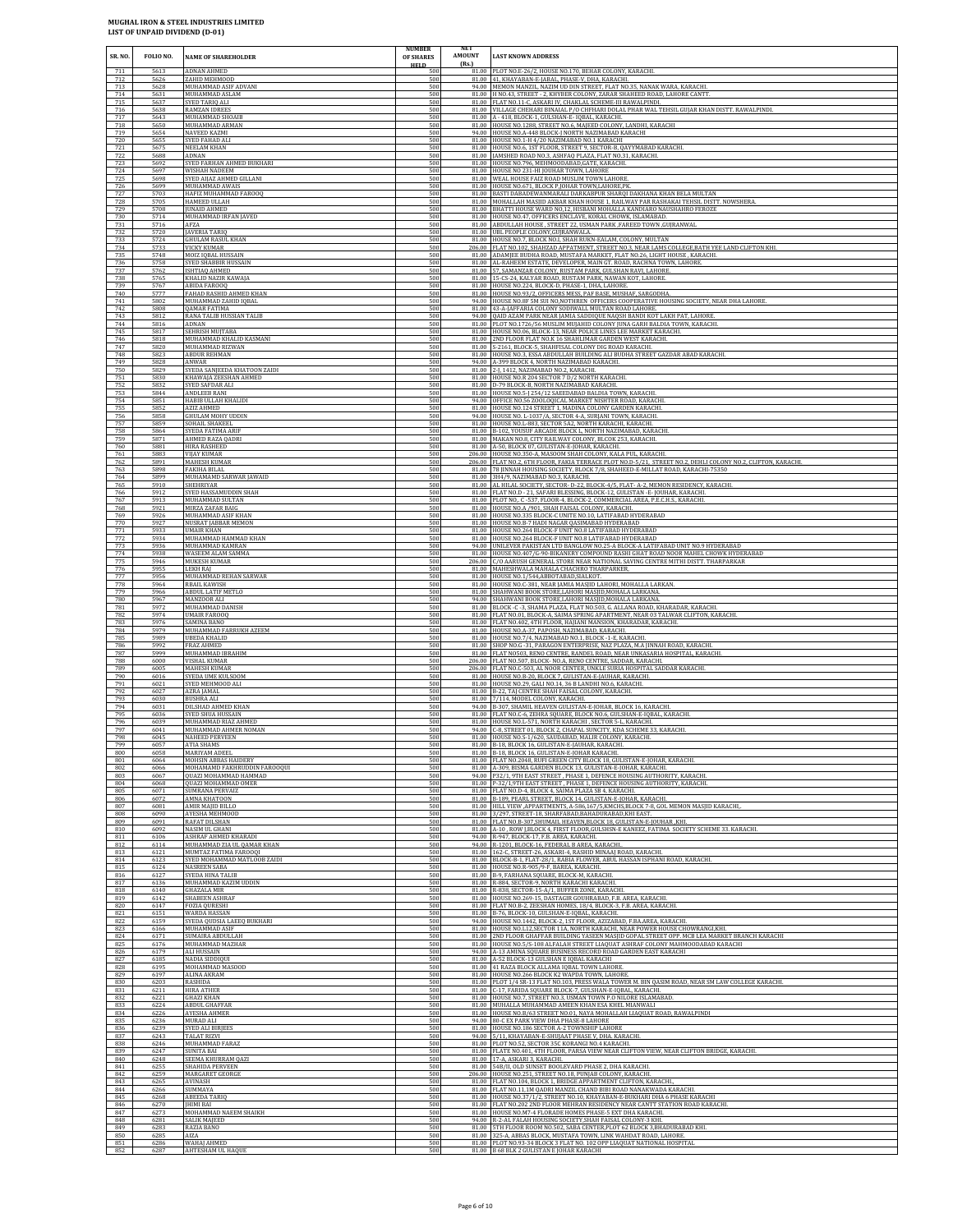| SR. NO.           | FOLIO NO.            | <b>NAME OF SHAREHOLDER</b>                                                             | <b>NUMBER</b><br>OF SHARES<br><b>HELD</b> | <b>AMOUNT</b><br>(Rs.) | <b>LAST KNOWN ADDRESS</b>                                                                                                                                                                                                      |
|-------------------|----------------------|----------------------------------------------------------------------------------------|-------------------------------------------|------------------------|--------------------------------------------------------------------------------------------------------------------------------------------------------------------------------------------------------------------------------|
| 853               | 6288                 | MOHAMMAD KHALID MAJEED                                                                 | 500                                       |                        | 81.00 HOUSE NO 283 RIWAZ GARDEN LOWER MALL ROAD LAHORE LAHORE                                                                                                                                                                  |
| 854               | 6293                 | <b>QADIR AHMED KHAN</b>                                                                | 500                                       |                        | 94.00 H.NO.SD-267, ROAD NO.06, DOHS PHASE-2, MALIR CANTT, 021-4490303                                                                                                                                                          |
| 855               | 6294                 | MUHAMMAD                                                                               | 500                                       |                        | 81.00 A-45 BLOCK B KAZIMABAD MODEL COLONY KARACHI                                                                                                                                                                              |
| 856<br>857        | 6302<br>6304         | SUFIAN JAVED<br>MUHAMMAD HARIS REHMAN                                                  | 500<br>500<br>500                         |                        | 81.00 227-N D/E MODEL TOWN LAHORE LAHORE<br>94.00 H NO C-17/6 AFNAN DUPLEX BLOCK 3-A GULISTAN-E-JOHAR                                                                                                                          |
| 858<br>859<br>860 | 6307<br>6308<br>6309 | REHAN<br><b>HIDAYAT ULLAH</b><br>SOHAIL HASSAN JAFRI                                   | 500<br>500                                |                        | 94.00 ROOM NO A-711 7TH FLOOR SAIMA TRADE TOWER I.I CHUNDRIGAR ROAD KARACHI<br>81.00 ALTI KOROONA PO SHAB QADAR<br>81.00 MAHA DARAKHSHAN R-185 PAK KAUSAR TOWN MALIR KARACHI                                                   |
| 861               | 6315                 | WAJID                                                                                  | 500                                       |                        | 81.00 UBL FUND MANAGERS BASEMENT UBL BUILDING JINNAH AVENUE BLUE AREA ISLAMABAD                                                                                                                                                |
| 862               | 6316                 | FOUZAN ASAD                                                                            | 500                                       |                        | 81.00 H NO E-28 1ST FLOOR RIZVIA SOCIETY NAZIMABAD NO 1                                                                                                                                                                        |
| 863               | 6317                 | HAMZA AHMAD                                                                            | 500                                       |                        | 81.00 H NO 27 1ST FLOOR AL BABAR CENTRAL F-8 MARKET ISLAMABAD                                                                                                                                                                  |
| 864               | 6318                 | ZAHID                                                                                  | 500                                       |                        | 81.00 HOUSE NO PLP 106 UMER BLOCK NEAR MAJID UMER FAROOO ABBASIA TOWN RAHIM YAR KHAN                                                                                                                                           |
| 865               | 6320                 | MUHAMMAD RIZWAN UL HAQ                                                                 | 500                                       |                        | 81.00 HOUSE # 869 C STREET # 41 BLOCK C PWD HOUSING SOCIETY ISLAMABAD                                                                                                                                                          |
| 866               | 6321                 | MOHSIN ALI SHAH                                                                        | 500                                       |                        | 81.00 A 1073 GUL SHAME HAHEED PH II KARACHI                                                                                                                                                                                    |
| 867               | 6322                 | SOHAIL ABID USMANI                                                                     | 500                                       |                        | 81.00 41/ A WARIS COLONY WAHDAT ROAD MULTAN CHUNGI NEAR MASOORA                                                                                                                                                                |
| 868               | 6323                 | <b>AMIN SHARIF</b>                                                                     | 500                                       |                        | 81.00 CHAK NO 111 15 L P/O MOHSIN WAL TEH ,IAM CHANNU P/O KHAS KHANAWAL                                                                                                                                                        |
| 869               | 6324                 | NIZAMUDDIN                                                                             | 500                                       |                        | 81.00 C/84 BLOCK NO-4 F.B.AREA KARACHI.                                                                                                                                                                                        |
| 870               | 6326                 | TAHIR                                                                                  | 500                                       |                        | 81.00 REGIONAL AUDIT OFFICE NORTH UBL 14TH FLOOR JINNAH AVENUE ISLAMABAD                                                                                                                                                       |
| 871               | 6330                 | MOHSIN BAKHTYAR                                                                        | 500                                       |                        | 81.00 H NO 1864 TB HOSPITAL ROAD KHOONI BURJ MULTAN MULTAN                                                                                                                                                                     |
| 872               | 6331                 | JAWWAD UL HAQUE                                                                        | 500                                       |                        | 81.00 H NO C 35 STAFF TOWN UNIVERSITY OF KARACHI KARACHI KARACHI                                                                                                                                                               |
| 873               | 6333                 | <b>MOMIN</b>                                                                           | 500                                       |                        | 94.00 HOUSE NO 90 STREET NO 50 F-11/3 ISLAMABAD                                                                                                                                                                                |
| 874               | 6334                 | SUFIYAN AKBAR                                                                          | 500                                       |                        | 81.00 HOUSE NO.63 GALI NO23 G-10/1 ISLAMABAD                                                                                                                                                                                   |
| 875               | 6337                 | NOFEL ZIA SIDDIQUI                                                                     | 500                                       |                        | 94.00 R-812 SECTOR-8 NORTH KARACHI KARACHI                                                                                                                                                                                     |
| 876               | 6338                 | AYESHA AHMED DOGER                                                                     | 500                                       |                        | 81.00 H#27 1ST FLOOR AL BABAR CENTRE F-8 MARKAZ ISLAMABAD                                                                                                                                                                      |
| 877               | 6339                 | SAIMA                                                                                  | 500                                       |                        | 81.00   STREET 05 H# 92S, SIDDIQUE AKBAR TOWN, CHAK NO 279 RBKHURD NEAR KALEEM SHAHEEDPARK GHULAM M. ABAD                                                                                                                      |
| 878               | 6341                 | MUHAMMAD FAROOQ AKHTER                                                                 | 500                                       |                        | 81.00 FLAT NO-A-38 ALLAH NOOR APPARTMENT GULSHAN E IQBAL BLOCK 7                                                                                                                                                               |
| 879               | 6342                 | MRS SEEMA NIZAM. MR                                                                    | 500                                       |                        | 81.00 MR.NIZAMUDDIN. C.84 BLOCK 4.F, B, AREA. KARACH                                                                                                                                                                           |
| 880               | 6343                 | SHAROON RASHEED                                                                        | 500                                       |                        | 206.00 9TH FLOOR AC AND MFD SBF I I CHUNDRIGAR ROAD KARACHI                                                                                                                                                                    |
| 881               | 6346                 | NAVEED                                                                                 | 500                                       |                        | 81.00 354 KASHMIR BLOCK ALLAMA IQBAL TOWN LAHORE                                                                                                                                                                               |
| 882               | 6347                 | ISMAIL ZAHID SELOD                                                                     | 500                                       |                        | 81.00 5/132 MODEL COLONY KARACHI                                                                                                                                                                                               |
| 883               | 6355                 | MUHAMMAD SHOAIB                                                                        | 500                                       |                        | 81.00 HOUSE NO 55 MOHALLAH HAJI DINA JHELUM DINA                                                                                                                                                                               |
| 884               | 6356                 | ANJUM                                                                                  | 500                                       |                        | 81.00 H NO 44 G G PHASE 4 DEFENDCE HOUSING AUTHORITY LAHORE CANTT LAHORE                                                                                                                                                       |
| 885               | 6358                 | SYED                                                                                   | 500                                       |                        | 81.00 A 73 GULSHAN E IQBAL 13 D 1 KARACHI PAKISTAN                                                                                                                                                                             |
| 886               | 6359                 | MUHAMMAD ABU BAKAR SIDDIQ                                                              | 500                                       |                        | 81.00 MAIN BAZAR NEAR GUMBAND WALI MASJID MANDI FAIZ ABAD PO SAME NANKANA SAHIB                                                                                                                                                |
| 887<br>888<br>889 | 6360<br>6363<br>6364 | <u>SYED AKMAL HAIDER AK</u><br>MUHAMMAD FAHEEM KHAN<br>SUMMAYA                         | 500<br>500<br>500                         | 94.00                  | 94.00 H NO 18/8 E CATEGORY 3 SEC 18/1 ISLAMABAD<br>81.00 150/2 STREET NO 11 KHAYABAN E BUKHARI PHASE 6 DHA KARACHI KARACHI                                                                                                     |
| 890               | 6365                 | IRFAN AHMAD KHAN                                                                       | 500                                       |                        | 94.00 H NO A 171 SECTOR 11 A NORTH KARACHI                                                                                                                                                                                     |
| 891               | 6366                 | <b>SURESH</b>                                                                          | 500                                       |                        | 206.00 SURESH KUMAR KIRYANA MERCHANT SHOP SHAHI BAZAR NAUDERO                                                                                                                                                                  |
| 892               | 6367                 | MUHAMMAD FURQAN HASAN KH                                                               | 500                                       |                        | 94.00 54/B/1 OLD SUNSET BOULEVARD PHASE II DHA KARACHI                                                                                                                                                                         |
| 893               | 6371                 | ALI                                                                                    | 500                                       |                        | 94.00 IBC-1ST FLOOR, MOBILINK HOUSE, F-8 MARKAZ ISLAMABAD                                                                                                                                                                      |
| 894               | 6373                 | <b>FAISAL UR REHMAN</b>                                                                | 500                                       |                        | 94.00 HOUSE NO A-218 NEW BLOCK 13C GULSHAN IQBAL KARACHI                                                                                                                                                                       |
| 895               | 6375                 | OSAMA SALEEM                                                                           | 500                                       |                        | 81.00 HOUSE NO 4 A/II 4TH NORTH STREET PHASE I DHA KARACHI                                                                                                                                                                     |
| 896               | 6380                 | AIMAN                                                                                  | 500                                       |                        | 81.00 R-334, ANWAR-I-IBRAHIM, JAMIA MILLIA ROAD, MILLER, KARACHI                                                                                                                                                               |
| 897               | 6382                 | TABISH JAWED                                                                           | 500                                       |                        | 81.00 FLAT NO B 802 SAIMA DRIVE IN BLOCK 10A GULSHAN E IQBAL KARACHI                                                                                                                                                           |
| 898               | 6384                 | MIRZA JAWAD HUSSAIN                                                                    | 500                                       |                        | 94.00 B-304 RUFI LAKE DRIVE GULISTAN E JOHAR BLOCK 18                                                                                                                                                                          |
| 899               | 6386                 | FAHAD                                                                                  | 500                                       |                        | 81.00 HOUSE NO R-188 SECTOR 15-A/1 BUFFERZONE NORTH NAZIMABAD TOWN KARACHI.                                                                                                                                                    |
| 900               | 6387                 | WAQAS                                                                                  | 500                                       |                        | 81.00 FAISAL LATIF & CO SUITE # 202 FIRST FLOOR KASHIF BLAIR PLAZA G-8 MARKAZ ISLAMABAD                                                                                                                                        |
| 901               | 6390                 | HASSAN SHAFIQ                                                                          | 500                                       |                        | 81.00 H NO P 43 PUNJAB TOWN RAFA E AAM                                                                                                                                                                                         |
| 902               | 6512                 | <b>VINESH KUMAR</b>                                                                    | 1000                                      |                        | 412.00 RAJESH HIRALAL, KARMANI STAMP VENDER MITHI, DISTT. THARPARKAR.                                                                                                                                                          |
| 903               | 6537                 | <b>AGHA ASIF JAWED</b>                                                                 | 1000                                      |                        | 187.00 108 RIO CENTRE ZABUNISA STREET, ZAINAB MARKET SADDAR, KARACHI                                                                                                                                                           |
| 904               | 6538                 | NAVEED ASLAM                                                                           | 500                                       |                        | 81.00 HOUSE NO.11, WAPDA COLONY, LIAQARPUR DISTT, RAHIM YAR KHAN                                                                                                                                                               |
| 905               | 6599                 | MUHAMMAD HARIS                                                                         | 500                                       |                        | 81.00 FLAT NO.311, BAGSARA SQUARE, BLOCK-B, G ALLAN ROAD, KHARADAR, KARACHI.                                                                                                                                                   |
| 906               | 6633                 | MUHAMMAD KAMRAN                                                                        | 500                                       |                        | 81.00 HOUSE NO.1727/823, STREET-4, TURK COLONY, BALDIA TOWN, KARACHI                                                                                                                                                           |
| 907               | 6804                 | <b>OBAID ALAM</b>                                                                      | 500                                       |                        | 81.00 HOUSE NO.64, BLOCK - 3, SECTOR-16-A, BUFFER ZONE, NORTH NAZIMABAD, KARACHI.                                                                                                                                              |
| 908               | 6848                 | MUHAMMAD AAMIR                                                                         | 500                                       |                        | 81.00 HOUSE NO.68, SECTOR-5-F-2, ORANGI TOWN, KARACHI.                                                                                                                                                                         |
| 909               | 6873                 | HASNAIN RAZA MERCHANT                                                                  | 500                                       |                        | 81.00 73 - G, BLOCK -2, P.E.C.H.S., KARACHI.                                                                                                                                                                                   |
| 910               | 6958                 | KHURRAM                                                                                | 500                                       |                        | 81.00 HOUSE NO.1732/144 A, BALDIA TOWN NO.3, KARACHI.                                                                                                                                                                          |
| 911               | 7004                 | MOHAMMAD KAMRAN                                                                        | 500                                       |                        | 81.00 C-5/4, IQBAL CENTER, EID GAH, M.A. JINNAH ROAD, KARACHI.                                                                                                                                                                 |
| 912               | 7019                 | ABDUL BAIS BHUTTO                                                                      | 500                                       |                        | 81.00 POST OFFICE BANGUL DERO, TALUKA RATO DERO, DISTT. LARKANA                                                                                                                                                                |
| 913               | 7020                 | <b>GUL HUSSAIN</b>                                                                     | 500                                       |                        | 81.00 POST OFFICE BANGUL DERO, TALUKA RATO DERO, DISTT. LARKANA                                                                                                                                                                |
| 914               | 7023                 | MUHAMMAD FARRUKH KHAN                                                                  | 500                                       |                        | 81.00 HOUSE NO.A-533, STREET NO.7, BLOCK-N, NORTH NAZIMABAD, KARACHI                                                                                                                                                           |
| 915               | 7076                 | <b>ABDUL MAJEED BAWANI</b>                                                             | 1000                                      |                        | 162.00 HOUSE NO.L-54, NEAR MASJID E SHUGA AZIZABAD, FEDERAL B AREA, KARACHI.                                                                                                                                                   |
| 916               | 7088                 | SHAKEEL AHMED                                                                          | 500                                       |                        | 94.00 R-392, PAK KAUSAR TOWN, MALIR COLONY, KARACHI.                                                                                                                                                                           |
| 917               | 7131                 | NAYYAR ABBAS MOHSIN                                                                    | 500                                       |                        | 81.00 364, G-III , WAPDA TOWN, LAHORE,                                                                                                                                                                                         |
| 918               | 7224                 | FARZANA BANO                                                                           | 1000                                      |                        | 162.00 C/O M. YOUNUS RATHORE MADINA MEDICAL STORE, NEAR JINNAH PARK HALA ROAD, SHAHDADPUR                                                                                                                                      |
| 919               | 7308                 | MUHAMMAD YASIR                                                                         | 500                                       |                        | 81.00 1495, BLOCK-3, SIDDIQABAD, F.B. AREA, KARACHI.                                                                                                                                                                           |
| 920               | 7348                 | MUHAMMAD YAHYA                                                                         | 500                                       |                        | 81.00 HOUSE NO.123-D, MOHALLAH PECHS., BLOCK-2, KARACHI                                                                                                                                                                        |
| 921               | 7364                 | SHOAIB GOHAR                                                                           | 500                                       |                        | 81.00 CHAK NO.82/6-R, P.O. KHASS, TEHSIL & DISTT. SAHIWAL                                                                                                                                                                      |
| 922               | 7431                 | <b>AHMED AZHAR SYED</b>                                                                | 500                                       |                        | 94.00 HOUSE NO.B - 61, BLOCK -13, GULSHAN- E- IQBAL, KARACHI.                                                                                                                                                                  |
| 923               | 7441                 | ASHFAQUE AHMED SHAIKH                                                                  | 500                                       |                        | 81.00 FLAT NO.G.105, SAIMA PRIDE, SCHEME 36, RASHED MINHAS ROAD, GULISTAN -E-JAUHAR, KARACHI.                                                                                                                                  |
| 924               | 7450                 | SANA                                                                                   | 500                                       |                        | 81.00 C-503 AL RAMZAN TERRACE GARDEN EAST, KARACHI.                                                                                                                                                                            |
| 925               | 7503                 | MOHAMMAD ZUBAIR                                                                        | 500                                       |                        | 94.00 C-26, BLOCK-6, FEDERAL B AREA, KARIMABAD, KARACHI                                                                                                                                                                        |
| 926               | 7506                 | SYED MUHAMMAD NASRUL ATIQ                                                              | 500                                       |                        | 81.00 FLAT NO.AB-04, IBRAHIM BLESSING BLOCK--11, GULSHAN E IQBAL, KARACHI.                                                                                                                                                     |
| 927               | 7527                 | NOUMAN                                                                                 | 1500                                      |                        | 244.00 HOUSE NO.4/4, BLOCK 3B, NAZIMABAD NO.3, KARACHI.                                                                                                                                                                        |
| 928               | 7554                 | KHURRAM JAVAID                                                                         | 500                                       |                        | 81.00 E 303, 13 D- 6 A, STREET NO.3, NEW IQBAL PARK, LAHORE CANTT.                                                                                                                                                             |
| 929               | 7560                 | KUMAR                                                                                  | 500                                       |                        | 206.00 FLAT NO.B-109, SHAFIQUE PLAZA, NEAR GUL PLAZA, SADDAR, KARACHI.                                                                                                                                                         |
| 930               | 7562                 | MIRZA OWAIS SAEED AHMED                                                                | 500                                       |                        | 81.00 51-A, PECHS, BLOCK-2, KARACHI.                                                                                                                                                                                           |
| 931               | 7578                 | MUHAMMAD FAHAD ZAFAR                                                                   | 1000                                      |                        | 162.00 G-4, FAYYAZ PLAZA, FEDERAL B AREA, BLOCK-16, KARACHI-38.                                                                                                                                                                |
| 932               | 7585                 | IFTIKHAR AHMED                                                                         | 500                                       |                        | 94.00 FLAT NO.208/1, GULISTAN-E-JOUHAR, KARACHI.                                                                                                                                                                               |
| 933               | 7592                 | MUHAMMAD YASEEN                                                                        | 500                                       |                        | 81.00 M. MUNIR M. AHMED KHANANI- SEC PVT. LTD., ROOM NO.624-627, K.S.E. BUILDING, K.S.E. ROAD, KARACHI                                                                                                                         |
| 934               | 7616                 | MUHAMMAD IMRAN                                                                         | 500                                       |                        | 81.00 P.O. SARAISA SALEH HARIPUR                                                                                                                                                                                               |
| 935               | 7636                 | FAROOO AHMAD                                                                           | 500                                       |                        | 81.00 HOUSE NO.321, CIRCULAR ROAD, NEAR DHOBI GHAT RAHIM YAR KHAN                                                                                                                                                              |
| 936               | 7642                 | <b>FOUZIA FAWAD</b>                                                                    | 500                                       |                        | 81.00 HOUSE NO.C - 166, BLOCK - J, NORTH NAZIMABAD, KARACHI                                                                                                                                                                    |
| 937               | 7667                 | WARIS MASIH                                                                            | 1000                                      |                        | 412.00 GHARIBABAD BARA BHOBI GHAT, NAWAB SHAH,                                                                                                                                                                                 |
| 938               | 7670                 | MUHAMMAD SHAKIL                                                                        | 500                                       |                        | 81.00 HOUSE NO.B 401, BILAL GARDEN, SADDAR, GHULAM HUSSAIN ROAD, KARACHI.                                                                                                                                                      |
| 939               | 7682                 | MISBAH NASEEM                                                                          | 500                                       |                        | 81.00 HOUSE NO.22/25 - 1, MODEL COLONY, KARACHI.                                                                                                                                                                               |
| 940               | 7684                 | MUHAMMAD SHAHZAD                                                                       | 1000                                      |                        | 162.00   T 4/45, MEMON MANZIL, MITHADAR, KARACHI                                                                                                                                                                               |
| 941               | 7686                 | SHAMIMA SHAHID                                                                         | 500                                       |                        | 81.00 HOUSE NO.E - 14, 3RD FLOOR, AL HAMRA PALACE, NORTH KARACHI, SECTOR - 14 - B, KARACHI.                                                                                                                                    |
| 942<br>943<br>944 | 7691<br>7695<br>7700 | IKRAM ULLAH<br>UMAIR INAM SHAIKH                                                       | 500<br>1000<br>500                        |                        | 81.00 CHAK NO.50 N.B, NEAR 49 TAIL, TEHSIL & DISTRICT SARGODHA.<br>162.00 HOUSE NO.105/A, UNIT NO.6, LATIFABAD BLOCK - E, HYDERABAD.<br>81.00 R - 415, SECTOR-15 A - 2, BUFFER ZONE, KARACHI.                                  |
| 945<br>946<br>947 | 7707<br>7711<br>7715 | ZEHRA KAMRAN<br>LAIQ AHMED JABBAR<br>MUHAMMAD MUSLIM ZIA<br>SYED MUHAMMAD OAISER IOBAL | 500<br>500<br>500                         | 94.00                  | 81.00 C - 2, GRACE CENTRE, DHA., PHASE - V, GIZRI, KARACHI.<br>./O. RAIS MUHAMMAD SADIQ ALI KHAN PAKISTAN PROPERTY DEALER, KHAN PUR ROAD, GULSHAN-E-IQBAL, DISTT, RAHIM YAR KHAN<br>81.00 N - 46. GLISTAN JOHAR - 14. KARACHI. |
| 948               | 7723                 | MUHAMMAD SHAKEEL                                                                       | 500                                       |                        | 81.00 ROOM NL521-522, 5TH FLOOR, KARACHI STOCK EXCHANGE. KARACHI.                                                                                                                                                              |
| 949               | 7726                 | SALMAN KHAN                                                                            | 500                                       |                        | 81.00 363/663, FATIMA JINNAH COLONY, JAMSHED ROAD NO.2, KARACHI,                                                                                                                                                               |
| 950               | 7738                 | REHAN SHAH                                                                             | 500                                       |                        | 81.00 HOUSE NO.C-45, IQBAL CENTRE, M.A. JINNAH ROAD, EID GAH, KARACHI.                                                                                                                                                         |
| 951               | 7741                 | UMER MALIK                                                                             | 500                                       |                        | 81.00 HOUSE NO.10-A. PHO GARDEN, KARACHI,                                                                                                                                                                                      |
| 952               | 7744                 | <b>RAVI KUMAR</b>                                                                      | 500                                       |                        | 206.00 FLAT NO.310, 3RD FLOOR EROS COMPLEX MASTOOR ROAD, GATE WAY. TELEPHONE EXCHANFGE KARACHI.                                                                                                                                |
| 953               | 7745                 | MUHAMMAD FEROZE                                                                        | 500                                       |                        | 81.00 B-401, SAMAR GARDEN, BLOCK G, NORTH NAZIMABAD, KARACHI.                                                                                                                                                                  |
| 954               | 7748                 | NOMII MUHAMMAD QASIM                                                                   | 500                                       |                        | 81.00 HAT NO.28, STREET NO.7, AREA NAYABAD, FAROOQ MANSION. KARACHI.                                                                                                                                                           |
| 955               | 7754                 | MAHREEN ZULFIQAR                                                                       | 500                                       |                        | 81.00 BANK ALFALAH LTD. CIRCULAR ROAD BRANCH, NEAR MASJID SHAH MUHAMMAD GHOUS, LAHORE                                                                                                                                          |
| 956               | 7758                 | MUHAMMAD NADEEM                                                                        | 500                                       |                        | 81.00 E-702/C, C-BLOCK, ALI PARK, NADIRABAD NO.1, BADIAN ROAD, LAHORE CANTT.                                                                                                                                                   |
| 957               | 7759                 | MUHAMMAD HAMZA JAVED                                                                   | 500                                       |                        | 81.00 SHABAZ KHAN ROAD, HOUSE NO.240, MOHALA MUNIR SHAHEED COLONY, KASUR                                                                                                                                                       |
| 958               | 7761                 | SANA UL MONEM                                                                          | 500                                       |                        | 81.00 HOUSE NO.E-22/6-1, STREET NO.7, GREEN LANE OFFICER COLONY, CAVALRY GROUND, LAHORE                                                                                                                                        |
| 959               | 7763                 | FARAH NAZ                                                                              | 1000                                      |                        | 162.00 HOUSE NO.133, GARDEN TOWN, OKARA.                                                                                                                                                                                       |
| 960               | 7767                 | MUHAMMAD ABID                                                                          | 500                                       |                        | 81.00 F-204, AL-REHMAN ARCADE, BANTVA GALI, LEA MARKET, KARACHI.                                                                                                                                                               |
| 961               | 7773                 | AYAZ DAWOOD                                                                            | 500                                       |                        | 94.00 B.R.R TOWER, 18TH FLOOR, HASSAN ALI STREET, OFF I.I CHUNDRIGAR ROAD, KARACHI.                                                                                                                                            |
| 962               | 7776                 | SHOAIR AHMED KHAN                                                                      | 500                                       |                        | 81.00 SO (MT) HQ COMNOR, NAWAL COMPLEX, SECTOR E-8, ISLAMABAD.                                                                                                                                                                 |
| 963               | 7781                 | MUHAMMAD IJAZ SHARIF                                                                   | 500                                       |                        | 94.00 259, WEST WOOD, THOKAR NIAZ BAIG, LAHORE.                                                                                                                                                                                |
| 964               | 7782                 | MUHAMMAD SADIQ                                                                         | 500                                       |                        | 81.00 RAFIA MANZIL, FLAT NO.GK 2/36, MOHALLAH JAFFAR, KHARADAR, KARACHI.                                                                                                                                                       |
| 965               | 7783                 | MUHAMMAD ZAFAR                                                                         | 500                                       |                        | 81.00 HOUSE NO.3/8, AL-HAMRA CENTRE, RADIO PAKISTAN, KARACHI.                                                                                                                                                                  |
| 966               | 7785                 | NADEEM AKHTAR SIDDIQUI                                                                 | 500                                       |                        | 81.00 C/O NAVEED AKHTAR HOUSE NO.7-D, STREET NO.1, BLOCK-2, GULSHAN E IQBAL, DISTT. RAHIM YAR KHAN.                                                                                                                            |
| 967               | 7788                 | SYED NAVEED RAHMAN                                                                     | 1000                                      |                        | 162.00 HOUSE NO.148/I, STREET-33, PHASE-VI, KHAYABAN E MUHAFIZ, DHA, KARACHI.                                                                                                                                                  |
| 968               | 7800                 | SYED YOUSUF HASHMI                                                                     | 1000                                      |                        | 162.00 F-82, 1ST FLOOR, PAKISTAN RAILWAY EMPLOYEES CO-OPERATVIE SOCIETY, GULSHAN E IQBAL, BLOCK-13, KARACHI.                                                                                                                   |
| 969               | 7804                 | KIRAN FAISAL                                                                           | 500                                       |                        | 81.00 76-2/2, LANE 16TH, KHAYABAN-E -BADER, PHASE - VII, DHA, KARACHI.                                                                                                                                                         |
| 970               | 7805                 | NOMAN YOUSUF                                                                           | 500                                       |                        | 81.00 3 - H, 11/28, NAZIMABAD NO.3, KARACHI.                                                                                                                                                                                   |
| 971               | 7808                 | SHEREEN                                                                                | 500                                       |                        | 81.00 HOUSE NO.R - 25, SECTOR -2 - VI, GULSHAN - E - IQBAL, MAYMAR, KARACHI.                                                                                                                                                   |
| 972               | 7811                 | MUHAMMAD AMIR ABBAS                                                                    | 500                                       |                        | 81.00 HOUSE NO. 35, STREET NO.45, SANT NAGAR, LAHORE.                                                                                                                                                                          |
| 973               | 7818                 | SAROOSH ALI SIDDIQUI                                                                   | 500                                       |                        | 81.00 A-112, RUFI HEAVEN, BLOCK-13/D/2, GULSHAN-E-IQBAL, KARACHI.                                                                                                                                                              |
| 974               | 7832                 | ASAD MANZOOR                                                                           | 500                                       |                        | 94.00 HOUSE NO.11, BLOCK-1, DINN MARKET, NORTH NAZIMABAD, KARACHI.                                                                                                                                                             |
| 975               | 7842                 | MUHAMMAD SHABBIR                                                                       | 500                                       |                        | 94.00 SHABBIR & SONS, CHORI BAZAR, LATIFI CLOTH, MARKET, SUKKUR                                                                                                                                                                |
| 976               | 7846                 | FAHAD IAVED                                                                            | 500                                       |                        | 94.00 HOUSE NO.999, STREET NO.66, G - 9/4, ISLAMABAD.                                                                                                                                                                          |
| 977               | 7848                 | SHAHID MANZOOR                                                                         | 500                                       |                        | 81.00 HOUSE NO.1205, BLOCK NO.07, MADAN SHAH NEAR REHMANIA MASJID, JHANG CITY                                                                                                                                                  |
| 978               | 7851                 | SAIID                                                                                  | 1500                                      |                        | 244.00 AL HARAM TOWER 1ST FLOOR FLAT NO.103, NEAR KARACHI CLUB, KARACHI.                                                                                                                                                       |
| 979               | 7854                 | SALMA MAIID                                                                            | 500                                       |                        | 94.00 HOUSE NO.97, STREET 28, KHAYABAN-E-SEHER PHASE-6, DHA KARACHI.                                                                                                                                                           |
| 980               | 7856                 | ARSLAN KHAN                                                                            | 1000                                      |                        | 162.00 HOUSE NO.7, BLOCK-I, SHAH RUKAN-E-ALAM COLONY, MULTAN.                                                                                                                                                                  |
| 981               | 7857                 | ABDUL SHAKOOR SHAIKH                                                                   | 500                                       |                        | 81.00 FLAT NO.5, BLOCK-30, DEFENCE GARDEN APPARTMENT, DHA, PHASE-1, KARACHI.                                                                                                                                                   |
| 982               | 7861                 | <b>GHULAM NABI</b>                                                                     | 500                                       |                        | 81.00 SHOP NO.E-5, IQRA CENTRE, M.A. JINNAH ROAD, KARACHI.                                                                                                                                                                     |
| 983               | 7868                 | MUHAMMAD UMER BILAL                                                                    | 500                                       |                        | 94.00 INSAF FROUNT COMPANY, SHOP NO.8, NEW SUBZI MANDI. RAHIM YAR KHAN.                                                                                                                                                        |
| 984               | 7870                 | ADEEL AHMED KHAN                                                                       | 500                                       |                        | 94.00 1139, BLOCK-9, FB AREA, KARACHI.                                                                                                                                                                                         |
| 985<br>986        | 7871<br>7874         | DILEEP KUMAR<br>SABEEN<br>SYED MAJID HUSSAIN ZAIDI                                     | 500<br>500                                |                        | 206.00 FLAT NO.602-A, BLOCK-C, NAZ PLAZA, MAIN MA JINNAH ROAD, KARAACHI.<br>81.00 HOUSE NO.C - 74, BLOCK - 8, GULSHAN - E- IQBAL, KARACHI.                                                                                     |
| 987<br>988<br>989 | 7878<br>7879<br>7880 | SYED SHAHID HUSSAIN ZAIDI<br>MUKHTAR HAFEEZ QURESHI                                    | 500<br>500<br>1500                        |                        | 81.00 DOUBLE STOREY NO.22, SECTOR- 5/E, NORTH KARACHI, KARACHI.<br>81.00 HOUSE NO.R - 845, BUFFER ZONE, 15/A3, NORTH NAZIMABAD TOWN, KARACHI.<br>244.00 E - 1, POLICE STATION, GULBAHAR LIAQUATABAD TOWN, KARACHI.             |
| 990               | 7884                 | ABDUL MALIK BHUTTO                                                                     | 1000                                      |                        | 162.00 POST OFFICE BANGUL DERO, TALUKA RATO DERO, DISTRICT LARKANA                                                                                                                                                             |
| 991               | 7889                 | NOREEN MUSHTAQ                                                                         | 500                                       |                        | 81.00 MCB BANK LIMITED NIZAMPURA BRANCH, SIAL KOT.                                                                                                                                                                             |
| 992               | 7897                 | MUHAMMAD HASSAN                                                                        | 500                                       |                        | 81.00 SEECS- NUST, SECTOR-H - 12, NUST CAMPUS, ISLAMABAD.                                                                                                                                                                      |
| 993               | 7904                 | RIZWAN RIAZ                                                                            | 500                                       |                        | 81.00 SD 74, DOHS, PHASE-2, MALIR CANTT, KARACHI.                                                                                                                                                                              |
| 994               | 7907                 | <b>AZHER MEHMOOD</b>                                                                   | 500                                       |                        | 81.00 HOUSE NO.17, STREET NO.5, MADINA TOWN, NEW SHAKKRIAL, RAWALPINDI.                                                                                                                                                        |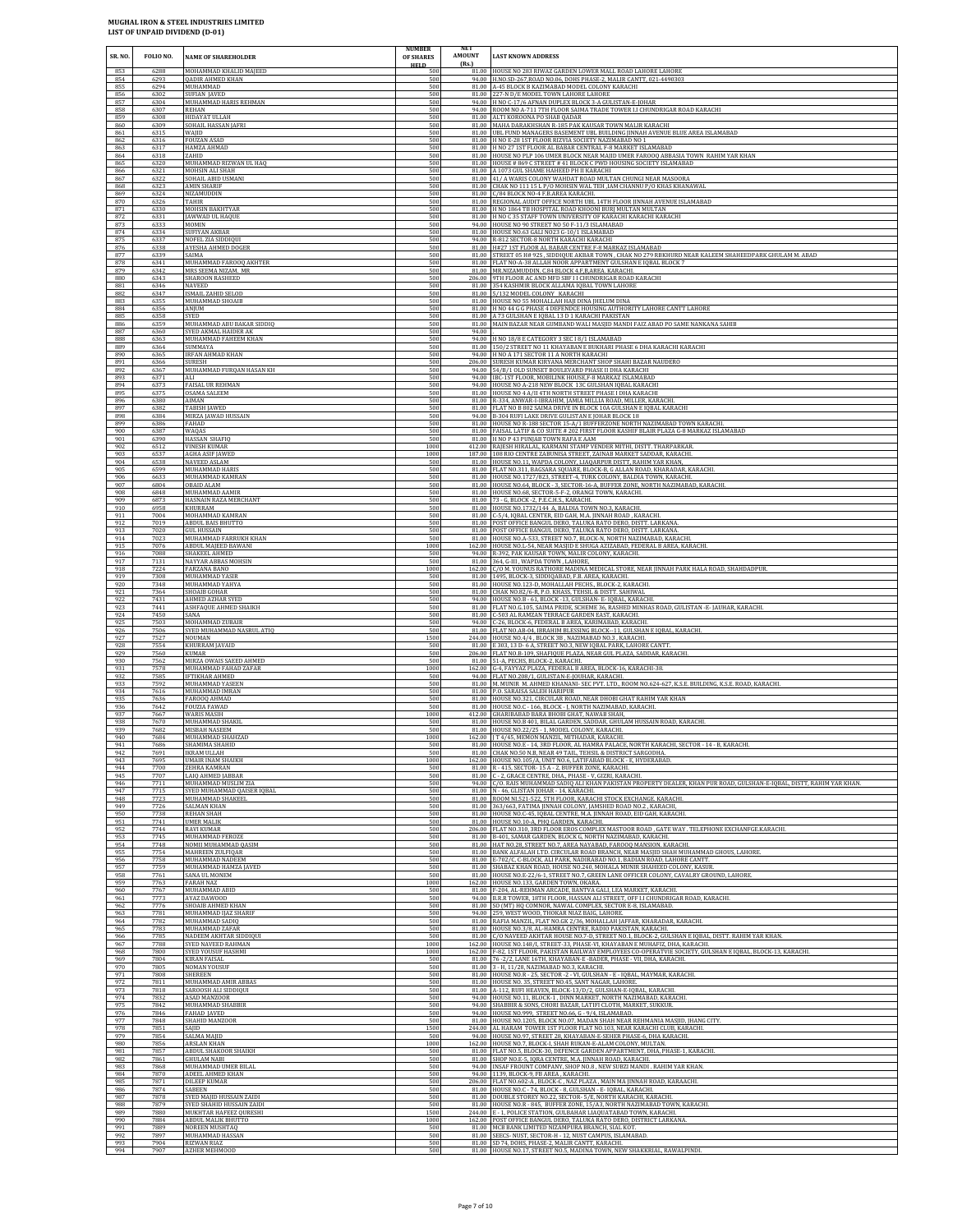| SR. NO.<br>995       | <b>FOLIO NO.</b><br>7913                           | <b>NAME OF SHAREHOLDER</b><br>SHAZADA GULFAM REHMAN                        | <b>NUMBER</b><br>OF SHARES<br><b>HELD</b><br>500 | NE I<br>AMOUNT<br><b>LAST KNOWN ADDRESS</b><br>(Rs.)<br>81.00 A-928, BLOCK-H, NORHT NAZIMABAD, KARACHI.                                                                                                                    |
|----------------------|----------------------------------------------------|----------------------------------------------------------------------------|--------------------------------------------------|----------------------------------------------------------------------------------------------------------------------------------------------------------------------------------------------------------------------------|
| 996                  | 7915                                               | <b>SULEMAN</b>                                                             | 500                                              | 94.00 UZMA APARTMENT, 4TH FLOOR, FLAT NO.401, CIVIL LINES, KARACHI                                                                                                                                                         |
| 997                  | 208029138                                          | MUHAMMAD SHAHZAD                                                           | 500                                              | 219.00 HOUSE #31/32, B QUATER, SEELANI CHOWK, DHORAJI COLONY, KARACHI                                                                                                                                                      |
| 998                  | 208029450                                          | MUHAMMAD                                                                   | 500                                              | 87.00 FLAT #409,4TH GRE 552/2, DADA TERRACE, BABUL LANE STREET, JAHANGHIR ROAD, KARACHI                                                                                                                                    |
| 999<br>1000<br>1001  | 208030565<br>208031167<br>208032512                | MUHAMMED IQBAL<br>SHER ALI<br>YASMEEN                                      | 500<br>500                                       | 2.00 FLAT #18,BARKAT MANSION,4TH FLOOR, QAZI AZIZ ROAD(BANTVA GALI)LYARI,75660, KARACHI<br>206.00 AAMIR AUTOS, STATION ROAD, TANDO ADAM<br>205.00 1163/3, MEMON COLONY, F.B AREA, KARACHI                                  |
| 1002                 | 307030159                                          | SHAHZEB MAZHER                                                             | 500                                              | 87.00 HOUSE # A-325, BLOCK-2, GULISTAN-E-JOHAR, KARACHI                                                                                                                                                                    |
| 1003                 | 307042840                                          | MUHAMMAD ALI TAUFIQ                                                        | 2500                                             | 1,031.00 FLAT-302,LAKHANI HEIGHTS,PLOT-JM-84, DAYARAM GIDUMAL ROAD, PARSEE COLONY, OLD NUMAISH,KARACHI KARACHI                                                                                                             |
| 1004                 | 307052104                                          | ATHAR SALEEM ASLAM                                                         | 500                                              | 219.00 HOUSE # C-10, BLOCK-9, BEHIND URDU UNIVERSITY, GULSHAN-E-IQBAL, KARACHI                                                                                                                                             |
| 1005                 | 307084297                                          | ATHAR IQBAL                                                                | 1000                                             | 437.00 HOUSE # X-33, STREET # 3, MOHALLAH AZAM TOWN, KARACHI                                                                                                                                                               |
| 1006                 | 307087183                                          | SHABBIR AHMAD KHAN                                                         | 1000                                             | 162.00 KHAN STREET, ROOMI PARK ICHRA, LAHORE                                                                                                                                                                               |
| 1007                 | 307088058                                          | MUHAMMAD ISMAIL ASIF                                                       | 500                                              | 218.00 SHOP # 15, PEARL HEAVEN BUILDING, BLOCK-5, CLIFTON, KARACHI                                                                                                                                                         |
| 1008                 | 307089221                                          | SYED SALMAN GILANI                                                         | 500                                              | 81.00 HOUSE #44, SECTOR B, POWER AVENUE, DHA II, ISLAMABAD                                                                                                                                                                 |
| 1009                 | 307090021                                          | MUHAMMAD ZAKA UR REHMAN                                                    | 500                                              | 219.00 HOUSE # L-779, NORTH KARACHI, SECTOR-2, KARACHI                                                                                                                                                                     |
| 1010                 | 307093934                                          | ABDULLAH                                                                   | 500                                              | 219.00 EOBI HOUSE, 6TH FLOOR, MAUVA AREA, KASHMIR HIGHWAY (NEAR NADRA BUILDING) SECTOR G-10/4, ISLAMABAD                                                                                                                   |
| 1011                 | 364006120                                          | IMRAN HAMEED (010326)                                                      | 500                                              | 206.00 HOUSE NO.907, BLOCK-19, AL-NOOR SOCIETY, FEDERAL ""B"" AREA, KARACHI                                                                                                                                                |
| 1012                 | 364060432                                          | ARSHAD AZIZ AWAN                                                           | 2500                                             | 1,031.00 HOUSE # B-432, LALA RUKH, WAH CANTT                                                                                                                                                                               |
| 1013                 | 364065787                                          | SYED FREED-UDDIN FRAZ (9137)                                               | 418                                              | 67.00 SHAHEEN FLAT #35, CHAKLALA GARISON, RAWALPINDI                                                                                                                                                                       |
| 1014                 | 364083608                                          | NAEEM RANA                                                                 | $10\,$                                           | 1.00 HOUSE NO. 78/B STREET NO. 7, BAKAR MOHALLA SADAR, LAHORE CANTT. LAHORE                                                                                                                                                |
| 1015                 | 364126886                                          | SIKANDAR IQBAL KHAN                                                        | 1000                                             | 162.00 HOUSE # G-30, FAISAL ROAD, GARDEN TOWN, PHASE # 2, GUJRANWALA                                                                                                                                                       |
| 1016                 | 364141364                                          | MUHAMMAD AFZAL                                                             | 500                                              | 81.00 STREET NO.8, DEWAN BAGH NAWABPUR ROAD, MULTAN                                                                                                                                                                        |
| 1017                 | 364164317                                          | TAHIRA DARAKHSHAN                                                          | 4000                                             | 1,650.00 A-16, KDA BANGLOWS, GULSHAN-E-IQBAL, BLOCK #13-D/1, KARACHI                                                                                                                                                       |
| 1018                 | 364169704                                          | TALAL BIN TARIQ                                                            | 500                                              | 81.00 HOUSE #42/43, NATIONAL HOSPITAL, NEW CIVIL LINE, OPPOSITE. CIRCUIT HOUSE, GUJRANWALA                                                                                                                                 |
| 1019                 | 364170421                                          | SYED BAQAR ALI                                                             | 500                                              | 81.00 HOUSE # 254, BLOCK # F, SATTELITE TOWN, RAWALPINDI                                                                                                                                                                   |
| 1020                 | 364177400                                          | KHALID MEHMOOD                                                             | 500                                              | 94.00 HOUSE # 292 NO.2, ALLAMA IQBAL TOWN, SADIQABAD                                                                                                                                                                       |
| 1021                 | 364185270                                          | <b>AHTISHAM MUSTAFA</b>                                                    | 500                                              | 206.00 HOUSE # 99-C, BLOCK-X, GULSHAN-E-IQBAL, SCHEME # 3, RAHIM YAR KHAN                                                                                                                                                  |
| 1022                 | 364187961                                          | MUHAMMAD NAYYAR KHAN                                                       | 500                                              | 219.00 227-P, DHA, PHASE-8, (EX AIR AVENUE), LAHORE                                                                                                                                                                        |
| 1023                 | 364189926                                          | <b>AZHAR ABBAS</b>                                                         | 1000                                             | 163.00 HOUSE # 695, SECTOR # F-1, AZAD KASHMIR, MIRPUR                                                                                                                                                                     |
| 1024                 | 364192334                                          | <b>GHULAM ABBAS</b>                                                        | 500                                              | 81.00 VILLAGE. DHOKE GUIRAL, POST OFFICE. DHOKE PADHAL TEC, DINA, DISTRICT, IHELUM                                                                                                                                         |
| 1025                 | 364192565                                          | HAMED FAREED                                                               | 1000                                             | 162.00 DHOKE GUJRAL, P/O. DHOKE PADHAL, DINA, JHELUM                                                                                                                                                                       |
| 1026                 | 364193928                                          | <b>GHULAM MUSTAFA</b>                                                      | 500                                              | 81.00 HOUSE # 99-C, SCHEME # 3, BLOCK-X, GULSHAN-E-IQBAL, RAHIM YAR KHAN                                                                                                                                                   |
| 1027                 | 513003895                                          | MAROOF AHMED                                                               | 2000                                             | 825.00 HOUSE NO.B.III-109, DHOKE ABDULLAHA, JHELUM JHELUM                                                                                                                                                                  |
| 1028                 | 620047048                                          | RAJA SYED RAZA ALI                                                         | 500                                              | 81.00 R-533, BLOCK-18, F.B. AREA, KARACHI                                                                                                                                                                                  |
| 1029                 | 646014889                                          | SYED RAZA HAIDER ZAIDI                                                     | 500                                              | 212.00 C-36, ASKARI IV, RASHID MINHAS ROAD KARACHI                                                                                                                                                                         |
| 1030                 | 646016033                                          | MUHAMMAD ATIF GUL BALOCH                                                   | 500                                              | 80.00 B-161, BLOCK-J, NORTH NAZIMABAD KARACHI                                                                                                                                                                              |
| 1031                 | 935005254                                          | KHURRAM SADIQ                                                              | 500                                              | 219.00 C-19, SHAH FAISAL TOWN, JINNAH AVENUE, KARACHI                                                                                                                                                                      |
| 1032                 | 935023430                                          | SYED HUSSAM                                                                | 500                                              | 219.00 B-148/1, BLOCK-2, GULISTAN-E-JOHAR, KARACHI                                                                                                                                                                         |
| 1033                 | 935024495                                          | MUHAMMAD NAWAZ KHAN                                                        | 500                                              | 206.00 DMS DEPARTMENT, BANK ALFALAH LTD, 8TH FLOOR CAPITAL PLAZA, II CHUNDRIGARH ROAD KARACHI                                                                                                                              |
| 1034                 | 935036044                                          | HASSAN KARIM                                                               | 1000                                             | 187.00 HOUSE #4-E-2/15, NAZIMABAD, KARACHI                                                                                                                                                                                 |
| 1035                 | 1552057631                                         | SHAHID (KHI)                                                               | 500                                              | 206.00 FLAT # 10 4TH FLOOR HANFIA MANZIL MUHAMMAD YOUSUF ROAD KHADDA MARKET NAYABAD KARACHI                                                                                                                                |
| 1036                 | 1552078710                                         | SYED WAJAHAT HUSSAIN                                                       | 2500                                             | 469.00 R-121 FAROOQ VILLAS AREA 37/C LANDHI NO-3 KARACHI                                                                                                                                                                   |
| 1037                 | 1552082985                                         | MUNAWAR HUSSAIN RAJA                                                       | 500                                              | 81.00 H NO E-1/6, H-A-1, SHIRAZ VILLAZ ROAD CAVALRY GROUND LAHORE                                                                                                                                                          |
| 1038                 | 1552084015                                         | ABDUL LATIF SHAIKH                                                         | 1000                                             | 175.00 C-634/8, MAKKI SHAH COLONY, QUDSI MASJID GALI, LOCAL BOARD, SUKKUR                                                                                                                                                  |
| 1039                 | 1651022922                                         | <b>IMRAN KHAN</b>                                                          | 500                                              | 81.00 ROOM #415, 4TH FLOOR, COTTON EXCHANGE BUILDING I.I.CHUNDRIGAR ROAD KARACHI                                                                                                                                           |
| 1040                 | 1826023945                                         | RUSHDA HAMEED                                                              | 500                                              | 212.00 H.NO# R-69, SECTOR# 5-M, NORTH KARACHI TOWNSHIP KARACHI                                                                                                                                                             |
| 1041                 | 1826040543                                         | SALEEM LALLANY                                                             | 12500                                            | 5,469.00 ENGRO PLOYMER & CHEMICALS LTD 1ST FLOOR, BAHRIA COMPLEX-1 M. T. KHAN ROAD KARACHI                                                                                                                                 |
| 1042                 | 1826064311                                         | <b>MENDANSA</b>                                                            | 3000                                             | 1,237.00 C-8, 4TH FLOOR, MAYFAIR CENTRE, SADDAR, KARACHI                                                                                                                                                                   |
| 1043                 | 3038033989                                         | MUHAMMAD ZEESHAN MEMON                                                     | 500                                              | 219.00 H.NO. B-123, BABAR KI BAZAR THALLA, SUKKUR SUKKUR                                                                                                                                                                   |
| 1044                 | 3038034177                                         | MUHAMMAD FAHMIL                                                            | 500                                              | 206.00 HOUSE NO. B-1657 MIANI ROAD SUKKUR                                                                                                                                                                                  |
| 1045                 | 3038036834                                         | <b>MARIAM ESSA</b>                                                         | 2000                                             | 875.00 G2A/B GULSHAN E IQBAL BLOCK 17 BEHIND NATIONAL STADIUM ROAD KARACHI                                                                                                                                                 |
| 1046                 | 3038041073                                         | AQEEL MUHAMMAD                                                             | 500                                              | 219.00 MARINE SERVICES (PVT) LTD.2ND FLOOR, BUSINESS CENTRE, MUMTAZ HASSAN RD., KARACHI                                                                                                                                    |
| 1047                 | 3038042949                                         | YAWAR IAMIL                                                                | 1000                                             | 425.00 B-34 ST. 2 BLOCK B KHI UNIVERSITY EMPLOY COPERTIVE HOUSING SOCIETY GULZAR E HIJRI SCH 33 KARACHI                                                                                                                    |
| 1048                 | 3038044390                                         | MUHAMMAD JAVED                                                             | 80                                               | 32.00 MOHALLAH KHIDMATGARAN DERA ISMAIL KHAN KPK PAKISTAN DERA ISMAIL KHAN                                                                                                                                                 |
| 1049                 | 3038045207                                         | MUHAMMAD WALEED WAJID                                                      | 500                                              | 206.00 H. # WSD-231.ST. #10,LANE NO.3,QUAID-E- AZAM COLONY,DHAMYAL CAMP, RAWALPINDI                                                                                                                                        |
| 1050                 | 3038047005                                         | KHAWAR ISLAM                                                               | 500                                              | 206.00 H.NO.2591-B IQBAL COLONY, LATIFABAD NO.12 HYDERABAD                                                                                                                                                                 |
| 1051                 | 3186008943                                         | MUHAMMAD SYED-UL-MURSALIN                                                  | 500                                              | 206.00 R-430/9 DASTAGIR SOCIETY F.B AREA KARACHI KARACHI                                                                                                                                                                   |
| 1052                 | 3186014925                                         | <b>MARIUM YOUSUF</b>                                                       | 500                                              | 206.00 D-502 5TH FLOOR AL-HABIB PRIDE CIVIL LINE CANTT KARACHI                                                                                                                                                             |
| 1053                 | 3228022773                                         | AMJAD ALI                                                                  | $10\,$                                           | 4.00 HOUSE # 135, STREET # 8, SCHEME # 2, NEAR DR. HAMID CLINIC, MUSTAFABAD, (DHARAMPURA) LAHORE                                                                                                                           |
| 1054<br>1055<br>1056 | 3228031550<br>3228035296<br>3228038696             | MUHAMMAD MUSHTAQ TOOR<br>AKHTAR EHSAN QURESHI<br>MUHAMMAD ASHFAQ BUTT      | $\overline{1}$<br>500                            | 1.00 C/O FAMILY HOSPITAL, 4 - MOZANG ROAD, LAHORE<br>81.00 HOUSE #420, BLOCK - R - 1, JOHAR TOWN, LAHORE<br>1.00 9-A-2, SIDDIQUI STREET, LINK GHORI STREET, OPP. ABRAR MANZIL, RUSTAM PARK, MULTAN ROAD LAHORE             |
| 1057                 | 3244008853                                         | MANSOOR AHMAD NADEEM (5MAN)                                                | 500                                              | 219.00 HOUSE NO.P-61-A3, NIGHAT MATRANTI HOME, SAMAN ABAD, BHAKKAR ROAD, JHANG                                                                                                                                             |
| 1058                 | 3244016013                                         | TAUSEEF AHMAD                                                              | 500                                              | 219.00 HOUSE NO.P-61-A3, MUHALLAH SAMAN ABAD, JHANG                                                                                                                                                                        |
| 1059                 | 3244027416                                         | RASHID ALI ANJUM(RAA)                                                      | 93                                               | 16.00 HOUSE NO.231, GULSHAN BLOCK, ALLAM IQBAL TOWN, LAHORE                                                                                                                                                                |
| 1060                 | 3244051549                                         | TAHIR SAMI (4TRI)                                                          | 500                                              | 81.00 HOUSE NO.2, STREET NO.5, ZUBAIR COLONY, BEHIND GENERAL-HOSPITAL, LAHORE                                                                                                                                              |
| 1061                 | 3244089473                                         | TARIQ MASOOD MAKHDUMI                                                      |                                                  | 2.00 HOUSE NO.32-A/L, BLOCK-L, GULBERG-III, LAHORE                                                                                                                                                                         |
| 1062                 | 3277003499                                         | <b>AKHTAR HUSSAIN</b>                                                      |                                                  | 1.00 520/2, SOOFI VILLAZ F.B. AREA KARACHI                                                                                                                                                                                 |
| 1063                 | 3277005137                                         | MUHAMMED IMRAN                                                             | 500                                              | 219.00 FLAT NO.101, SHIMLA COTTAGE, PLOT 87/3, MAQBOOLABAD SOCIETY NEAR UNITED BAKERY, BAHDURABAD KARACHI                                                                                                                  |
| 1064                 | 3277067592                                         | SYED AIJAZ AHMED                                                           | 500                                              | 81.00 FLAT NO.14, FAROOQ TERRACE, N.J.MODI ST. NEAR JANG PRESS, I.I CHUNDRIGAR ROAD KARACHI                                                                                                                                |
| 1065                 | 3277071797                                         | TANVEER AHMED                                                              | 500                                              | 206.00 SANA TOWER, FLAT NO. 103, FIRST FLOOR, PLOT NO. GRW-126, GARDEN WEST, KARACHI.                                                                                                                                      |
| 1066<br>1067<br>1068 | 3277084334<br>3277086780                           | 3277078135 WAQAS AHMED<br>MASROOR UR REHMAN MUHAMMAD<br>SYED NAVEED RAHMAN | 500<br>1000<br>500                               | 206.00 1729/220, GUJRAT COLONY, BALDIA TOWN, KARACHI<br>412.00 HOUSE NO-2, FORT COLONEY ( FC-2 ) CANTT MULTAN<br>206.00 H.NO.148\I, STREET 33, PHASE VI KHAYABAN-E-MUHAFIZ, D.H.A KARACHI                                  |
| 1069                 | 3277087440                                         | KANWAR MUHAMMAD ARIF                                                       | 500                                              | 206.00 HOUSE # A 205/8, BLOCK-13D3, GULSHAN-E-IQBAL, KARACHI                                                                                                                                                               |
| 1070                 | 3277088278                                         | NOMAN AHMED                                                                | 500                                              | 219.00 2ND FLOOR, STATE LIFE BUILDING #1 I.I.CHUNDRIGAR ROAD, KARACHI                                                                                                                                                      |
| 1071                 | 3277088688                                         | ARIF AHMED                                                                 | 500                                              | 219.00 10 GROUND FLOOR, STATE LIFE BUILDING #4 SHAHRA-E-LIAQAT, KARACHI                                                                                                                                                    |
| 1072<br>1073<br>1074 | 3277088984<br>3277089455 ANUM DANISH<br>3277090322 | <b>IRSHAD AHMED</b><br><b>NAZIM BADAR</b>                                  | 500<br>500<br>500                                | 81.00 36-CHOUDHARY TOWN KACHI MONDY LIAQUAT PUR DISTT RAHIM YAR KHAN<br>90.00 F-55/2, BLOCK-8, CLIFTON, KARACHI<br>218.00 FLAT # A7 AL-SHAMS PLAZA BLOCK-6, GULSHAN E IQBAL KARACHI                                        |
| 1075                 | 3350097713                                         | QAZI ANIS-UD-DIN                                                           | 500                                              | 80.00 HOUSE NO. 165, STREET B-2 DOCTOR TOWN, SECTOR 0-9 LOHI BHER ISLAMABAD                                                                                                                                                |
| 1076                 |                                                    | 3350109526 WALEED YOUNUS                                                   | 500                                              | 87.00 HOUSE NO. D-360 OPPOSITE AL FURQAN LADIES PARK SATELLITE TOWN RAWALPINDI                                                                                                                                             |
| 1077                 |                                                    | 3350112579 AKIF MANSOOR                                                    | 500                                              | 81.00 HOUSE NO. CB-96/6, STREET NO. 3, SHALEY VALLEY, RANGE ROAD, RAWALPINDI                                                                                                                                               |
| 1078<br>1079<br>1080 | 3350112934<br>3459017982                           | TAIMOOR NAWAZ<br>MOHAMMAD KHALII<br>3525082454 AFZAAL HUSSAIN              | 500<br>500<br>500                                | 81.00 HOUSE NO. 11-D MAIN DOUBLE ROAD SECTOR F-11/2 ISLAMABAD<br>81.00 D-80, HOUSING SCHEME, KOTLI<br>81.00 HOUSE# 9, STREET# 42-A BOSTAN COLONY, MUSTAFABAD LAHORE                                                        |
| 1081<br>1082<br>1083 | 3863054845<br>3939021878<br>3939027370             | MIRZA MURTAZA ABBAS<br><b>NADEEM</b><br><b>DANISH</b>                      | 500<br>1000                                      | 212.00 PLOT NO 25-C, LANE 8 FLAT NO 8, BUKHARI PHASE 6 D.H.A KARACHI<br>1.00 HOUSE NO.1735/389 PATNI SOCIETY, BALDIA TOWN, KARACHI<br>412.00 HOUSE#301, 3RD FLOOR, REHMAT KARIM HOKSING ROAD, GARDEN WEST, BLOCK-C KARACHI |
| 1084                 | 3939028659                                         | <b>SALMA BANO</b>                                                          | 500                                              | 206.00 HOUSE NO.1424/3 MEMON COLONY SIDDQABAD, F.B.AREA. KARACHI                                                                                                                                                           |
| 1085                 | 3939030150                                         | ABDUL WAHEED BHATTI                                                        | 1000                                             | 437.00 FLATE#S-32, NATIONAL BANK STAFF COLONY NADEEM SHAHEED ROAD SAMNABAD LAHORE                                                                                                                                          |
| 1086                 | 3988012435                                         | RANA EJAZ AHMAD                                                            | 500                                              | 206.00 HOUSE # 2, STREET # 6, SUI GAS ROAD, AZIZ COLONY, SHAHDARA, LAHORE                                                                                                                                                  |
| 1087<br>1088<br>1089 | 4002005955<br>4002008066                           | HAJI SALIM LAKHANI<br><b>ABBAS ALI</b><br>SADAF REHAN & NAHEED REHAN       | 500<br>1500                                      | 206.00 27/7, COCHINWALA MARKET, LAXMIDAS STREET, KARACHI<br>619.00 FLAT#A-303,3RD FLOOR, HAVEN HEIGHTS, SOLDIER BAZAR, KARACHI<br>212.00 HOUSE # R-51, MOHAMMAD ALI SHAHEED SOCIETY, MALIR, KARACHI                        |
| 1090<br>1091         | 4002011821<br>4002018362<br>4002018545             | <b>DANISH SHAKOOR</b><br>MUSHTAQ AHMED                                     | 500<br>500<br>500                                | 81.00 A-46, DHORAJI COLONY, KARACHI<br>81.00 FLAT NO.A-B/10, NEW DHORAJI COLONY, KARACHI                                                                                                                                   |
| 1092                 | 4002029807                                         | MUHAMMAD ARIF MIRZA                                                        | 500                                              | 206.00 B-01, SAIMA HEAVEN, BLOCK-4, GULSHAN-E-IQBAL, KARACHI                                                                                                                                                               |
| 1093                 | 4002036299                                         | MARTHA FERNANDEZ                                                           | 200                                              | 82.00 J-7, 6TH FLOOR, ANTHONIAN APPARTMENT FRERE TOWN, ADAM ROAD, KARACHI                                                                                                                                                  |
| 1094                 | 4002037495                                         | FAHIM                                                                      | 500                                              | 90.00 HOUSE NO.103.STREET#10.GENERAL SOCIETY, NATIONAL STADIUM COLONY, NEAR NAT.STADIUM GULSHAN-E-IOBAL KARACHI                                                                                                            |
| 1095                 | 4002037503                                         | MOHAMMED RIZWAN                                                            | 500                                              | 206.00 401, AL MADINA, APPARTMENT, LR-9/11, IMLY STREET, DHARAMSI WARA, NEAR OLD B.P.FACTORY, KARACHI                                                                                                                      |
| 1096                 | 4010026505                                         | SYED MOHAMMAD MINHAJ                                                       | 500                                              | 206.00 G27/8 MALIR EXT COLONY KHOKRAPAR KARACHI                                                                                                                                                                            |
| 1097                 | 4010026513                                         | SYED MOHAMMAD FARRUKH                                                      | 500                                              | 210.00 G-27/8 MALIR EXTENSION COLONY KHOKHARAPAR KARACHI                                                                                                                                                                   |
| 1098                 | 4085056406                                         | MUHAMMAD IRFAN                                                             | 500                                              | 206.00 HOUSE NO.5 PLOT NO.94 ALWAR HOUSE SOUBRAJ CHITOMAL ROAD OPP. GARDEN WEST KARACHI                                                                                                                                    |
| 1099                 | 4085073435                                         | <b>SAAD SARDAR</b>                                                         | 500                                              | 206.00 36-A GROUND FLOOR BLOCK # 8 KAECHS KARACHI                                                                                                                                                                          |
| 1100                 | 4085074391                                         | SAIRA SHAKIL                                                               | 500                                              | 206.00 OASR-E-QAMAR BUILDING FLAT #37 YOUSUF ALI BHAI ROAD SHOE MARKET KARACHI                                                                                                                                             |
| 1101                 | 4085075976                                         | MUHAMMAD SHAMOON MANAI                                                     | 2000                                             | 825.00 SHAMA PLAZA BLOCK B-3 3RD FLOOR FLAT # 303 KARACHI                                                                                                                                                                  |
| 1102                 | 4093016458                                         | IMTIAZ RASHID                                                              | 10000                                            | 4,125.00 HOUSE #42, STREET #01 SHAHALAM COLONY ALI MUHAMMAD PARK TAJ PURA SCHEEM LAHORE                                                                                                                                    |
| 1103                 | 4143010801                                         | MUHAMMAD YASEEN                                                            | 500                                              | 219.00 FLAT NO 203, AL JANNAT PRIME FATIMA JINNAH COLONY, JAMSHEAD ROAD NO 3 KARACHI                                                                                                                                       |
| 1104                 | 4143012948                                         | <b>AZMAT NADEEM</b>                                                        | 500                                              | 206.00 HOUSE NO A-57 SECTOR 15 A-5 BAEERZONE NORTH NAZIMABAD TOWN KARACHI                                                                                                                                                  |
| 1105                 | 4143015677                                         | HAMMAD FAROOQI                                                             | 500                                              | 206.00 137 AL HEMRA SOCIETY BLOCK 7/8 C.P BERAR KALIMANDIR HILL KARACHI                                                                                                                                                    |
| 1106                 | 4150017912                                         | SALMA BANO DANISH                                                          | 1000                                             | 412.00 FLAT NO. 62, HAJI SATTAR HOUSE, DHORAJEE COLONY, KARACHI                                                                                                                                                            |
| 1107                 | 4150018183                                         | SYED HASSAN RAZA ZAIDI                                                     | 500                                              | 81.00 FLAT NO.1, PLOT NO.2, LANE-2, SEHER COMMERCIAL, D.H.A. PHASE-7, KARACHI                                                                                                                                              |
| 1108                 | 4184077715                                         | SHAFIA SAAD                                                                | 500                                              | 209.00 SHOP # 5, BUILDING # 4C, SUNSET LANE-3, PHASE II, EXT DHA, KARACHI                                                                                                                                                  |
| 1109                 | 4184082046                                         | <b>SHAHNEEL AHMED</b>                                                      | 500                                              | 206.00 A-304, 3RD FLOOR, KASHANA VIEW APT, QADRI MKT, BLOCK-A, N.NAZIMABAD, KARACHI                                                                                                                                        |
| 1110                 | 4184082590                                         | NOMAN RAFIQ                                                                | 500                                              | 206.00 A-30, BLOCK-B, KAZIMABAD, MODEL COLONY, KARACHI                                                                                                                                                                     |
| 1111                 | 4184085296                                         | <b>SHAHID</b>                                                              | 500                                              | 206.00 FLAT NO. A-609, RUFI GREEN CITY, BLOCK-18, GULISTAN-E-JOHAR, KARACHI                                                                                                                                                |
| 1112                 | 4184090056                                         | <b>QURRATULAIN SWALEH</b>                                                  | 500                                              | 206.00 R-447, BLOCK-19, F.B.AREA, GULBERG TOWN, KARACHI                                                                                                                                                                    |
| 1113                 | 4184094959                                         | AMMAR ASHRAF                                                               | 500                                              | 206.00 BOYS HOSTEL # 2, PUNJAB UNIVERSITY, LAHORE NEW CAMPUS, LAHORE                                                                                                                                                       |
| 1114                 | 4184095022                                         | AROON KUMAR                                                                | 1000                                             | 412.00 APT: PRIVCE COMPLEX, BLOCK-A, FLAT 72, NEAR PSO HEAD OFFICE, TEEN TALWAR, CLIFTON, KARACHI                                                                                                                          |
| 1115                 | 4184095394                                         | MASOOD IQBAL                                                               | 1000                                             | 437.00 STWERT ROAD, MUHALLAH 3, AYESHA VILLAS, SIDIQUIA STREET, QUETTA                                                                                                                                                     |
| 1116                 | 4184095816                                         | ARIFA BUKHARI                                                              | 500                                              | 206.00 STEWERT ROAD, HOUSE # 5, MUHALLAH AYESHA VILLAS, QUETTA                                                                                                                                                             |
| 1117                 | 4184096905                                         | MUHAMMAD OVAIS                                                             | 500                                              | 206.00 A-209, SECTOR 14-B, SHADMAN TOWN, KARACHI                                                                                                                                                                           |
| 1118                 | 4184097424                                         | <b>ABDUL RASHEED</b>                                                       | 1000                                             | 412.00 AYESHA VILLAS, STEWET ROAD, NEAR SADIQIA MASJID, BANGLO # 5, QUETTA                                                                                                                                                 |
| 1119                 | 4259012614                                         | ABDUL SAMAD                                                                | 500                                              | 206.00 HOUSE NO 398 C-P BERAR SOCIETY BLOCK 7/8 KARACHI                                                                                                                                                                    |
| 1120                 | 4283023576                                         | MUHAMMAD ZEESHAN                                                           | 500                                              | 81.00 HOUSE NO.486, NARGIS BLOCK, ALLAMA IQBAL TOWN, LAHORE                                                                                                                                                                |
| 1121                 | 4317003003                                         | MUHAMMAD ALI                                                               | 500                                              | 219.00 FLAT #33, HAJI HABIB PLAZA, DHORAJI COLONY, KARACHI                                                                                                                                                                 |
| 1122                 | 4333020815                                         | <b>IFTIKHAR HUSSAIN</b>                                                    | 500                                              | 219.00 239 - PUJAB BLOCK AZAM CLOTH MARKET NEAR KAMLA CENTRE LAHORE                                                                                                                                                        |
| 1123                 | 4366022388                                         | LIAQAT ALI                                                                 | 500                                              | 81.00 HOUSE # 97 LOBOUR WELFAIR COLONY. RAHIM YAR KHAN                                                                                                                                                                     |
| 1124                 | 4366027650                                         | REHMAT AFSAR GUL                                                           | 1000                                             | 412.00 HOUSE # 219, CENTRAL MUSLIMABAD OLD GOLIMAR, KARACHI                                                                                                                                                                |
| 1125                 | 4424026407                                         | SHAHID ABDULLAH                                                            | 1000                                             | 437.00 36/2 BLOCK 7&8 OVERSEAS HOUSING SOCIETY, OFF AMEER KHUSROE ROAD KARACHI                                                                                                                                             |
| 1126                 | 4424027579                                         | ASIF JAVED                                                                 | 122                                              | 20.00 H # R-395, BLOCK-4/A, GULSHAN-E-IQBAL KYC KARACHI                                                                                                                                                                    |
| 1127<br>1128<br>1129 | 4432015722 PEER BUX<br>4432015748<br>4432016423    | MUHAMMAD AZHAR<br>MOHAMMAD UMER                                            | 500<br>500<br>500                                | 219.00 HOUSE.NO.93 UNIVERSITY COLONY NAWABSHAH<br>81.00 HOUSE.NO.93 MEHRAN UNIVRSITY HOUSING SOCIETY NAWABSHAH<br>206.00 FLAT.NO.315 STREET NO.7 NADEEM MENSION 3RD FLOOR MOOSA LANE LIYARI KARACHI                        |
| 1130                 | 4440011126                                         | 4440008395 ISHRAT HUSSAIN                                                  | 500                                              | 206.00 FLAT NO # C-61, BLOCK - 20 EMPIRE CENTER, GULISTAN-E-JOHAR KARACHI                                                                                                                                                  |
| 1131                 |                                                    | FAROOQ SOOMAR                                                              | 10000                                            | 1,875.00 54-55, 1ST FLOOR KARACHI STOCK EXCHANGE BUILDING STOCK EXCHANGE ROAD KARACHI                                                                                                                                      |
| 1132                 |                                                    | 4440011324 SAIF UR REHMAN                                                  | 500                                              | 80.00 D-24 STREET-5, PHASE-3, NAVY HOUSING SCHEME KARSAZ NATIONAL STADIUM ROAD KARACHI                                                                                                                                     |
| 1133<br>1134<br>1135 | 4457025471<br>4457043706   IMRAN (3516)            | ABEDA BANO<br>4457043037 KHURRAM AKHTAR (STT)                              | 500<br>500<br>500                                | 206.00 NOOR CENTER, BL# D F8, SHAH WALLIULLAH ROAD KARACHI<br>206.00 117 MARINA ELEVATION BLOCK 2 CLIFTON KARACHI<br>206.00 FLAT NO 402 4TH FLOOR BURHANI GARDEN NEAR BURHANIO HOSPITAL PAPER MARKET KARACHI               |
| 1136                 |                                                    | 4457055577 MUHAMMAD UMAIR                                                  | 1000                                             | 412.00 FLAT#28 5TH FLOOR KALI CENTER OPPOSITE KHALIQDINA HALL ARAM BAGH KARACHI                                                                                                                                            |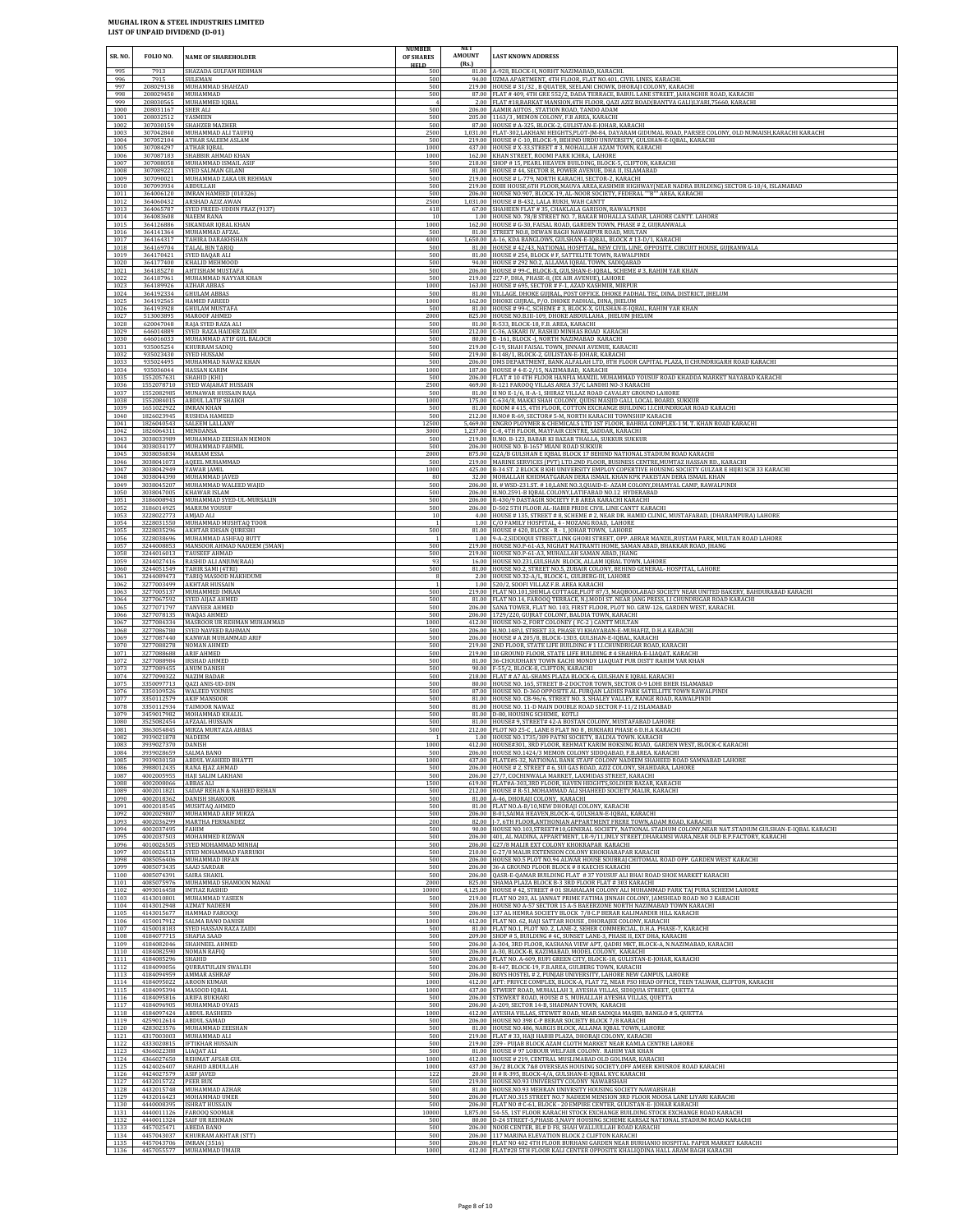| SR. NO.                      | FOLIO NO.                                                     | <b>NAME OF SHAREHOLDER</b>                                                                       | <b>NUMBER</b><br>OF SHARES<br><b>HELD</b> | <b>AMOUNT</b><br>(Rs.) | <b>LAST KNOWN ADDRESS</b>                                                                                                                                                                                                                                                                                                                        |
|------------------------------|---------------------------------------------------------------|--------------------------------------------------------------------------------------------------|-------------------------------------------|------------------------|--------------------------------------------------------------------------------------------------------------------------------------------------------------------------------------------------------------------------------------------------------------------------------------------------------------------------------------------------|
| 1137<br>1138<br>1139         | 4457070436<br>4457073885<br>4457078587                        | <b>NASREEN ARIF</b><br><b>FARHAT RIZWAN</b><br><b>JASEEM ANWAR</b>                               | 500<br>1500<br>500                        |                        | 206.00 FLAT NUM 201 PLOT NUM 106 B.M.C.H.S AL-HARAM TOWER 1 KARACHI<br>243.00 HOUSE NO 63 K.M.C.H.S BLOCK 7/8 HILL PARK KARACHI<br>206.00 R-552 SECTOR11-C-3 NORTH KARACHI KARACHI                                                                                                                                                               |
| 1140<br>1141<br>1142         | 4457080062<br>4481018051<br>4564009372                        | <b>VIJESH KUMAR</b><br>MUHAMMAD MAZHAR QAYYUM (S487)<br><b>AKHTAR HUSSAIN</b>                    | 500<br>500<br>500                         | 206.00<br>81.00        | FLAT A515 BILLYS TOWER JOHAR MOR BLOCK20 GULISTAN-E-JOHAR KARACHI<br>81.00 HOUSE #11, STREET #1, BLOCK Y, NEW SATELITE TOWN, SARGODHA<br>HOUSE # E-1, 23 TARIQ ROAD LAHORE CANTT LAHORE                                                                                                                                                          |
| 1143<br>1144                 | 4564009406                                                    | <b>TANZEELA AMIR</b><br>4705090117 GHULAM ABBAS<br>4952010696 BILAL ABDUL GHANI (5604)           | 1000<br>500                               | 81.00                  | 168.00 E1,23 TARIQ ROAD LAHORE CANTT LAHORE<br>206.00 VILLAGE DHOKE GUJRAL P.O. DHOKE PADHAL TEH. DINA, DISTT. JHELUM<br>M. 673/1, 3RD FLOOR FLAT NO. 1, ABDUL QADIR ARCADE JAMSHEED ROAD NO 03, FATIMA JINNAH COLONY KARACHI                                                                                                                    |
| 1145<br>1146<br>1147         | 4952015976 RAHIMA                                             | 4952015984 MUHAMMAD WASIM                                                                        | 500<br>500<br>1000                        |                        | 206.00 2ND FLOOR, PLOT NO. 827, JAMSHED ROAD NO. 1, KARACHI<br>412.00 2ND FLOOR, PLOT NO. 827, JAMSHED ROAD NO. 1, KARACHI                                                                                                                                                                                                                       |
| 1148<br>1149<br>1150         | 4960011503 MASHAL<br>4978081885 SALMAN RAZA                   | 5108001373 MUJAHID NADEEM                                                                        | 500<br>500<br>500                         | 206.00                 | FLAT NO, 406 AQEELA CONER ALLAMGER ROAD SHARFABAD KARACHI KARACHI<br>206.00 PLOT # F-45, BLOCK-6, P.E.C.H.S., BEHIND FORTUNE CENTER, SHARAH-E-FAYSAL, KARACHI<br>219.00 FLAT NO.689/B,BLOCK-Q MODEL TOWN,LAHORE. LAHORE                                                                                                                          |
| 1151<br>1152<br>1153         | 5116022535<br>5116022766<br>5116023186                        | SHAILA MEMON<br>SYED NASIR PASHA<br>ADEEL                                                        | 500<br>500<br>500                         | 84.00                  | 206.00 FLAT # B 10 MANJHI ORIELS NASIM NAGAR QASIMABAD, HYDERABAD<br>219.00 FLAT # R-1289 BLOCK 18 F.B.AREA NOMANABAD, KARACHI<br>PLOT #139/1, GHULAM HUSSAIN, QASIM ROAD FLAT #602-A, GARDEN WEST, HYDERABAD                                                                                                                                    |
| 1154<br>1155<br>1156         | 5264012281<br>5264044466<br>5264055496                        | LIAQAT ALI<br>MANSOOR ALI HIRANI<br><b>TAHIRA SHAFIO</b>                                         | 2000<br>500<br>1500                       |                        | 875.00   DM-MKT(AS), FARM ADVISORY CENTRE, FAUJI FERTILIZER COMPANY LIMITED, 9 KM, LAHORE ROAD, SARGODHA<br>94.00 B-7,AL-QUDOOS APPARTMENT, 13/C, GULSHAN-E-IQBAL, KARACHI<br>244.00 130-B, STREET 6, SUI GAS SOCIETY, PHASE V, DHA, LAHORE                                                                                                      |
| 1157<br>1158<br>1159         | 5264060009<br>5264060322<br>5264065073                        | <b>JAVERIA METHANI</b><br><b>VINESH KUMAR</b><br><b>GHULAM MOHYUDIN</b>                          | 500<br>500<br>5000                        | 937.00                 | 81.00 41/1, JINNAH HOUSING SOCIETY, TIPU SULTAN ROAD, KARACHI<br>206.00 KARMANI KITAB GHAR, MITHI<br>HOUSE NO.1438/17, BUKHARI STREET, GLAXY TOWN, BOSAN ROAD, MULTAN                                                                                                                                                                            |
| 1160<br>1161<br>1162         | 5264069281<br>5298004681 NAVEED ASIM<br>5470024927            | <b>AMBREEN PERVEEN</b><br><b>JAI PARKASH</b>                                                     | 500<br>500<br>500                         |                        | 206.00 B-107, BLOCK-N, NORTH NAZIMABAD, KARACHI<br>81.00 33-F/A, SARWAR ROAD CANTT OPPOSITE RAHAT BAKERS LAHORE<br>206.00 FLAT NO 504 BLOCK RENO CENTRE NEAR ANKLE SARIA HOSPITAL SADDAR KARACHI                                                                                                                                                 |
| 1163<br>1164<br>1165         | 5512008071<br>5512024722                                      | MUNSARIM AKMAI<br>5512015829 ADNAN AHMED<br>MUHAMMAD ALI KHAN                                    | 500<br>500<br>500                         | 81.00                  | 81.00 HOUSE NO: A-313, FIRST FLOOR, SECTOR 11-A, NORTH KARACHI, KARACHI<br>206.00 R-761, BLOCK 14, F.B. AREA KARACHI<br>HOUSE NO: C-87/11, F.B. AREA, KARACHI                                                                                                                                                                                    |
| 1166<br>1167<br>1168         | 5512042880<br>5512048838 HINA<br>5512071848                   | SYED SAYID ALI<br><b>AZEEMUDDIN</b>                                                              | 500<br>500<br>500                         | 81.00<br>81.00         | HOUSE NO. 5/A, AL-MUJEEB GARDEN MODEL COLONY KARACHI<br>C-69 AB LINE (SENIA) TUINEISHA KARACHI<br>81.00 HOUSE NO.D-3/20, MALIR COLONY, KARACHI KARACHI                                                                                                                                                                                           |
| 1169<br>1170<br>1171         | 5512071863<br>5512072408<br>5587042453                        | SYED NASIR AKBAR NAQVI<br><b>GHULAM AL RABBANI</b><br>SHAHID IQBAL                               | 500<br>500<br>800                         | 81.00                  | 81.00 HOUSE # B-1, BLOCK-13, F. B. AREA KARACHI<br>GAZVNI GASAL SUPPARCO, FLAT# 115/A, BLOCK-C, SCHEME #33, UNIVERSITY ROAD, KARACHI KARACHI<br>130.00 STEPPING STONE ACADEMY, MOHALLA PREM NAGAR, NEAR SESSION COURT, SIALKOT                                                                                                                   |
| 1172<br>1173<br>1174         | 5660006524<br>5660013884<br>5769000848                        | SYED ATIQ UR RAHMAN<br><b>IMRAN AHMED</b><br>ABDUL MAIEED                                        | 4500<br>500<br>500                        |                        | 1,856.00 R-627 SECTOR 11-C/3, SIR SYED TOWN, NORTH KARACHI. KARACHI<br>206.00 HOUSE NO183, STREET NO.5, SECTOR-C, AKBER COLONY KARACHI<br>94.00 - J-9/47 PAK JHAMURIA COLONY, KARACHI, CANTT. KARACHI                                                                                                                                            |
| 1175<br>1176<br>1177         | 5884008201<br>5884014902<br>5884015859                        | <b>AHFAZ MUSTAFA</b><br><b>BILAL AFTAB</b><br><b>ERUM KHAWAR</b>                                 | 1500<br>500<br>500                        | 212.00<br>94.00        | 656.00 17, BANGLORE TOWN, MAIN SHAHRAH-E-FAISAL, KARACHI<br>9-C, NASIM SOCIETY, MIRAN MUHAMMAD SHAH ROAD, BLOCK-7/8, KARACHI. KARACHI<br>76/B/I, MAIN K.H.E. SEHER, PHASE-7, D.H.A. KARACHI. KARACHI                                                                                                                                             |
| 1178<br>1179<br>1180         | 6122019737<br>6122037895<br>6122048728                        | SALMAN<br><b>SALMAN SAEED</b><br>SALMAN SALEEM                                                   | 500<br>2000<br>500                        | 206.00                 | C/O HOMEPACK FREIGHT INTERNATIONAL, ROOM 1-B 1ST FLOOR MUHAMMAD BUKSH & SONS BLDG 23-WEST WHARF KARACHI<br>875.00 A-255, BLOCK ""S"", NORTH NAZIMABAD KARACHI<br>81.00 PLOT # 59, NEAR SHAEED-E-MILLAT ROAD, FLAT # 03, BAHADARABAD KARACHI                                                                                                      |
| 1181<br>1182<br>1183         | 6122051615<br>6122062000<br>6122064618 WARIS MASIH            | MUHAMMAD NAEEM KHAN<br><b>QAMAR ZAMAN DOGAR</b>                                                  | 500<br>6500<br>8000                       | 206.00                 | HOUSE #1730/93, BANGLORI MUHALLA, BALDIA TOWN KARACHI<br>2,722.00 A-21, FRIENDS HEIGHTS, BLOCK K, NORTH NAZIMABAD KARACHI<br>3,300.00 GHARIBABAD, BARA DHOBI GHAT NAWABSHAH                                                                                                                                                                      |
| 1184<br>1185<br>1186         | 6122066936 FAIZ ULLAH<br>6122072132<br>6122072249 FAROOQ AZAM | FARYAL QURBAN                                                                                    | 500<br>500<br>32                          |                        | 81.00 HOUSE # 63/1-B, STREET # 72, G 7/1 ISLAMABAD<br>206.00 FLAT NO. 303, 4TH FLOOR, BLOCK # 05, BILLYS HIEGHTS NEAR PERFUME CHOWK, GULISTAN-E-JOHAR KARACHI<br>5.00 VILLAGE CHULLO CHAKRAI PO DARYALA SEGON, GUJJAR KHAN DISTT RAWALPINDI                                                                                                      |
| 1187<br>1188<br>1189         | 6122075036<br>6122076216                                      | MUHAMMAD TARIQ<br>ZEESHAN                                                                        | 1000<br>1000<br>1000                      |                        | 162.00 HOUSE #11, STREET 18, F-7/2 ISLAMABAD<br>162.00 F59/1/2, BLOCK 7, KEHKASHAN, CLIFTON KARACHI<br>162.00 HOUSE NO 57, STREET NO. 7, KHAYABAN E BADAR, DHA KARACHI                                                                                                                                                                           |
| 1190<br>1191<br>1192         | 6122078568<br>6122089433 ISHRAT TARIQ<br>6122089474           | 6122076539 NELOFER ABBASI<br>RAO FURQAN AHMED<br><b>SIKANDER AHMAD</b>                           | 500<br>1000<br>500                        |                        | 206.00 HOUSE # A-07, GULSHAN-E-HADID, PH-2, KARACHI<br>162.00 HOUSE #853-Z STREET #1 DHA, LAHORE<br>81.00 WELL MART PLOT # 89-C, AKHTAR COMPLEX TEHSIL SADIQABAD                                                                                                                                                                                 |
| 1193<br>1194<br>1195         | 6270008378<br>6445036907<br>6445047938                        | MUSTAFA ANWER KHAN<br>MUHAMMAD AMIR KHAN<br>WAHEED HASHIM                                        | 500<br>500<br>500                         |                        | 206.00 H. NO. D39, BLOCK L, NORTH NAZIMABAD KARACHI<br>81.00 HOUSE NO.257, SECTOR 10, NORTH KARACHI, KARACHI<br>81.00 HOUSE NO.514, BLOCK G, GULSHAN-E-RAVI, LAHORE, LAHORE                                                                                                                                                                      |
| 1196<br>1197                 | 6445052706<br>6445054793                                      | <b>RAMESH KUMAR</b><br>MUHAMMAD ASIF                                                             | 1000<br>3000                              |                        | 162.00 KARMANI MOHALLAH, MITTHI, DISTT THARPARKAR, MITHI<br>562.00 HOUSE NO.12, KHADIM STREET, RUSTAM PARK, NAWAN KOT, LAHORE                                                                                                                                                                                                                    |
| 1198<br>1199<br>1200         | 6452026196<br>6452027277<br>6452028721                        | ASIF<br>MUHAMMAD FAISAL ISRAR<br>ZEHRA ASLAM                                                     | 500<br>50<br>500                          | 206.00                 | FLAT NO. 401, 4TH FLOOR AISHAYANA NADEEM BUILDING MOOSA LANE KARACHI<br>21.00 HOUSE NO. 157, LANE NO. 9 ALI TOWN, ADIALA ROAD RAWALPINDI<br>206.00 FLAT NO. F-13, LAKHANI TOWER, LOBO STREET GARDEN WEST KARACHI                                                                                                                                 |
| 1201<br>1202<br>1203         | 6452028895<br>6676010995<br>6684060213                        | <b>CHOUDHRY ARSHAD RABBANI</b><br>HUMA AZIZ<br>MUHAMMAD AHMED SALEEM                             | 5000<br>2000<br>500                       |                        | 2,062.00 A-512, GULSHAN-E-HADEED, PH -2 KARACHI<br>375.00 HOUSE # 6 B / 1, SOUTH CIRCULAR AVENUE. D.H.A, PHASE 2 KARACHI<br>206.00 HOUSE NO.A-228 BLOCK 13-C GULSHAN-E-IQBAL KARACHI                                                                                                                                                             |
| 1204<br>1205<br>1206         | 6684063530<br>6684077464<br>6684082647                        | ASIF<br>SHAKEEL AHMED<br>AFTAB ALAM                                                              | 1000<br>3000<br>13000                     | 1.237.00               | 412.00 FLAT NO.204 2ND FLOOR ZEHRA SABAHAT BUILDING NOOR BAGH MUSAFIR KHANA GALI KARACHI<br>R.S 2/52 NOOR JEHAN BUILDING JEVEN STREET RAMSWAMI KARACHI<br>5,363.00 HOUSE NO.L-39 SECTOR 11-C/2 SIR SYED TOWN NORTH KARACHI KARACHI                                                                                                               |
| 1207<br>1208<br>1209         | 6684097926<br>6684104797<br>6684107972                        | KASHIF AHMED FAROOQUI<br>RUKHSANA YAYA<br>MUHAMMAD YASEEN                                        | 500<br>1000<br>1000                       | 412.00                 | 206.00 HOUSE NO.B-193 BLOCK I NORTH NAZIMABAD KARACHI<br>412.00 HOUSE NO.88J-2 BLOCK 6 P.E.C.H.S KARACHI<br>QASR-E-SHAISTA 1ST FLOOR A-3/ST-5 SECTOR 7D-1 NORTH KARACHI KARACHI                                                                                                                                                                  |
| 1210<br>1211<br>1212         | 6684111743<br>6684115918<br>6684119118                        | MUHAMMAD AMIN<br>FARHAN<br>MUHAMMAD IMRAN                                                        | 1000<br>500<br>500                        | 206.00                 | 412.00 FLAT NO.301 PLOT NO.364/2/3 GLAMOUR GARDEN MUHALLAH GARDEN EAST KARACHI<br>206.00 HOUSE NO.6 2ND FLOOR AYESHA MANZIL YOUSUF NABI BAKSH STREET RAMSWAMI KARACHI<br>HOUSE NO.A-13 BUKHARI COMPLEX BARRAGE COLONY SUKKUR                                                                                                                     |
| 1213<br>1214<br>1215         | 6684126188<br>6684131212<br>6684131352                        | MUHAMMAD MUSTAFA<br>MUHAMMAD ABID<br>SHAHZADA GULFAM REHMAN                                      | 500<br>500<br>500                         | 206.00                 | 206.00 1ST FLOOR R-542/18 FEDERAL B AREA KARACHI<br>210.00 HOUSE NO.C-337/2B ISLAM GANG STREET FREERE ROAD SUKKUR<br>K-1 82 PAK MODERN COLONY MANGHOPIR ROAD KARACHI                                                                                                                                                                             |
| 1216<br>1217<br>1218         | 6684133044<br>6684134307<br>6684139066                        | ZOHREEN MUHAMMAD SHOAIB<br><b>NOMAN RAFIQ</b><br>SHAHID ABDUL MAJEED                             | 1000<br>500<br>500                        | 412.00                 | FLAT NO.302 F.T 31 PEARL APPARTMENT CLIFTON KARACHI<br>209.00 HOUSE NO.403 AL RAUF HOMES GRE-566 GURUMANDIR GARDEN EAST KARACHI<br>206.00 FLAT NO.7-A AREA RABIA CROWN JAMSHEED ROAD KARACHI                                                                                                                                                     |
| 1219<br>1220<br>1221         |                                                               | 6684140452 MUHAMMAD FARHAN<br>6684141096 SYED BABAR HUSSAIN<br>6684144199 AYESHA SHAHZAD         | 500<br>1000<br>500                        | 412.00                 | 205.00 HOUSE NO.403 AL-RAUF HOMES G.R.E 566 CHAMAN STREET GURUMANDIR KARACHI<br>HOUSE NO.P-232/B BLOCK N PEOPLES COLONY NORTH NAZIMABAD KARACHI<br>210.00 HOUSE NO.R-228 SECTOR 10 NORTH KARACHI KARACHI                                                                                                                                         |
| 1222<br>1223<br>1224         | 6684145386 ABDUL WAHID<br>6684146178                          | 6684145956 SYED NOMAN ALI<br>SHOUKAT HUSSAIN                                                     | 1000<br>500<br>500                        |                        | 412.00 1729/220 GUJRAT COLONY BALDIA TOWN KARACHI<br>205.00 HOUSE NO.R-1113 BLOCK 14 FEDERAL B AREA KARACHI<br>206.00 HOUSE NO E-64 DEFENCE VIEW PHASE 2 KARACHI                                                                                                                                                                                 |
| 1225<br>1226<br>1227         | 6684149586    FAZAL GHANI                                     | 6684148836 MOHAMMED HUSSAIN<br>6684149289 ASHRAF NOOR MASIH                                      | 500<br>500<br>500                         |                        | 206.00 HAJI FIDA HUSSAIN MANZIL 3RD FLOOR MOOSA LANE GALI NO.5 KARACHI<br>205.00 HOUSE NO.225 STREET NO.2 KACHI ABADI MARIAM COLONY GREEN TOWN LAHORE<br>212.00 FLAT NO.101 1ST FLOOR MUSTAFA GARDEN OPP ESSA GARDEN NEAR PAKOLA MASJID GARDEN EAST KARACHI                                                                                      |
| 1228<br>1229<br>1230         | 6684150451<br>6684150550 ABDUL MAJID                          | 6684150279 ZAIN UL ABEDEEN<br>IRSHAD AHMED                                                       | 1000<br>500<br>500                        |                        | 413.00 FLAT NO.3 1ST FLOOR PLOT NO.13/C SUNSET LANE 8 PHASE II EXT DHA KARACHI<br>206.00 36 CHOUDHRY TOWN KATCHI MANDI LIAQUAT PUR RAHIM YAR KHAN<br>206.00 FLAT NO.2 RUKH TERRACE D. D CHOUDHRY ROAD BAGHDADI LIYARI KARACHI                                                                                                                    |
| 1231<br>1232<br>1233         | 6684153588<br>6700000967                                      | RABIA ZIA<br>6684154537 MUHAMMAD IDREES<br>MOHAMMAD JAVED IQBAL                                  | 500<br>500<br>2000                        | 206.00<br>875.00       | HOUSE NO 4-E1/20 NAZIMARAD KARACHI<br>206.00 FLAT NO.10 BLOCK B-24 KARACHI CENTER NEAR P.I.B COLONY KARACHI<br>C/O. SHIRAZI INVESTMENTS (PVT) LTD 2ND FLOOR, FEDERATION HOUSE, MAIN CLIFTON KARACHI                                                                                                                                              |
| 1234<br>1235<br>1236         | 6700011311<br>6700020791 FAISAL HANIF                         | AMIR MEHMOOD<br>6700019819 MUHAMMAD JAFFAR                                                       | 500<br>500<br>500                         | 94.00                  | C/O EHSAN CHAPAL STORE 6-A, JAIL ROAD LAHORE<br>94.00 HOUSE # 2. STREET # 2 GULSHAN STREET CHOHAN ROAD ISLAMPURA LAHORE<br>81.00 STREET # 2, MOHALLA IQBAL NAGAR OUTSIDE KOT RUKIN DIN KASUR                                                                                                                                                     |
| 1237<br>1238<br>1239         | 6700023852<br>6700024389                                      | SUNIA SAEED AWAN<br><b>IMRAN ALI</b><br>6700024462 ANEEQA AZEEM                                  | 500<br>500<br>500                         |                        | 81.00 P.O/VILLAGE KOT HASSAN KHAN TEHSIL & DISTRICT HAFIZABAD<br>206.00 MC-571, GREEN TOWN KARACHI<br>81.00 HOUSE # 10, STREET # 9, NURSERY STREET SHAH KAMAL COLONY, NEAR WAHDAT COLONY LAHORE                                                                                                                                                  |
| 1240<br>1241<br>1242         | 6742059103<br>6858021966<br>6882012277                        | FAREED HUSSAIN JUNEJO<br><b>ZEB UN NISA</b><br><b>ABRAR AKHTAR QURESHI</b>                       | 1000<br>500<br>500                        | 81.00                  | 412.00 FLAT # 17, 5TH FLOOR, SILVER SAND APPT., NEAR GREEN HOMES, QASIMABAD, HYDERABAD<br>206.00 FLAT # 205, 2ND FLOOR SAIMA SQUARE JINNAH COLONY JAMSHEED ROAD # 3 KARACHI<br>HOUSE #559 STREET #5 MODEL TOWN HUMAK SHAROI P,O MODEL TOWN ISALAMABAD ISLAMABAD                                                                                  |
| 1243<br>1244<br>1245         | 6981004140<br>7039008730<br>7054009017                        | AMNA BIBI<br>MUHAMMAD FAISAL<br>SYED QAIM RAZA ZAIDI                                             | 500<br>5500<br>2500                       |                        | 81.00 HOUSE NO 69/5-B ST. NO 73 SECTOR G-7/1 ISLAMABAD ISLAMABAD<br>2,315.00 APPLE GARDEN, 4TH FLOOR, FLAT NO-404, SHARFABAD, KARACHI<br>1,031.00 R-510, SECTOR 11-C-1, ADAM TOWN, NORTH KARACHI KARACHI                                                                                                                                         |
| 1246<br>1247<br>1248         | 7112010488<br>7179003099<br>7245028907                        | <b>GHULAM QADIR</b><br><b>HASAN DADABHOY</b><br>TASNIM                                           | 500<br>200<br>2000                        | 325.00                 | 206.00 FLAT#603, 6TH FLOOR, CITY CENTRE PLOT#J-SNCC-18, COMMERCIAL AREA BAHADURABAD KARACHI<br>82.00 C-4, SURAT HOUSE 4-F-7/9, NAZIMABAD-4 KARACHI<br>98-E-1, JOHAR TOWN, LAHORE                                                                                                                                                                 |
| 1249<br>1250<br>1251         | 7245029012<br>7260016827<br>7260018906                        | <b>ABDUL BASIT BAIWA</b><br>SHEIKH RAUF AHMED<br>AZIZ AHMED BUTT                                 | 1000<br>500<br>500                        | 206.00                 | 437.00 27-B, JUDICIAL COLONY, LALAZAR PHASE-2, RIWAND ROAD LAHORE<br>206.00 SHER-E-RABANI, ICHRA DEPOT MOHALLAH HAFZAN SHARAQPUR<br>H.206/10, MOHALLA PAKISTANI JALAL PUR JATTAN GUJRAT                                                                                                                                                          |
| 1252<br>1253<br>1254         | 7260024276<br>7260025687<br>7294002857                        | HAMZA MAHBOOB<br><b>SUNDUS JABEEN</b><br>1827 NOAMAN MUKHTAR                                     | 1000<br>500<br>1000                       |                        | 162.00 MADINA TOWN RAIWIND ROAD KASUR<br>206.00 H.353-A JOHAR TOWN LAHORE<br>162.00 HOUSE#17-B PHASE-I DHA LAHORE CNATT LAHORE                                                                                                                                                                                                                   |
| 1255<br>1256<br>1257         | 7294013201<br>7450017095                                      | ABID HUSSAIN KHATTAK<br>7419010342 MUHAMMAD SALMAN<br>ASIF MUNEER AHMED                          | 500<br>1500<br>500                        |                        | 81.00 MOHALLAH TEKADAARN VILLEGE DAK ISMAIL KHEEL NOWSHERA<br>619.00 LY-6 1ST FLOOR, HAJIYANI MARYAM MANZIL MIR M. BALOCH ROAD, KARACHI<br>219.00 HOUSE #95/1, STREET #26, KHAYABAN-E-RAHAT, PHASE #6, D.H.A., KARACHI                                                                                                                           |
| 1258<br>1259<br>1260         | 7450020297 IRFAN HINIF                                        | 9563017503 SHAHEED AHMED CHEEMA<br>9563018600 ASGHAR HUSSAIN AWAN                                | 500<br>500<br>500                         |                        | 205.00 BUILDING # A-6, 2ND FLOOR, FLAT # C-4, MEMON COMPLEX, BLOCK-M, SAKHI HASSAN, NORTH NAZIMABAD, KARACHI<br>81.00 LEDHAWALA CHEEMA TEH.W.Z.D. DISTT. GUJRANWALA<br>81.00 HOUSE # 160, PHASE 2, D.O.H.S GUJRANWALA CANTT GUJRANWALA                                                                                                           |
| 1261<br>1262<br>1263         | 10181011039<br>10181012607 INAM UL HAO                        | 9852005628 SHEIKH SAQIB MUSTAQ<br>ABDUL FAROOQ                                                   | 1000<br>500<br>2000                       |                        | 163.00 FLAT NO G -1 RELINCE ARCADE PLOT NO 12-C M.A.H.S KARACHI KARCHI KARACHI<br>81.00 HAIDER STREET KOT ALI GARH, KASUR. KASUR<br>325.00 STREET NO 161, AL-HALAL STREET, HOUSE NO 14-D-1, BHATTI PARK, ICHRA, LAHORE                                                                                                                           |
| 1264<br>1265                 | 10231016270                                                   | 10181013043 HAFIZ MUHAMMAD SAAD<br>SYED MURTAZA HUSSAIN                                          | 1000<br>500<br>500                        | 81.00                  | 162.00 29-AL HAMD PARK, STREET NO 2, PECO ROAD, NEAR AWAN TOWN, MULTAN ROAD, LAHORE<br>FLAT.NO.C-19, 2ND FLOOR ALI HEIGHTS BLOCK 7, F.B.AREA KARACHI                                                                                                                                                                                             |
| 1266<br>1267<br>1268         |                                                               | 10231018870 AFREEN JAWEID<br>10231019100 ABDUL MUKHTAR<br>10629029317 SYED MUHAMMAD QAISER IQBAL | 500<br>500                                | 81.00                  | 130/C, BLOCK-2, PECHS KARACHI KARACHI<br>206.00 HOUSE.NO.208, AREA 3-A LANDHI NO.5 KARACHI KARACHI<br>206.00 A 205 FARHAN TOWER RASHID MINHAS ROAD GULISTAN-E-JAUHAR-21 KARACHI                                                                                                                                                                  |
| 1269<br>1270<br>1271         | 10629039175                                                   | 10629036536 MAZHAR HAFEEZ<br>SYED KHURRAM SHAHID<br>10629053853 MUHAMMAD JAMSHED AZMET           | 3000<br>22500<br>1500                     | 4.219.00               | 487.00 DK-9/A, KIANI BAZAR, SATELLITE TOWN RAWALPINDI<br>LLASSIC HOMES F-28 A 1 BLOCK NO 5 KARACHI GRAMMAR COLLEGE CLIFTON KARACHI<br>243.00 P.O.BOX 2645 RIYADH 11461 SAUDI ARABIA                                                                                                                                                              |
| 1272<br>1273<br>1274         | 10629090186 AARISH                                            | 10629092976 IMRAN MOHAMMED SHERANI<br>10629098882 SYED ZAIN UL ABIDIN                            | 500<br>2000<br>500                        |                        | 81.00 FLAT # B-12, AL-MOMIN SOCIETY, PEDRO D'SOUZA ROAD, 383 - GARDEN EAST KARACHI<br>875.00 99/1, 22ND STREET OFF KHAYABAN-E-MUHAFIZ PHASE VI, D.H.A KARACHI<br>94.00 81 - CMA COLONY, STREET NO.5 LAHORE CANTT LAHORE                                                                                                                          |
| 1275<br>1276<br>1277<br>1278 | 10629105323 DANISH ASLAM                                      | 10629099393 MUKHTAR AHMAD<br>10629101272 WAQAS HAIDER<br>10629106685 FARAZ HASAN SIDDIQUI        | 500<br>500<br>1500<br>21000               |                        | 81.00 AL MUKHTAR BHATTI, STREET NO 3 BEHIND UMER MASJID, SHARIF COLONY SHEIKHUPURA<br>81.00 HOUSE NO 26/A, STREET # 7 KHALQIA STREET NEAR CAKES AND BAKES, NEELAM BLOCK, ALLAMA IQBAL TOWN LAHORE<br>619.00 19-A OFF ZAFAR ALI ROAD GULBERG 5 LAHORE<br>3,937.00 FARAZ SIDDIQUI, SCHLUMBERGER DCS, PLOT G-3 BLOCK - 9, MAIN CLIFTON ROAD KARACHI |